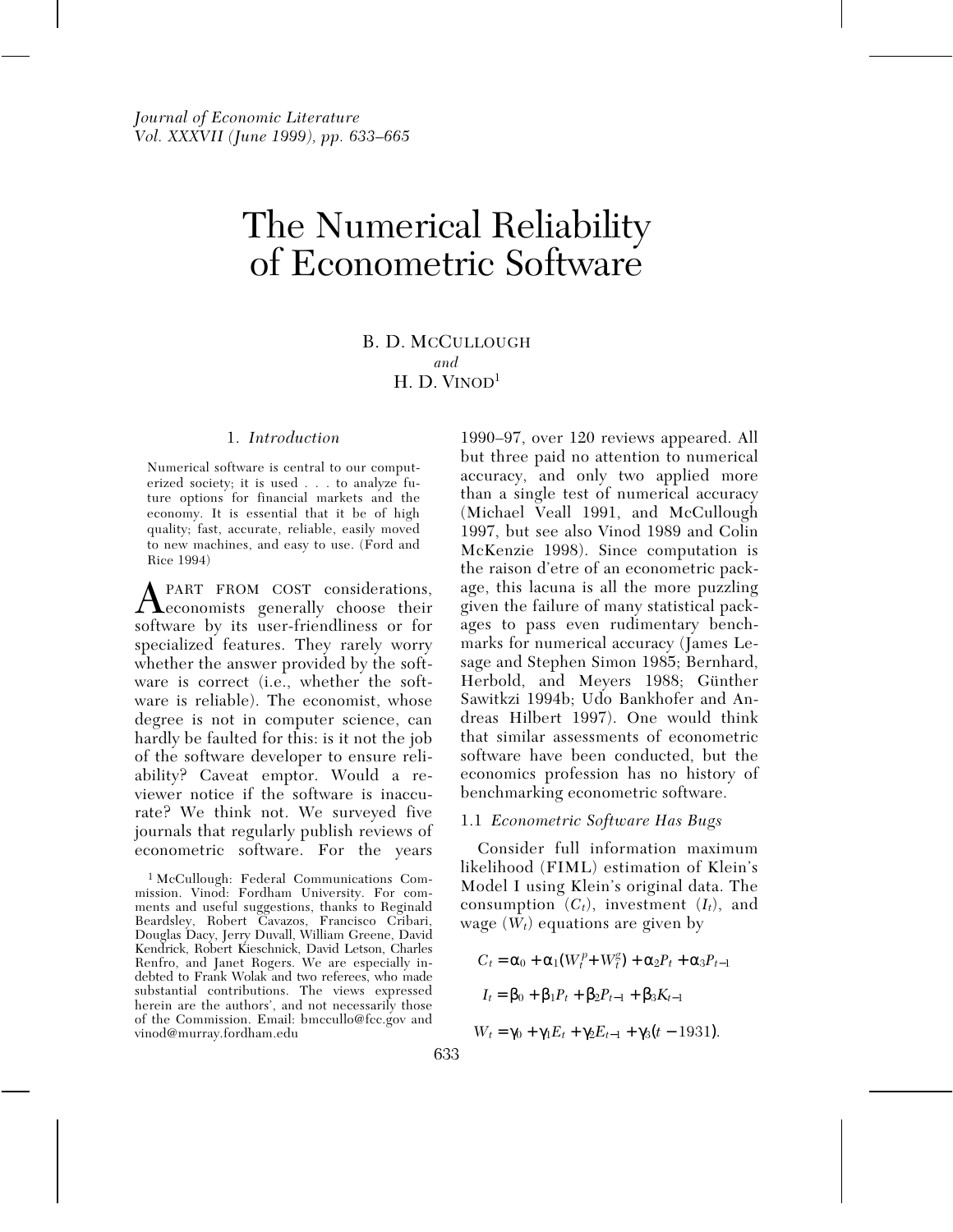|           |                          | (standard errors in parentheses, asterisk denotes 5% significance) |                                             |             |
|-----------|--------------------------|--------------------------------------------------------------------|---------------------------------------------|-------------|
|           | $\alpha_{\rm o}$         | a <sub>1</sub>                                                     | a <sub>2</sub>                              | $\alpha_3$  |
| Berndt    | 17.165°                  | $0.791$ °                                                          | $-0.062$                                    | 0.310       |
|           | (7.363)                  | (0.066)                                                            | (1.09)                                      | (0.629)     |
| Greene    | $17.8^{\circ}$<br>(2.12) | $0.853$ °<br>(0.047)                                               | $0.351$ *<br>$-0.214$<br>(0.096)<br>(0.101) |             |
| $C$ & $P$ | $18.34^{\circ}$          | $0.8018*$                                                          | $-0.2324$                                   | 0.3857      |
|           | (2.485)                  | (0.0359)                                                           | (0.3120)                                    | (0.2174)    |
|           | $\beta_{\rm o}$          | $\beta_1$                                                          | b <sub>2</sub>                              | $\beta_3$   |
| Berndt    | 29.837                   | $-0.625$                                                           | 1.020                                       | $-0.173$    |
|           | (23.77)                  | (1.48)                                                             | (0.999)                                     | (0.106)     |
| Greene    | $17.2^*$                 | 0.130                                                              | 0.140)                                      | $-0.136$ *  |
|           | (6.47)                   | (0.137)                                                            | (0.613)                                     | (0.038)     |
| $C$ & $P$ | $27.26^{\circ}$          | $-0.8010$                                                          | $1.052^{\circ}$                             | $-0.1481$ * |
|           | (7.938)                  | (0.4914)                                                           | (0.3525)                                    | (0.0299)    |
|           | $\gamma_{0}$             | $\gamma_1$                                                         | $g_2$                                       | $\gamma_3$  |
| Berndt    | 4.790                    | $0.278$ °                                                          | $0.257$ °                                   | $0.213$ °   |
|           | (4.82)                   | (0.084)                                                            | (0.052)                                     | (0.078)     |
| Greene    | 1.41                     | $0.498^{\circ}$                                                    | $0.087*$                                    | $0.403^*$   |
|           | (0.943)                  | (0.018)                                                            | (0.015)                                     | (0.021)     |
| $C$ & $P$ | 5.794°                   | $0.2341*$                                                          | $0.2847*$                                   | $0.2348$ *  |
|           | (1.804)                  | (0.0488)                                                           | (0.0452)                                    | (0.0345)    |

TABLE 1 VARIOUS FIML RESULTS FOR KLEIN'S MODEL I

William Greene (1997, p. 760), Ernst Berndt (1990, p. 553), and Giorgio Calzolari and Lorenzo Panattoni (1988) present FIML parameter estimates and standard errors as found in Table 1. Note that the magnitude, significance, and even sign of the parameter estimates differ. Which set of estimates, if any, is correct? How much faith can be placed in the FIML estimates reported in journal articles?

As another example, Michael Lovell and David Selover (1994) attempted to fit a Cochrane-Orcutt AR(1) correction to three data sets by means of four different packages. For the first data set, estimates of ρ ranged from 0.36 to –0.79, with slope estimates for the parameter of interest ranging from –35.1 to –30.96. For the second data set, ρ estimates ranged from 0.31 to 0.93,

with slope estimates ranging from –2.83 to 3.06. For the third data set, ρ estimates ranged from 0.84 to 1.001, with slope estimates ranging from 0.26 to 0.92. Sometimes these differences could be traced to differences in algorithms, in which case the differences are acceptable. Other times, they could not. Paul Newbold, Christos Agiakloglou and John Miller (1994) used 15 packages to fit ARMA models to five separate time series, with similar results. They also documented cases in which two packages generate the same parameter estimates, but markedly different forecasts. This has important implications for estimates of the long-run persistence of macroeconomics shocks (i.e., cumulative impulse response functions), as in John Campbell and N. Gregory Mankiw (1987). Such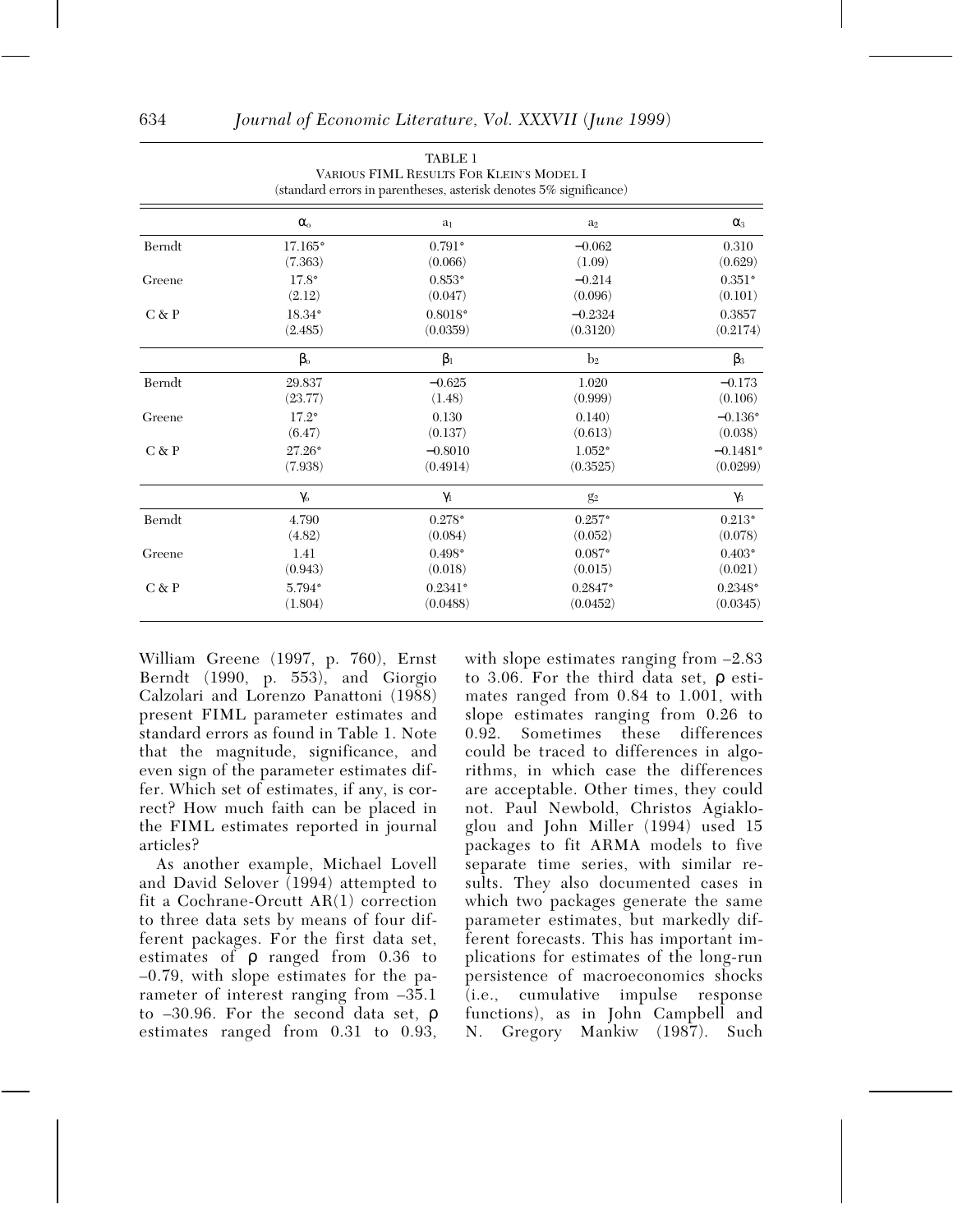important results might be quite sensitive to the choice of software, a possibility overlooked in textbooks.

When discussing the solution to nonlinear estimation problems, textbooks invariably mention that for a given problem, one algorithm might yield a solution, while another algorithm might fail to produce a solution. Just as invariably, no mention is made that when both algorithms solve the problem, one solution is likely to be more accurate than the other. As our FIML example makes clear, there is a distinct possibility that neither "solution" is correct, but this issue is never raised. Neither do textbooks warn students that even simple linear procedures, such as calculation of the correlation coefficient, can be horrendously inaccurate.

Suppose a multiple regression produced a high *R*2 with low *t*-statistics. A first thought might be "multicollinearity." Standard practice in this situation is to compute the correlation matrix of the independent variables. Any conclusion regarding the correlation of the independent variables would be critically dependent upon the package used. Leland Wilkinson (1985, test II-D) has a test for the accuracy of computing a correlation matrix. His six variables (X, BIG, LITTLE, HUGE, TINY, and ROUND) all are linear transformations of each other, and so are perfectly correlated. Therefore the correlation matrix should be all units. The standard deviation of each variable should be 2.738 raised to some (possibly negative) power of ten. In Table 2 the output of four popular econometric packages is presented.2 While package "X1" gives the correct answer, programs "X2" and "X3" do not. Package "X4" even manages to report correlation coefficients in excess of unity! We also note that programs "X2" and "X4" do not correctly calculate all the standard deviations for the variables in question.

## 1.2 *Why Has No One Noticed?*

It is understandable that economists have paid little attention to whether or not econometric software is accurate. Until recently, econometrics texts rarely discussed computational aspects of solving econometric problems (but see Russell Davidson and James MacKinnon 1993, §1.5; Greene 1997, §5.2). Many textbooks convey the impression that all one has to do is use a computer to solve the problem, the implicit and unwarranted assumptions being that the computer's solution is accurate and that one software package is as good as any other. Statisticians are more likely to be versed in statistical computing and numerical analysis and to know that accuracy cannot be taken for granted. Yet even reviews of statistical software pay little attention to accuracy. In some quarters, complaints are raised against purveyors of inaccurate software, but as economists we take a more sanguine view. While the purveyance of inaccurate software is perhaps regrettable, it is predictable: the market provides us not necessarily with what we need, but with what we want; and we want speed, user-friendliness, and the latest econometric features.

The market forces that militate against the supply of accurate software are twofold. First, how often do ad-<sup>2</sup> We have elected not to identify software pack-vertisements for econometric software

ages by name for two reasons. First, we regard published software reviews as a more suitable vehicle for providing full and fair assessments of individual packages. Second, some developers are remarkably quick to respond to reports of errors,

and many of the errors we recount were fixed even before this article went to press.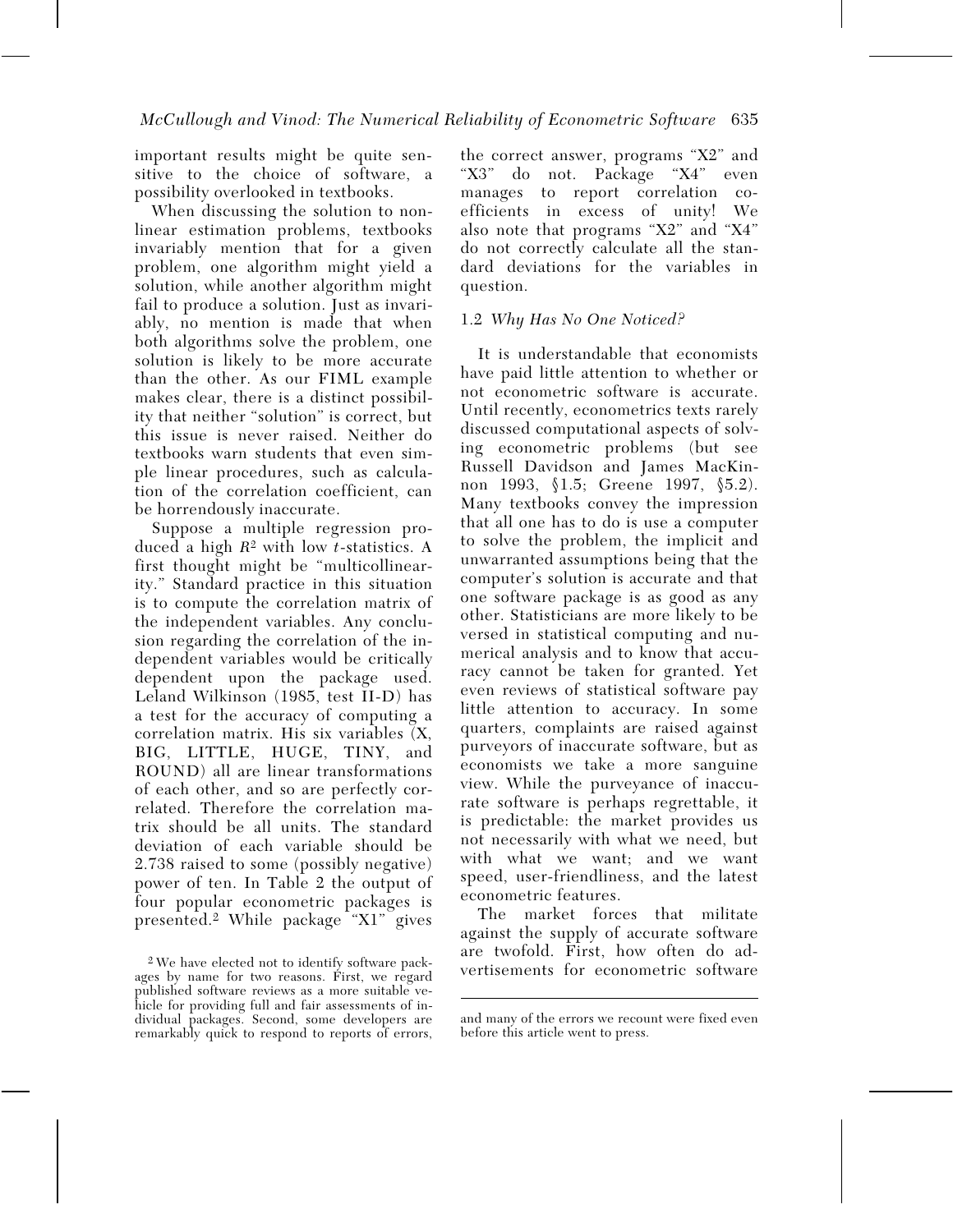|               |       |            | MATRICES OF CORRELATION COEFFICIENTS | TABLE <sub>2</sub>            |             |              |               |
|---------------|-------|------------|--------------------------------------|-------------------------------|-------------|--------------|---------------|
|               | X     | <b>BIG</b> | <b>LITTLE</b>                        | <b>HUGE</b>                   | <b>TINY</b> | <b>ROUND</b> | st. dev.      |
| X             | 1.0   |            |                                      |                               |             |              | 2.738         |
| <b>BIG</b>    | 1.0   | 1.0        |                                      |                               |             |              | 2.738         |
| <b>LITTLE</b> | 1.0   | 1.0        | 1.0                                  |                               |             |              | 2.738E-8      |
| <b>HUGE</b>   | 1.0   | 1.0        | 1.0                                  | 1.0                           |             |              | $2.738E + 12$ |
| <b>TINY</b>   | 1.0   | 1.0        | 1.0                                  | 1.0                           | 1.0         |              | 2.738E-12     |
| <b>ROUND</b>  | 1.0   | 1.0        | 1.0                                  | 1.0                           | 1.0         | 1.0          | 2.738         |
|               |       |            |                                      | "Package X1" (correct answer) |             |              |               |
| $\mathbf X$   | 1.0   |            |                                      |                               |             |              | 2.738         |
| <b>BIG</b>    | 0.867 | 1.0        |                                      |                               |             |              | 4.216         |
| <b>LITTLE</b> | 0.863 | 0.614      | 1.0                                  |                               |             |              | 3.518E-8      |
| <b>HUGE</b>   | 1.0   | 0.866      | 0.836                                | 1.0                           |             |              | $2.738E + 12$ |
| <b>TINY</b>   | 1.0   | 0.866      | 0.836                                | 1.0                           | 0.0         |              | 2.738E-12     |
| <b>ROUND</b>  | 1.0   | 0.866      | 0.836                                | 1.0                           | 1.0         | 1.0          | 2.738         |
|               |       |            |                                      | "Package X2"                  |             |              |               |
| $\mathbf X$   | 0.999 |            |                                      |                               |             |              | 2.738         |
| <b>BIG</b>    | 0.645 | 1.0        |                                      |                               |             |              | 2.738         |
| <b>LITTLE</b> | 0.819 | 0.577      | 1.0                                  |                               |             |              | 2.738E-8      |
| <b>HUGE</b>   | 1.0   | 0.645      | 0.820                                | 1.0                           |             |              | $2.738E + 12$ |
| <b>TINY</b>   | 1.0   | 0.645      | 0.820                                | 1.0                           | 1.0         |              | 2.738E-12     |
| <b>ROUND</b>  | 0.999 | 0.645      | 0.820                                | 1.0                           | 1.0         | 0.999        | 2.738         |
|               |       |            |                                      | "Package X3"                  |             |              |               |
| $\mathbf X$   | 1.0   |            |                                      |                               |             |              | 2.738         |
| <b>BIG</b>    | 1.129 | 1.127      |                                      |                               |             |              | 2.424         |
| <b>LITTLE</b> | 1.007 | 1.137      | 1.013                                |                               |             |              | $2.87E - 8$   |
| <b>HUGE</b>   | 1.0   | 1.130      | 1.007                                | 1.0                           |             |              | $2.738E + 12$ |
| <b>TINY</b>   | 1.0   | 1.130      | 1.007                                | 1.0                           | 0.0         |              | 2.738E-12     |
| <b>ROUND</b>  | 1.0   | 1.130      | 1.007                                | 1.0                           | 1.0         | 1.0          | 2.738         |
|               |       |            |                                      | "Package X4"                  |             |              |               |

feature "speed of solution"3 as opposed to "accuracy of solution"? Frequently there is a trade-off between speed and accuracy, and often the fastest way to compute is not the most accurate way to compute. William Kahan (1997) has noted the deleterious effects of this overarching emphasis on speed at the expense of accuracy, and in a field where one might hope that consumers

3 Some common measures of "speed" as found in advertisements and software reviews are misleading, such as "the number of seconds required to invert a 100x100 matrix 1000 times." Such looping procedures can exaggerate the influence of the cache dramatically, especially when the cache hit rate reaches 100 percent after the first loop. See Weicker (1984).

would know better: computer science. If the same affliction bedevils the profession of computer science, the economics profession can hardly be faulted. Second, not only consumers' emphasis on speed, but consumers' emphasis on new features militates against more accurate econometric software. Much of software development is the incorporation of the latest econometric procedures. Designing and testing software for accuracy is extremely labor intensive, and the developer who seeks to ensure accuracy may have to delay implementation of new features. Thus, an accuracy-enhanced upgrade would lack features possessed by other products.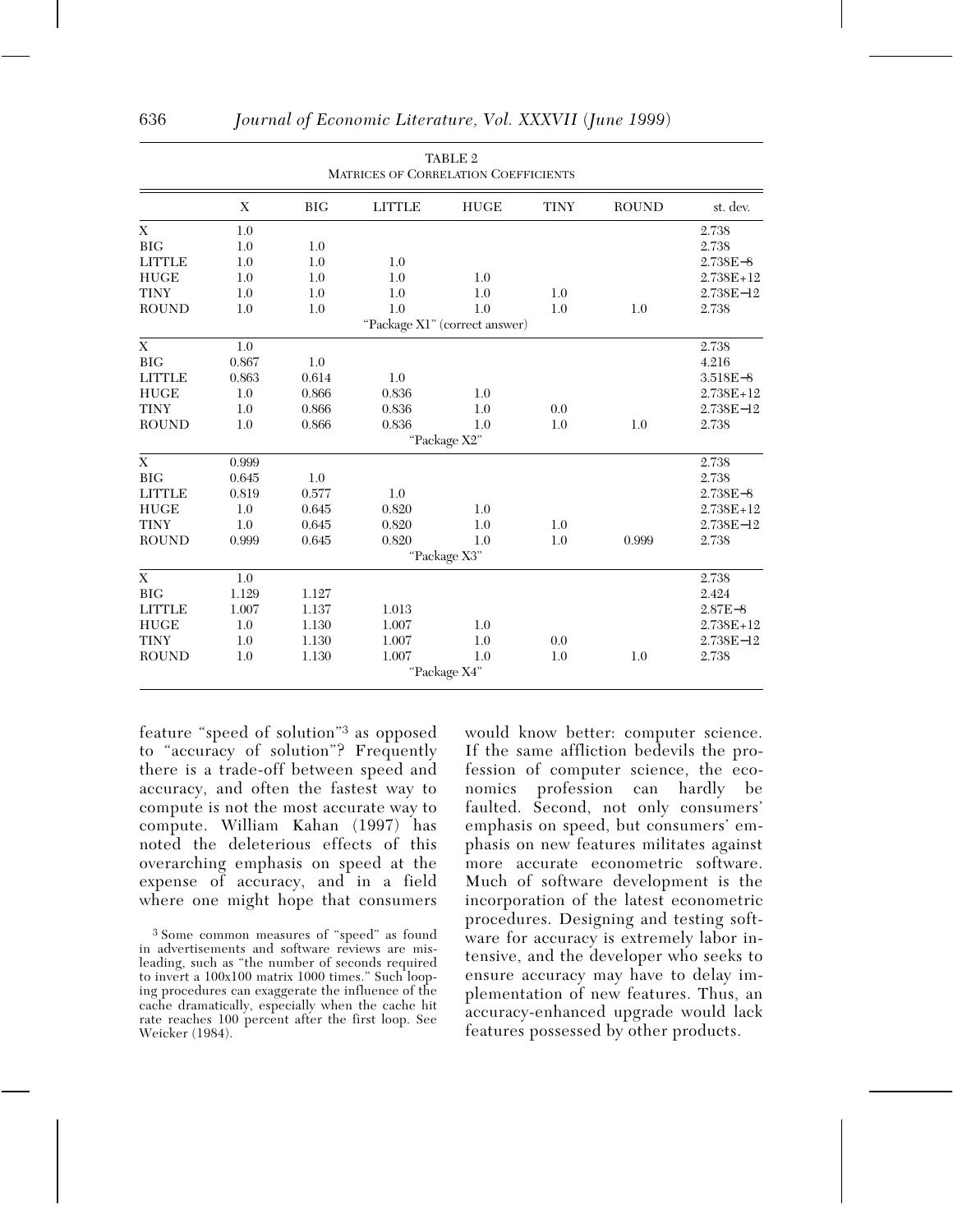In a market that demands speed and new features with little emphasis on accuracy, the developer who attempts to enhance accuracy could lose out to the competition. When numerical accuracy is not a criterion for evaluation (e.g., Jeffrey MacKie-Mason 1992), a clear signal is sent to software developers that allocating resources toward numerical accuracy is not a profitmaximizing strategy. Developers are merely satisfying demand—if we do not demand some essential feature like numerical accuracy, it is no one's fault but our own.

We believe that if the consumers of econometric software were aware of the extent of numerical inaccuracies in econometric software, developers would have the incentive to spend more time ensuring accuracy, and could do so without losing market share. To this end, then, a goal of this article is to show consumers of econometric software that accuracy cannot be taken for granted, and that conversations about econometric software should begin with accuracy, and only then turn to speed and user-friendliness. This, in turn, will provide developers the incentive to supply that accuracy.

# 1.3 *Benchmarking*

Thirty years ago James Longley (1967) worked out by hand the solution to a regression of "total employment" on GNP, the GNP deflator, Unemployment, Size of the Armed Forces, Population, and Time, for the sixteen years 1947–62, and he did so to ten significant digits. He compared these results with those from a variety of mainframe regression packages and discovered that most programs produced drastically incorrect answers: "With identical inputs, all except four programs produced outputs which differed from each other in

every digit" (Longley 1967, p. 822). One program gave one digit of accuracy, two gave four-digit accuracy, and another gave either zero or one-digit accuracy for each coefficient. Longley traced the source of many failures to poor choices of algorithms. While Longley wrote thirty years ago, the lesson learned remains: software reliability cannot be taken for granted.

The statistical literature has a long history of concern for software reliability (Ivor Francis, Richard Heiberger, and Paul Velleman 1975; Albert Beaton, Donald Rubin, and John Barone 1976; Francis 1981, 1983; Eddy et al. 1981), and this concern has produced many benchmarks. In addition to the Longley Benchmark, Roy Wampler (1980) proposed an entire suite of linear regression benchmarks. Lesage and Simon (1985) and Simon and Lesage (1988) constructed benchmark tests for univariate summary statistics and the analysis of variance. Finally, Alan Elliott, Joan Reisch and Nancy Campbell (1989) and P. Lachenbruch (1983) provided benchmarks for elementary statistical software packages. This trend most recently culminated in Sawitzki (1994), who proposed a testing strategy for assessing the reliability of statistical software. Recognizing that stringent testing is worthwhile only after entry-level tests are passed, he proposed L. Wilkinson's (1985) tests as a set of minimal standards. Sawitzki (1994a), Wilkinson (1994), and Bankhofer and Hilbert (1997) applied the Wilkinson tests to several well-known statistical packages, and the results were less than impressive: all products failed some of these entry-level tests. McCullough (1999b) applied the Wilkinson Tests to several econometric packages, which fared about as well as the statistical packages did. That is to say, there is definite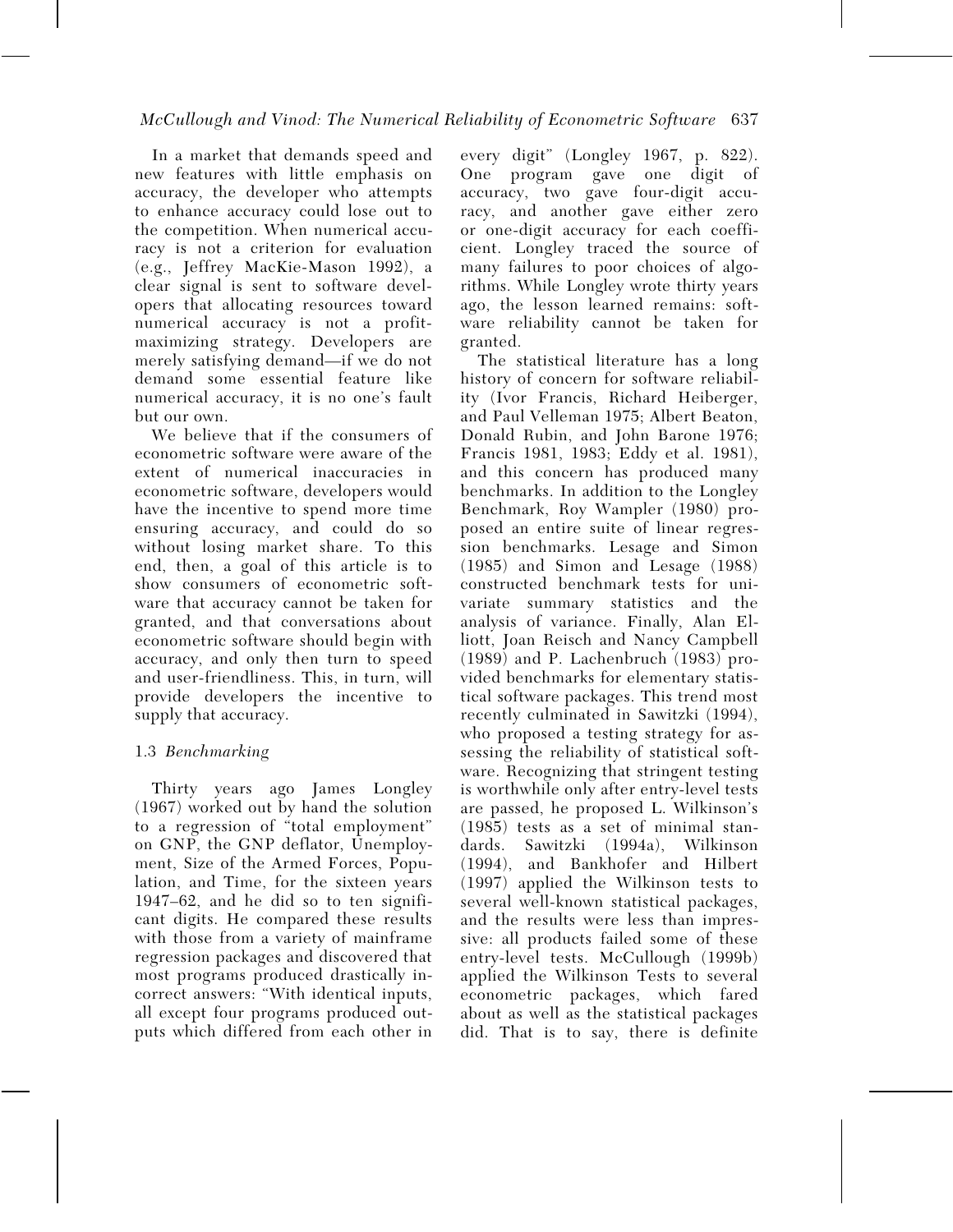room for improvement in the numerical accuracy of econometric software.

With respect to accuracy and economics, a common sentiment is that economic data are accurate only to a few digits, and more accuracy than that is not necessary, so worrying about 10 digits of accuracy in econometric calculations is pointless. We partially agree with this view, but make an important distinction. As expressed above, this sentiment conflates how output is calculated and to what end the output is used. A better expression is: since economic data are accurate only to a few digits, reporting 10 digits of a final answer is pointless; however, all intermediate calculations should be carried out to as many digits as possible. The dichotomy between calculation of output and use of output is important. It may well be the case that there is no practical difference between two packages' estimates of a correlation coefficient,  $\hat{\rho}_1 = 0.95$  and  $\hat{\rho}_2 = 0.92$ . However, if the exact result is 0.95 and a good implementation of a good algorithm will achieve that result, then package two's correlation routine is atrocious. This is because it produces only one accurate digit in a setting where even a fair implementation of a fair algorithm will produce seven digits of accuracy in double precision. Specifically,  $\hat{\rho}_2 = 0.92$  is evidence of bad software.

Some readers might be dismayed at becoming aware of the extent of inaccuracies in econometric software, and their confidence in the reliability of numerical computation might be shaken. The inaccuracies we recount have long existed in all manner of computational software, econometric and other. Only recently have the tools for diagnosing and remedying many of these deficiencies become available, so only recently are users and developers becoming more aware of these problems. The

foreword to a recent text on the subject (Francoise Chaitin-Chatelin and Valérie Frayssé 1996) addresses this precise point: "In some sense, that awareness [of inaccuracy] is no bad thing, so long as the positive aspects of the understanding of finite precision computation are appreciated."

Before finite precision computation can be appreciated, some acquaintance with how computers handle numbers is necessary. Therefore, Section Two discusses computer arithmetic and errors in computation. It emphasizes: (1) that two algebraically equivalent methods may have drastically different effects when implemented on a computer; and (2) that "small" differences in the input or the algorithm can produce "large" changes in output. Section Three documents inaccuracies in existing econometric software, and suggests useful benchmark collections for testing general routines. Section Four argues that specialized routines, specific to economics, need benchmarks. Section Five discusses random number generators and how to test them. Section Six discusses statistical distributions (e.g., for calculating *p*-values) and how to test them. Section Seven offers the conclusions.

#### 2. *Computers and Software*

Computers are exceedingly precise and can make mistakes with exquisite precision. Certain tasks which are frequently repeated, such as rounding a sum, need to be exceedingly accurate. Consider rounding to three decimals a number whose magnitude is about one thousand. Should 1000.0006 be rounded up to 1000.001 or rounded down to 1000.000? Perhaps the answer is obvious, but what if the number in question was 1000.0005? Both rounding up and rounding down will inject a bias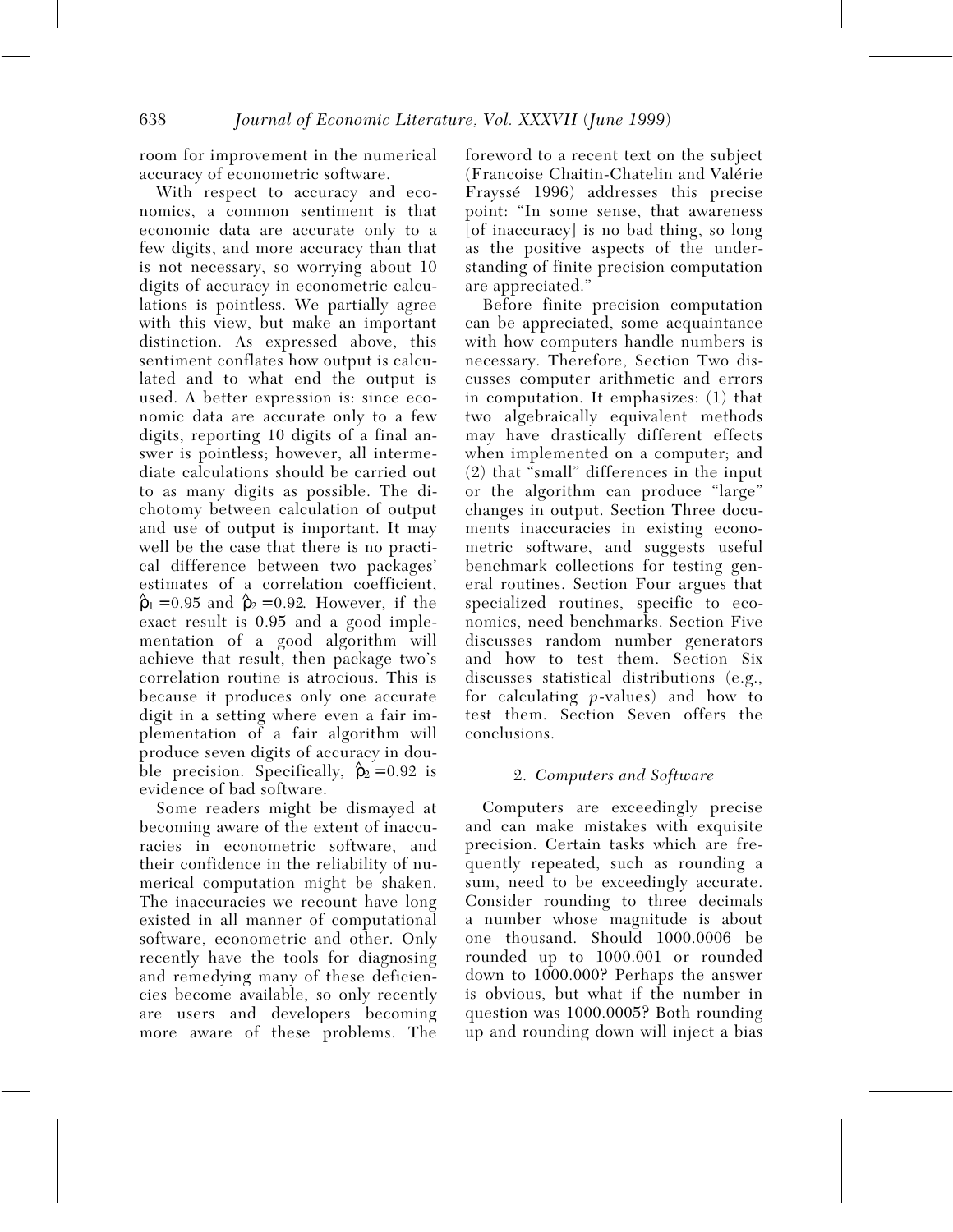into the final result, so perhaps the answer is not so obvious.4

Improper attention to the method of rounding can produce disastrous results. *The Wall Street Journal* (November 8, 1983, p. 37) reported on the Vancouver Stock Exchange, which created an index much like the Dow-Jones Index. It began with a nominal value of 1,000.000 and was recalculated after each recorded transaction by calculation to four decimal places, the last place being truncated so that three decimal places were reported. Truncating the fourth decimal of a number measured to approximately 103 might seem innocuous. Yet, within a few months the index had fallen to 520, while there was no general downturn in economic activity. The problem, of course, was insufficient attention given to the method of rounding. When recalculated properly, the index was found to be 1098.892 (*Toronto Star*, November 29, 1983).

## 2.1 *Computer Arithmetic*

To a certain degree, all computers produce "incorrect" answers due to the computer's lack of an infinite word length to store numbers. A computer's arithmetic is different from the one people apply with paper and pencil. While people calculate using decimal (base-10) representations for numbers, computers calculate using base-2. As an example, the decimal number 23 has the base-2 representation 10111 since  $1(2^4) + 0(2^3) + 1(2^2) + 1(2^1) + 1(2^0) = 23$ , which is denoted  $\phi_2(23) = 10111$ . Similarly,  $\phi_2(10) = 1010$  and the decimal 0.5 has an exact base-2 representation  $\phi_2(0.5) = 0.1$  since  $0.5 = 1(2^{-1})$ . The decimal 0.1 has an infinite (but periodic) binary representation with period four,  $\phi_2(0.1) = 0.00011\overline{0011}$  where an overbar indicates infinite repetition. However, a computer has finite storage. If it has 23 bits of storage to the right of the decimal, it will hold the decimal 0.1 in memory as the binary number  $\hat{\phi}_2(0.1) = 0.00011001100110011001100110$ where  $\hat{\phi}_2(\cdot)$  is the stored version of  $\phi_2(\cdot)$ . Since  $\varphi_2(0,1)$  is an infinitely repeating number, the stored version φ *^*2(0.1) is not exactly equal to the decimal 0.1 it represents. If the stored binary number  $\hat{\phi}_2$ (0.1) is reconverted to decimal, it becomes 0.09999999403953. Thus, the computer "sees" 0.1 as something slightly less than 0.1. This has some interesting implications. First, it implies that rescaling a number by 10 can cause a loss of precision, since the exponent is stored base-2 rather than base-10. Second, reading data and performing a units conversion is different from reading already-converted data, a most discomfiting situation for those who encounter it. These problems arise not due to the use of base-2 per se, but due to the combination of base-2 and finite precision.

A *floating point* binary number has a fixed number of places, say 24, with a decimal point which can be placed anywhere. For example,  $\hat{\phi}_2(10) =$ 00000000000000000001010.0, φ  $\hat{\Phi}_2(0.1) =$ 0.00011001100110011001100 and the base-2 representation of their sum is  $\hat{\phi}_2(10.1) = \begin{bmatrix} 1010.0001100110011001100. \end{bmatrix}$ When this sum is reconverted to decimal, it becomes 10.0999985. A real number is represented in the floating point format:  $s \times M \times B^E$ ; where *s* is the sign (zero for positive or unity for negative), *B* is the base of the representation (usually 2), *E* is the exponent, and *M* is a positive integer mantissa. A useful way to view this is as *M* being a string of zeroes and ones, with *BE* placing a decimal point somewhere in the string (or

<sup>4</sup> A common solution is to round to the nearest even digit, e.g., 1.005 becomes 1.00 while 1.015 becomes 1.02. This scheme is called "round-toeven."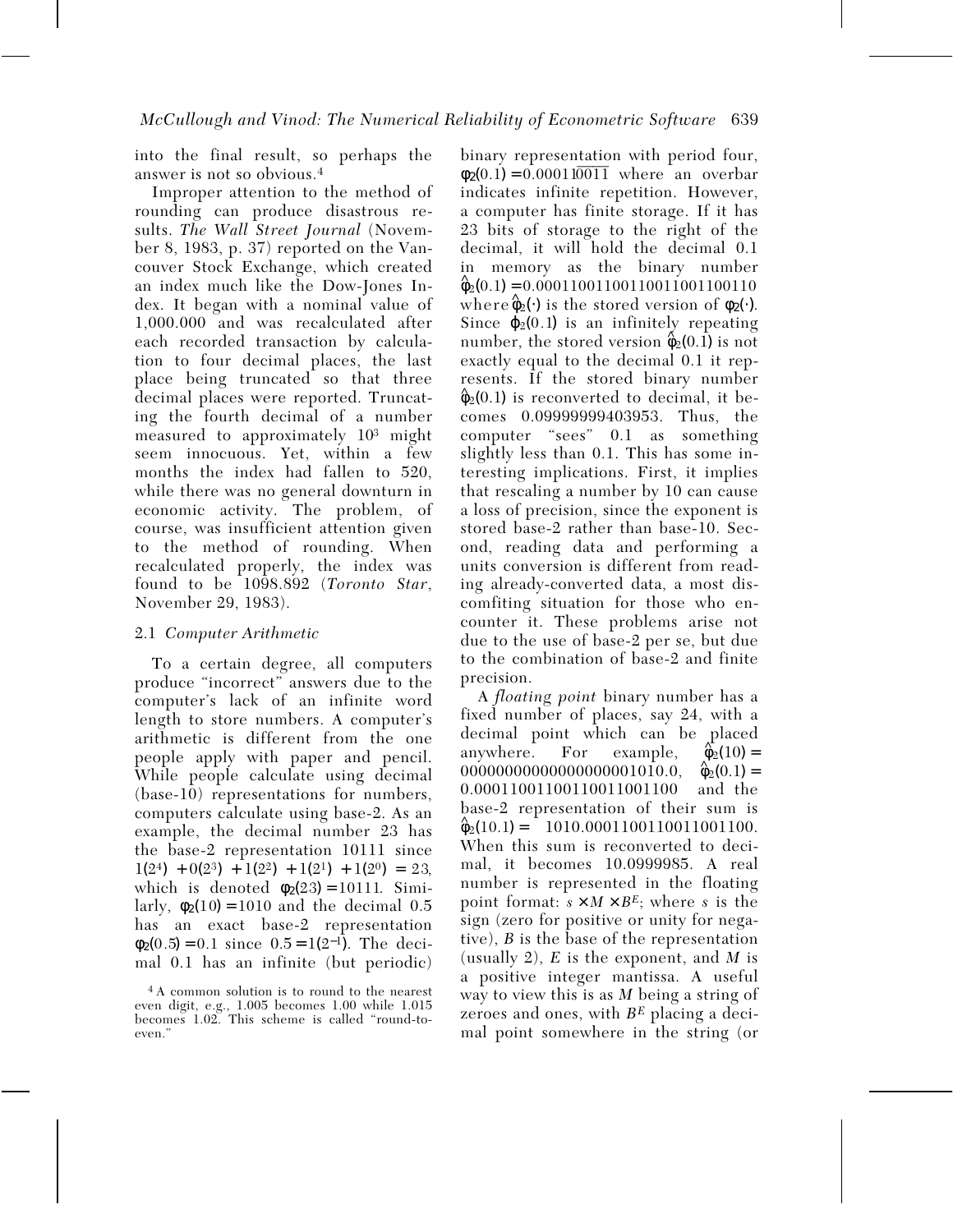to the left or right of the string, implicitly padding with zeroes). If the leading digit is non-zero, the number is said to be *normalized*. The representations of  $\hat{\phi}_2(10)$  and  $\hat{\phi}_2(0.1)$  above are not normalized, whereas that of  $\hat{\phi}_2(10.1)$  is. While under certain circumstances intermediate calculations might involve nonnormalized numbers, results are stored in normalized format. Since the first digit in normalized format is always unity, we get an extra bit for the mantissa, referred to as the "hidden bit." 5

For single-precision, a 32-bit word might be partitioned as follows: one bit for the sign, eight bits for the exponent (which can take integer values from –126 to 127) and 23 bits for the mantissa which, with the hidden bit, yields a 24-bit mantissa, sometimes referred to as "23 + 1" to indicate that the 24th bit comes from the hidden bit. The magnitudes of such single-precision floating point numbers are constrained to lie between  $2^{-126} \approx 1.2 \times 10^{-38}$  and (2 − 2<sup>−</sup>23) × 2127 ≈ 3.4 × 1038, the *range of representable numbers*, with the *underflow threshold* and *overflow threshold* as lower and upper limits, respectively.

Let  $\mathbb R$  be the familiar real number line, and let F be the representable numbers. Let  $fl(x)$  be the floating point representation of *x*. That is, *fl*(*x*) is the number in F that corresponds to some number in  $x \in \mathbb{R}$ . For example, if  $x =$ 0.1 then  $fl(x) = 0.09999999403953$ . Thus it is not always true that  $x = fl(x)$ , i.e., that  $x \in \mathbb{R} \Rightarrow x \in \mathbb{F}$ . Even when  $x, y \in \mathbb{F}$ it does not follow that  $(x + y) \in \mathbb{F}$ . This is a first suggestion that computer arithmetic is different from pencil-and-paper arithmetic. Let us define *floating point addition* by  $f(x+y)$ . Ideally,  $fl(x + y)$  is the number in  $\mathbb F$  that is closest to  $x + y \in \mathbb{R}$ . The difference,

 $f(x+y) - (x+y)$ , is *rounding error*, and this difference depends in part on the values of *x* and *y* since the representable numbers are not uniformly distributed in base-10. In single precision, there are 8,388,607 floating point numbers between 1 and 2, while between 1023.0 and 1024.0 there are 8,191 floating point numbers. Thus, it can be expected that numbers with larger magnitudes are more susceptible to rounding error than numbers with smaller magnitudes; this supports the recentering and scaling of numbers to mitigate the adverse effects of floating point arithmetic, as is frequently suggested in discussions of collinear data. While frequently it is true that  $fl(x + y) ∈ F$ , much less frequently is it true that  $fl(x \cdot y) \in \mathbb{F}$  for floating point multiplication, since the product involves 2*s* or 2*s – 1* significant digits, which extend beyond the *s*-digit mantissa. Therefore, floating point multiplication is much more likely to be contaminated by rounding error than floating point addition. All this implies that computer arithmetic, contrary to the familiar pencil-and-paper arithmetic, is neither associative nor distributive, though it is commutative. One consequence of this, shown in subsection 2.3, is that absent special precautions, it is possible for the logical statement  $(x = y)$  to evaluate "false" while  $(x - y = 0)$  evaluates "true." In such a case, logical tests of equality cannot be trusted.

Let ⊕ denote any of the four arithmetic operations:  $+$  −  $\times$  ÷ and let  $fl(x \oplus y)$ be the floating point representation of  $x \oplus y$ . Then machine precision,  $\varepsilon$ , is the smallest value satisfying

$$
|s(x \oplus y) - (x \oplus y)| \le \varepsilon |x \oplus y| \qquad (1)
$$

i.e., it is the smallest value for which (1) holds for all  $\oplus$  and for all x and y such that the magnitude of  $x \oplus y$  is neither greater than the overflow threshold nor

<sup>5</sup> Not all computers use the hidden bit, but it is part of IEEE-754.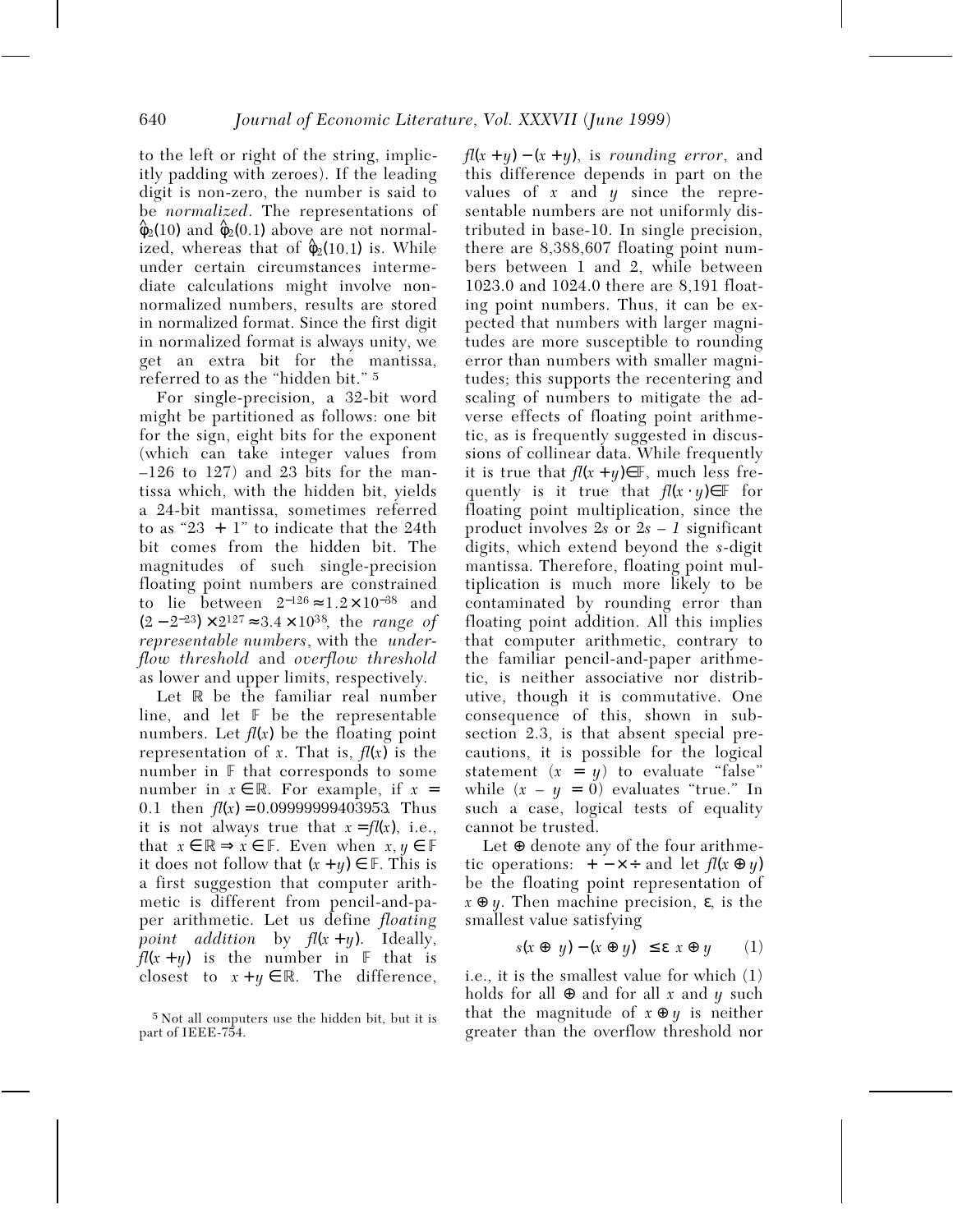less than the underflow threshold. For standard single precision, machine epsilon is  $\varepsilon_s = 2^{-24} \approx 5.96 \cdot 10^{-8}$  and for double precision, which uses a 64-bit wordlength, it is  $\varepsilon_D = 2^{-53} \approx 1.11 \cdot 10^{-16}$ . *Accuracy* refers to the error of an approximation, whereas *precision* refers to the accuracy with which basic arithmetic operations are performed. They are the same for scalar computation, e.g.,  $c = a \cdot b$ , but precision can be better than accuracy for nonscalar operations such as matrix inversion; since precision refers to the result of a single calculation, while accuracy can refer to the result of several calculations.

## 2.2 *Errors in Computation*

When two floating point numbers are added, the smaller (in magnitude) number is right-shifted until the exponents of the two numbers are equal, and then added (this procedure is referred to as *normalization*). While this method does not waste any bits of the mantissa and hence preserves accuracy, the least significant bits of the smaller number are lost when it is right-shifted. This is an example of *roundoff error* or *rounding error*. Roundoff error is a function of hardware and exists because a computer has a finite number of significant digits with which to represent real numbers. For given numbers *x*, *y*, and *z*, when the computer is asked to calculate  $xy + z$  what it actually returns is  $w = (xy(1 + \alpha) + z)(1 + \beta)$  where  $\alpha$  and  $\beta$ are rounding errors. Usually there are bounds for the rounding errors, such as  $|\alpha| < 2^{-53}$  and  $|\beta| < 2^{-53}$ , and these can be used to bound the total error between the computed *w* and the actual value of *xy* + *z*. Such bounds are necessary because clearly  $w \neq xy + z$  due to rounding error, and in fact  $E[w] \neq xy + z$ . Unknown distributional forms and correlations hamper statistical analysis of rounding errors.6 It makes sense that there are only bounds: if  $\alpha$  and  $\beta$ were actually known, they could be subtracted off to yield an exact result.

Even when two numbers are precise to several digits, a single arithmetic operation can introduce sufficient error to ensure that the result is precise to no significant digits. One such occasion is the special case of rounding error called *cancellation error*, which occurs when two nearly equal numbers are subtracted. Nicholas Higham (1996, p. 10) provides an illustrative example. For  $f(x) = (1 - \cos x)/x^2$  let  $x = 1.2 \times 10^{-5}$ . To ten significant digits, cos *x* = 0.9999999999, so  $1 - \cos x = 0.0000000001$  and  $f(x) =$ 0.6944 . . . , though by the definition of cos *x* the following inequality is true:  $0 \le |f(x)| \le 0.5$  for all *x*. The subtraction is exact, but the error in the sole nonzero digit in 0.0000000001 is of the same order as the true answer, and thus the truth is not visible in the final answer. Determining when such adverse results can and cannot happen is the field of *error analysis*: what proportion of the final answer is truth and what proportion is error. Underlying the notion of error analysis is the idea of how accurately each calculation is performed, and how the error from each calculation propogates through subsequent calculations.

Even if computers had an infinite number of significant digits and so had no roundoff error, another type of error

<sup>6</sup> Make the simplifying assumption that rounding errors are independent of *x, y* and *z* (they are not, because the floating point numbers are not uniformly distributed; the rounding error is smaller when the magnitude of the number is smaller, as seen in Section 2.1). Trivially, if  $E[\alpha] = E[\beta] = 0$  then  $E[w] = xy + z + xyE[\alpha\beta]$ , and  $E[\alpha\beta] \neq 0$  because rounding errors are neither independent nor uncorrelated. Asymptotic theory for dependent and correlated sequences is of little help, because rounding errors routinely violate the Lindberg condition: often a few rounding errors dominate the final error.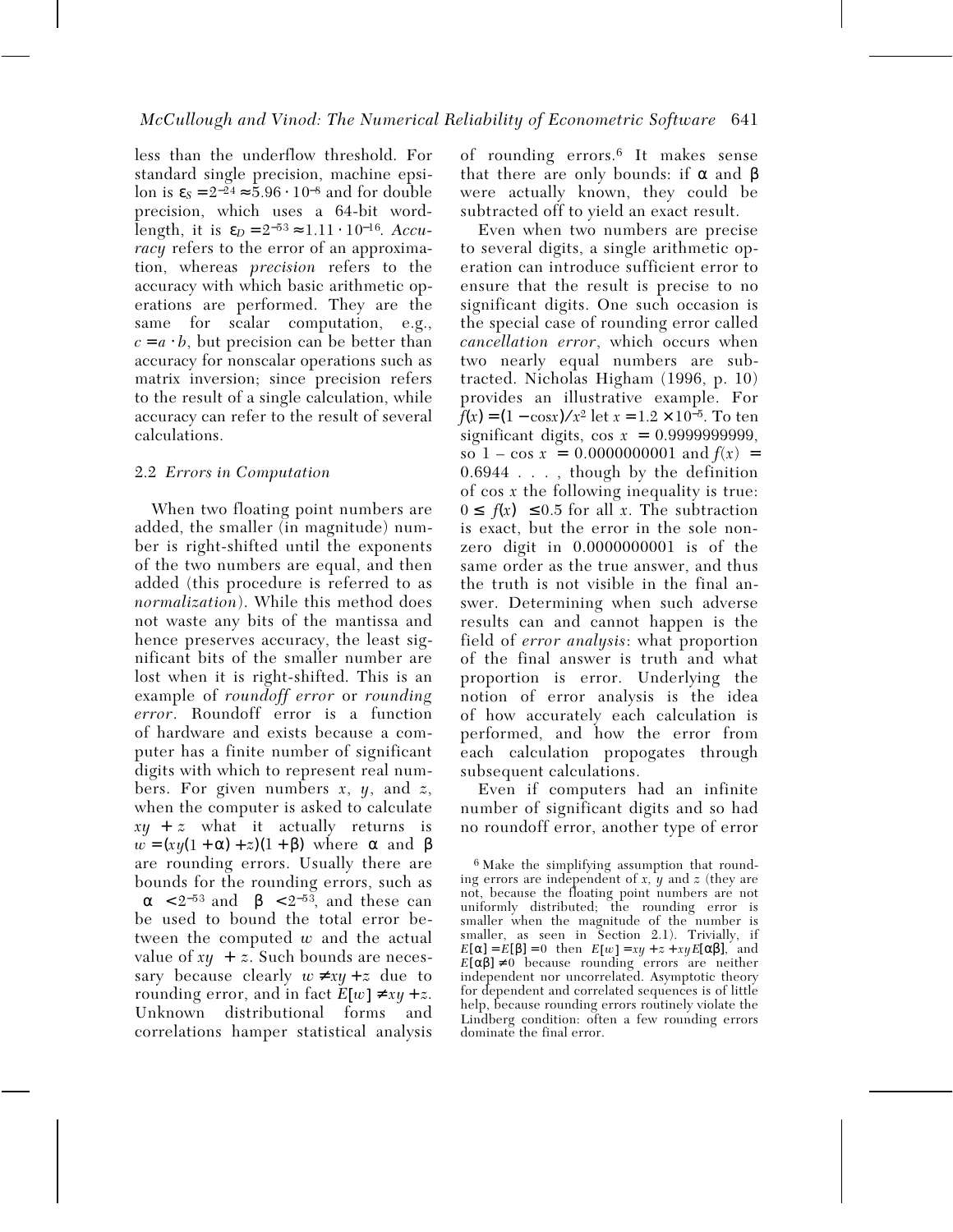would exist as a function of software: *truncation error*. It exists because a program uses finite term approximations. The analysis of truncation error can be said to constitute much of the field of *numerical analysis*. Consider a power series in *x* whose infinite sum is  $sin(x)$ . A computer will truncate the infinite sum by including only a finite number of terms, and in doing so will commit a truncation error. We note in passing that some power series for  $sin(x)$  converge quickly while others do not, thus the choice of algorithm can be crucial. Also, the rate of convergence can depend upon *x*, converging faster for some values than for others. Indeed, even the order in which summation is undertaken can affect the quality of the result. Germund Dahlquist and Ake Bjorck (1974) showed that in calculating  $\Sigma_{n=1}^{10,000} n^{-2}$ , reversing the order leads to an error 650 times smaller than summing over increasing *n* (see also Higham 1996, §4.2–4.5). This is because rounding error accumulates more slowly when small terms are added first. Summing a very large number of very small quantities is not just an exercise for testing software; numerical integration plays an important role in econometrics. Numerical integration becomes particularly difficult when higher moments are involved, because the numerical error becomes more severe. See Vinod and Shenton (1996) for a discussion.

Whether via truncation or roundoff, error is introduced into most any result of an arithmetic operation. As a general rule, successive errors do not offset each other; they accumulate, and this cumulative error is an increasing function of the number of operations. Generally, the total error is of order *N*ε where *N* is the number of operations. In the special case that errors tend to be of opposite sign, the cumulative effect of such errors does not disappear, but produces a total error of order √*N* ε. We note that there are *multiple precision* arithmetic routines available, which can carry out calculations to 500 digits, thus effectively eliminating roundoff error for many types of problems. However, they are quite specialized and not generally used by economists.

Two methods of solving the same problem can differ dramatically in the number of operations. Consider solving *n* equations in *n* unknowns. We all know how to solve such a problem using Cramer's Rule. It can be shown that the number of multiplications and divisions necessary to solve the system is  $(n^2-1)n! + n$ . The method of Gaussian elimination requires only  $\frac{n}{6}(2n^2 + 9n - 5)$ such operations. For  $n = 5$  Cramer's Rule requires 2885 multiplications whereas Gaussian elimination requires only 75. With noncancelling errors and machine precision 2<sup>−</sup>22, the orders of the approximations are 0.0006874 and 0.00001788, respectively. However, if  $n = 10$ , Gaussian elimination requires 475 operations with error order 0.0001132 while Cramer's rule requires approximately 360 million operations with error order 85.831. Clearly, systems of equations should be solved by Gaussian elimination rather than Cramer's rule (though for econometric work, other methods are preferred to Gaussian elimination). Prima facie it is intuitively desirable to employ methods with fewer operations, not only for the sake of speed but also for the sake of accuracy. This is not always so—sometimes more operations are desired not for sake of speed but for sake of accuracy, e.g., in the calculation of the sample variance (see subsection 2.5). Moreover, not only are some algorithms preferable to others, at an even more fundamental level, some methods of performing calculations are preferable to others.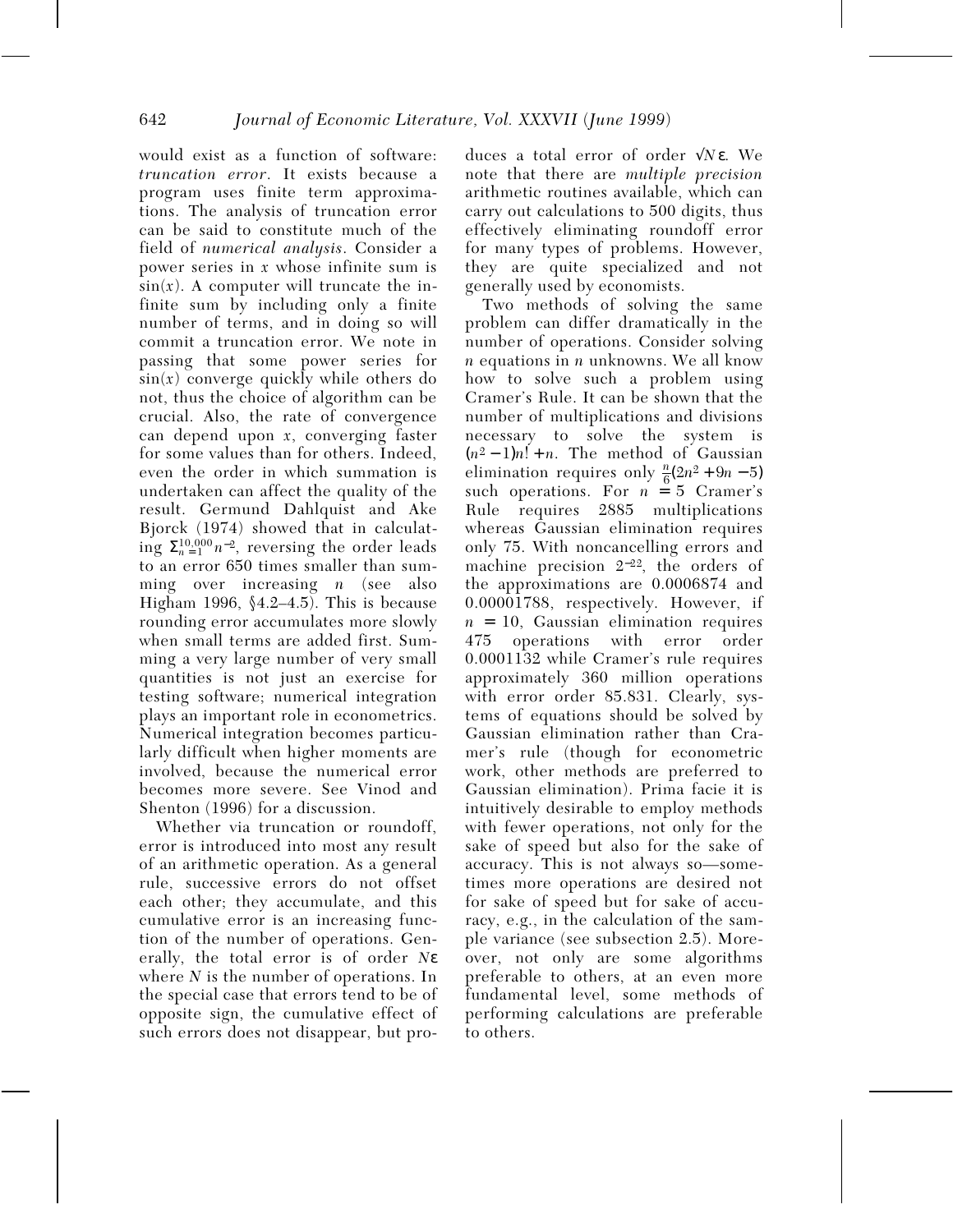When a calculation produces a number that is too large, the result is *overflow*, and a number that is too small produces *underflow*. To see overflow, on a handheld calculator with eight digits and without scientific notation, square 99,999,999. Dividing unity by 99,999,999 yields underflow. Overflow is a very stark process, usually resulting in noticeable program failure. Underflow can be pernicious, because when handled improperly it can result in sensible-looking answers that are completely inaccurate. One method of handling underflow is known as *abrupt underflow* (a.u.), in which numbers that are sufficiently small but nonzero often are automatically set to zero. One unfortunate consequence of abrupt underflow is that  $x - y = 0$  does not imply  $x = y$  (David Goldberg 1991), and logical tests for equality cannot be trusted. To see how this can happen, it is easiest to use decimal arithmetic rather than base-2.

Suppose, then, that the base is 10, the mantissa has three digits, and the exponent ranges from –16 to +15, so that the smallest representable floating point number, say  $f_{p_{min}}$ , is  $1.00 \times 10^{-16}$ . Consider two numbers,  $x = 5.28 \times 10^{-15}$ and  $y = 5.23 \times 10^{-15}$ , both greater than *fp<sub>min</sub>* by a factor of 10. A test of  $x = y$ will return false. Paradoxically, a test of  $x - y = 0$  will return true. The reason for this is that  $x - y = 0.06 \times 10^{-15}$  $6.0 \times 10^{-17}$  when normalized, which is smaller than *fpmin* and hence is set flush to zero, i.e., subjected to *abrupt underflow* (a.u.). In the presence of a.u., no theorems requiring  $x - y = 0 \Leftrightarrow x =$ *y* can be used to prove anything, since this relation is then only sometimes true, not always true.

As a means of handling the inaccuracy of a.u., I. Goldberg (1967) proposed the method of *gradual underflow* (g.u.). Continuing the above example,

when the exponent is at its minimum, –16, *fpmin* no longer is the smallest representable number, because 0.99 × 10−<sup>16</sup> is smaller than *fpmin*. Note, however, that  $0.99 \times 10^{-16}$  is not normalized, so such floating point numbers are referred to as subnormals. Subnormal numbers are part of IEEE-754 (IEEE 1985), the rules for computer arithmetic on which hardware has standardized.7 Virtually all PC and workstation hardware supports the use of subnormal numbers, though some software does not take advantage of this feature. Prior to Demmel (1981), it was commonly thought that a.u. is "harmless" and that the choice of either a.u. or g.u. was innocuous. One of the advantages of IEEE-754 is that it supports g.u., which is a necessary condition for  $x - y = 0 \Leftrightarrow x = y$ . Perhaps more importantly, g.u. achieves greater numerical reliability for solving linear systems of equations than a.u. does.

To see this, consider the LU decomposition of a matrix (another way to solve for the least squares coefficients), which produces a lower triangular (*L*) and upper triangular (*U*) factorization of a matrix *A*. Recall from matrix theory that if *A* is non-singular then the main diagonals of both *L* and *U* are non-zero. Demmel (1981) gives the following example. Let

$$
A = \lambda \begin{bmatrix} 2 & 3 \\ 1 & 2 \end{bmatrix}
$$
 (2)

which is clearly well-conditioned for matrix inversion. Using g.u. produces

<sup>7</sup> As of this writing, some conforming computers are: PCs based on Intel 386, 387, 486, Pentium, and P6 processors and associated clones by Cyrix, IBM, AMD, and TI; Macintosh based on Motorola 68020 + 68881/2 or 68040; IBM RS/6000; Power-PC based PCs and Macintoshes; Suns based on M 68020 + 68881/2 or SPARC chips; DEC Alpha based on DEC 21064 and 21164 chips; Cray T3D based on DEC 21064; and HP based on PA-RISC chips. Exceptions are: Cray X-MP, Y-MP, C90, J90; IBM /370 and 3090; and DEC VAX.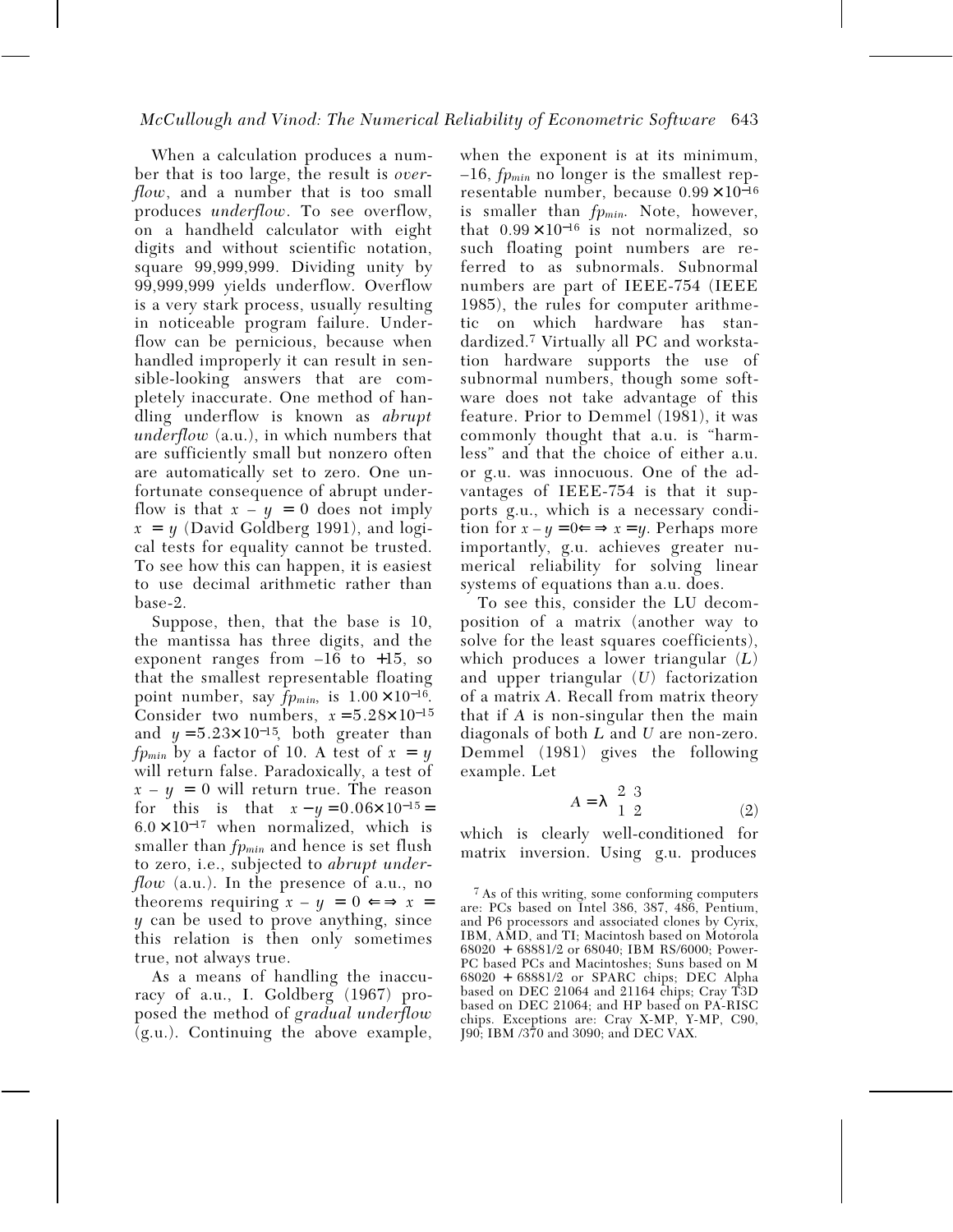$$
L^{gu}U^{gu} = \begin{bmatrix} 1 & 0 \\ 1/2 & 1 \end{bmatrix} \cdot \lambda \cdot \begin{bmatrix} 2 & 3 \\ 0 & 1/2 \end{bmatrix} = A \ (3)
$$

whereas a.u. yields

$$
L^{au}U^{au} = \begin{bmatrix} 1 & 0 \\ 1/2 & 1 \end{bmatrix} \cdot \lambda \cdot \begin{bmatrix} 2 & 3 \\ 0 & 0 \end{bmatrix} \neq A \quad (4)
$$

Thus, g.u. produces the correct factorization while a.u. incorrectly attributes singularity to the decidedly non-singular matrix *A*. It is known that a computer that does not support g.u. cannot satisfy some of the LAPACK (Linear Algebra PACKage) benchmarks. To the extent that nonlinear solvers are based on linear approximations, it can be expected that, ceteris paribus, g.u. is also better than a.u. for solving nonlinear equations.

Though many chips fully support IEEE-754 and many compilers and languages support some aspects of IEEE-754, no compiler (as of this writing) fully supports IEEE-754, nor does any language (though FORTRAN 90 is more 754–compliant than FORTRAN 77, and similarly for FORTRAN 95 with respect to FORTRAN 90).8 Nonetheless, there are many languages and compilers that support g.u., while there are many that do not. Further results on underflow and numerical reliability, in addition to more examples, can be found in Demmel (1984).

## 2.3 *Misconceptions of Floating-Point Arithmetic*

Having discussed some of the intricacies of computer arithmetic and floating point calculations, it is instructive to dispel what Higham (1996) calls "Misconceptions of Floating Point Arithmetic," of which we mention only three. We mention these not only to illumi-

8 IEEE-754 was developed by hardware specialists; programming language and compiler specialists were not involved. Some aspects of IEEE-754 therefore are particularly difficult for compilers and languages to support, but much progress is being made.

nate the discussion of floating-point arithmetic, but to drive home the fundamental point that computer math is not at all like pencil-and-paper math.9

Misconception Number One: A short computation that is free of cancellation error, overflow, and underflow must necessarily be accurate.

Consider the following six lines of code:

$$
for i = 1:60\nx = x**0.5\nend\nfor i = 1:60\nx = x**2\nend
$$

where  $x**0.5 \equiv \sqrt{x}$  and  $x**2 \equiv x^2$ . Note that this algorithm is free from cancellation error, underflow, and overflow. Calculated without error, this algorithm will return *x* for any non-negative *x* that is entered, i.e., this algorithm represents the function  $f(x) = x, x \ge 0$ . However, as seen in the previous subsection, computers necessarily calculate with error, and so there is reason not to be surprised if the computed function,  $\hat{f}\!(x)$ , differs from the theoretical function  $f(x)$ . On Brand X programming software, this algorithm actually computes not  $f(x)$  but

$$
\hat{f}_1(x) = \begin{cases} 0, & 0 \le x < 1, \\ 1, & x \ge 1. \end{cases}
$$
 (5)

On Brand Y programming software a different answer is obtained:

$$
\hat{f}_2(x) = \begin{cases} 0, x = 0, \\ 1, x > 0. \end{cases}
$$
 (6)

Observe that  $\hat{f}_1$  and  $\hat{f}_2$  are completely different functions. Inputting the numbers

9 See, for example, George Forsythe's (1970) aptly titled article, "Pitfalls in Computation, or Why a Math Book Isn't Enough," for an elementary discussion of why ideas which work in mathematical theory often fail in computational practice. A related article is L. Fox's (1971) "How To Get Meaningless Answers in Scientific Computation (and What To Do About It)."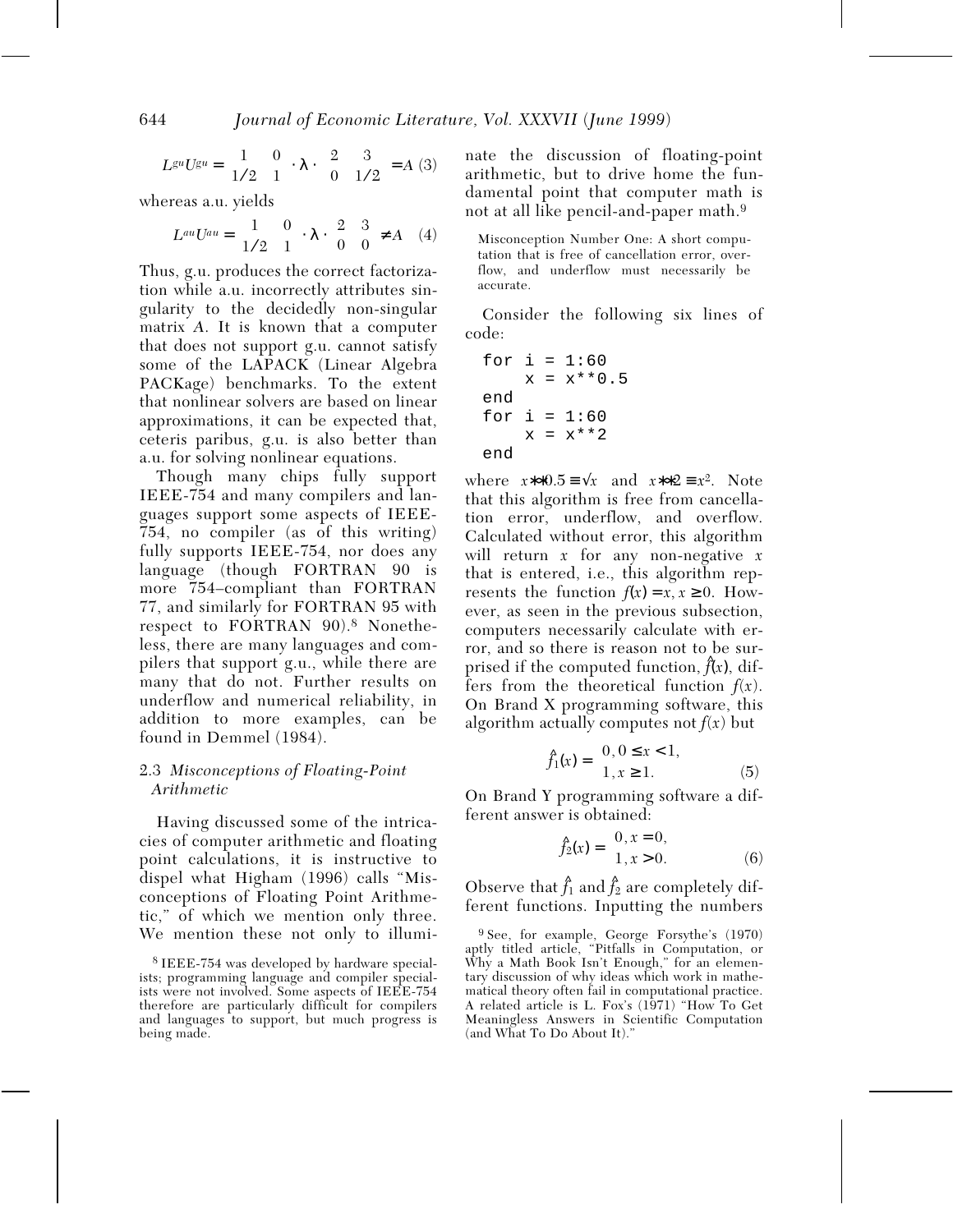$0.0, \,\, 0.1, \,\, 0.2, \,\, \ldots \,\, , \,\,\, 1.0, \,\, \hat{f}_1 \,\,$  returns  $\,\, 10$ zeroes followed by unity, while  $\hat{f}_2$  returns a zero followed by 10 units. One might be tempted to think that, surely, one or both answers indicate "bad" software; in fact such a conclusion would be unwarranted. There is nothing wrong with the software. The problem is simply that the algorithm exhausts the computer's precision and range. A user should always have some idea of the software's precision and range, and whether his combination of algorithm and data will exhaust these limits.

As a trivial example, a user should not attempt to manipulate ten-digit numbers on a program that uses single precision storage.10 At the other extreme, a researcher with a hundred thousand observations might choose not to run a regression on a PC. With so many observations, the potential for disastrous cumulated rounding error is an evident concern. Least squares algorithms that are generally robust tend to be memory-intensive, and a PC might not have enough memory to solve a large system with such an algorithm. A less-robust least squares algorithm with less-demanding memory requirements might be able to produce a solution, but the solution might well be so contaminated with rounding error as to be completely unreliable.11

Misconception Number Two: Increasing the precision at which a computation is performed increases the accuracy of the answer.

Equation (1) shows that the bound on the error is proportional to machine epsilon. When the error bound is attained,

if the same problem is solved in single precision and then again in double precision, the double precision error bound will be smaller than the single precision error bound by a factor of  $\varepsilon_D / \varepsilon_S = 2^{-53} / 2^{-24} \approx 10^{-9}$ , i.e., the double precision answer will have approximately nine more decimal digits correct than the single precision answer. However, actually attaining the error bound is a low probability event, so there is no guarantee that a result computed in *t* digits of precision will be more accurate than a result computed in *s* digits of precision for  $t > s$  (Higham 1996, §1.13).12 The "convenient fiction" that increasing the precision necessarily increases the accuracy is just that; nor is it a pathological case that would never happen in practice.

As an example that this is more than a theoretical curiosum, Longley's results with an IBM 360 were more accurate in single precision than in double precision (see Table 10 of Longley 1967, p. 837). Had Longley not worked out the correct answer by hand, many persons naturally would assume that the double precision estimates were more accurate than the single precision estimates. When a user says that he encountered roundoff error in single precision and then switched to double precision to get a better answer, a better interpretation of what he really means is provided by William Press et al. (1992, p. 882), "For this particular algorithm, and my particular data, double precision seemed able to restore my erroneous belief in the 'convenient fiction'." All this is not

<sup>10</sup> Some packages have "single precision storage" with "double precision calculation." The use of "single precision storage" can have adverse effects

<sup>&</sup>lt;sup>11</sup> This illustrates one of the many dilemmas confronting developers: how to balance the choice of algorithm against the need to handle large datasets. Further discussion of the developer's viewpoint can be found in Charles Renfro (1997).

<sup>12</sup> J. H. Wilkinson (1963, pp. 25–26) describes the circumstances under which the bound is attained for floating-point multiplication. Not only must each individual error attain its maximum, but the distribution of the multiplicands must follow a special law. Taken together, these imply that attaining the bound is a low probability event. See also William Kennedy and James Gentle (1980, pp. 32–33).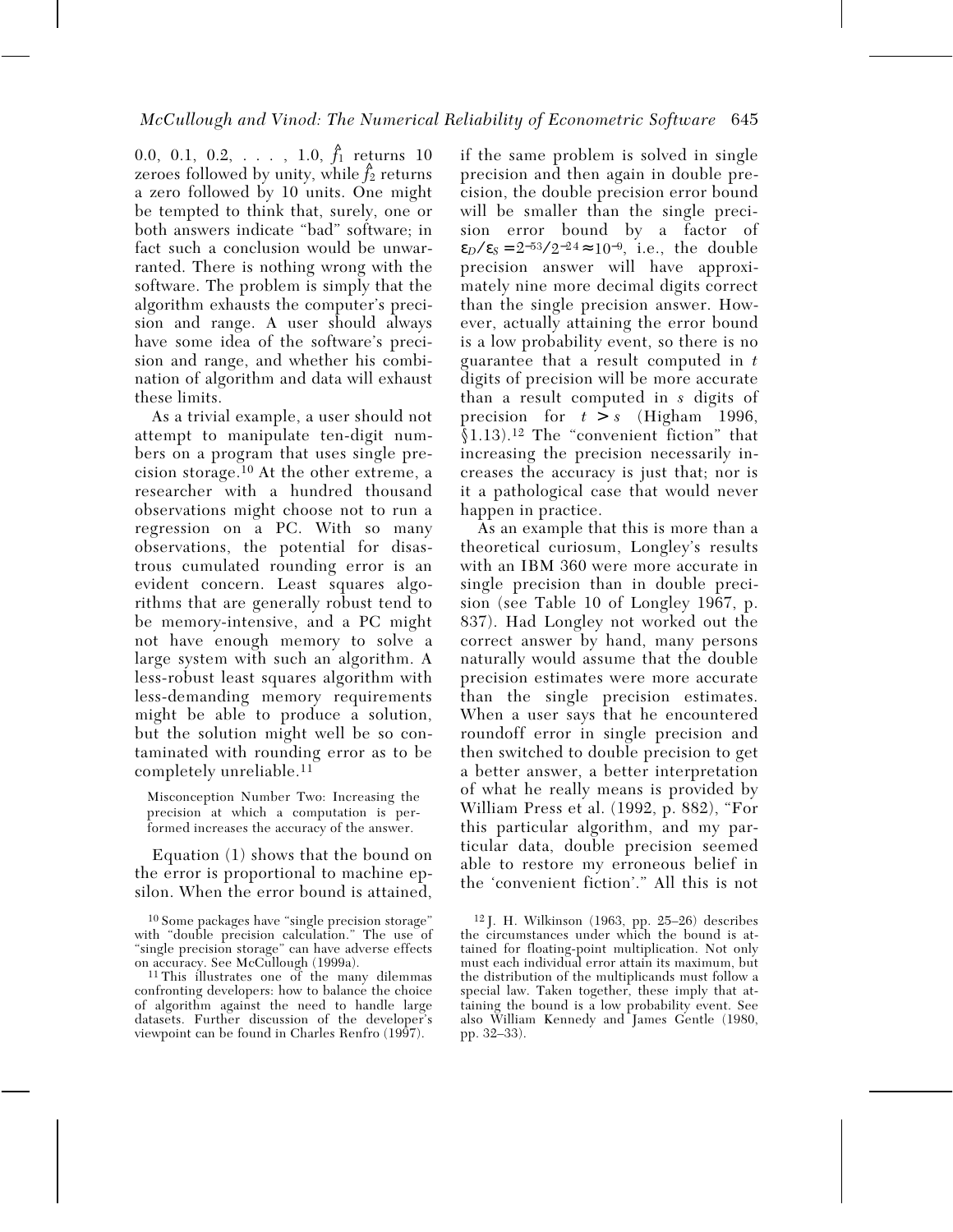to suggest that double precision should be abandoned in favor of single precision; far from it. The point is simply that, contrary to what intuition based on pencil-and-paper experience might tell us, double precision is not always more accurate than single precision.

*Misconception Number Three:* The final computed answer from an algorithm cannot be more accurate than any of the intermediate quantities; that is, errors cannot cancel.

Earlier we suggested that rounding errors do not cancel. However, that is a general principle, and a clever programmer can force exception to the rule. We now demonstrate this notion. Consider  $f(x)=(e^x-1)/x$ . The seemingly natural way to program this function is Algorithm 1:

if x = 0 f = 1 else f = (e\*\*x - 1)/x end

but an alternative is Algorithm 2:

$$
y = e^{**}x
$$
  
if y = 1  
if = 1  
else  
if = (y-1) / ln(y)  
end

If  $x = 9 \times 10^{-8}$  and final precision  $u \approx 6 \times 10^{-8}$ , then a precisely calculated solution is  $f(x) = 1.00000005$ . Algorithm 1, the natural way to program the function, yields 1.32454766 while Algorithm 2 yields 1.00000006. The reason the natural method fails miserably is because the intermediate step of the calculation is imprecise: for  $x \approx 0$  the numerator is swamped by rounding and cancellation error. Again let a circumflex (*^*) denote a computed quantity. In Algorithm 2 it is true that the intermediate quantities  $\hat{y}$  − 1 and ln  $\hat{y}$  do not approximate *y* − 1 and  $\ln y$  for  $y \approx 1$ . Nonetheless,

 $(\hat{y} - 1)$ /ln $\hat{y}$  is an extremely good approximation to  $(y - 1)/\ln y$  in that range, because the latter varies slowly and in fact has a removable singularity at the point *y* = 1. This demonstrates that the "natural" way to program an equation may not be the computationally accurate way. Users and developers need to be cognizant of this important point. As an example of this phenomenon, not infrequently a nonlinear solver will fail for one parameterization of an equation, but will produce a solution for another equivalent parameterization.

Again it is seen that computer arithmetic, when performed properly, may not be at all like paper-and-pencil arithmetic. Neither are mistakes computers make like the ones humans make. With paper and pencil, the order in which several numbers are added makes no difference to the final sum; not so with computers. In our arithmetic, if  $x - y = 0$ then  $x = y$ , but not in computer algebra unless the computer supports gradual underflow. Two formulae that are equivalent in our algebra are not necessarily equivalent when programmed into a computer. Such differences as these mean that our everyday notions of arithmetic errors do not coincide with the arithmetic errors made by computers. Even when the arithmetic is good and the bounds on the truncations and rounding errors are tiny, caution still must be observed, for "small" differences can matter appreciably.

## 2.4 *"Small" Differences Matter*

Recall the dictum from the days of pencil-and-paper computation: if you want one decimal of accuracy, carry your calculations out to two decimals, i.e., if you want *n* digits of accuracy carry out the calculations to  $n + 1$ digits. An example that illustrates the falsity of this dictum is due to J. Vandergraft (1983), in which carrying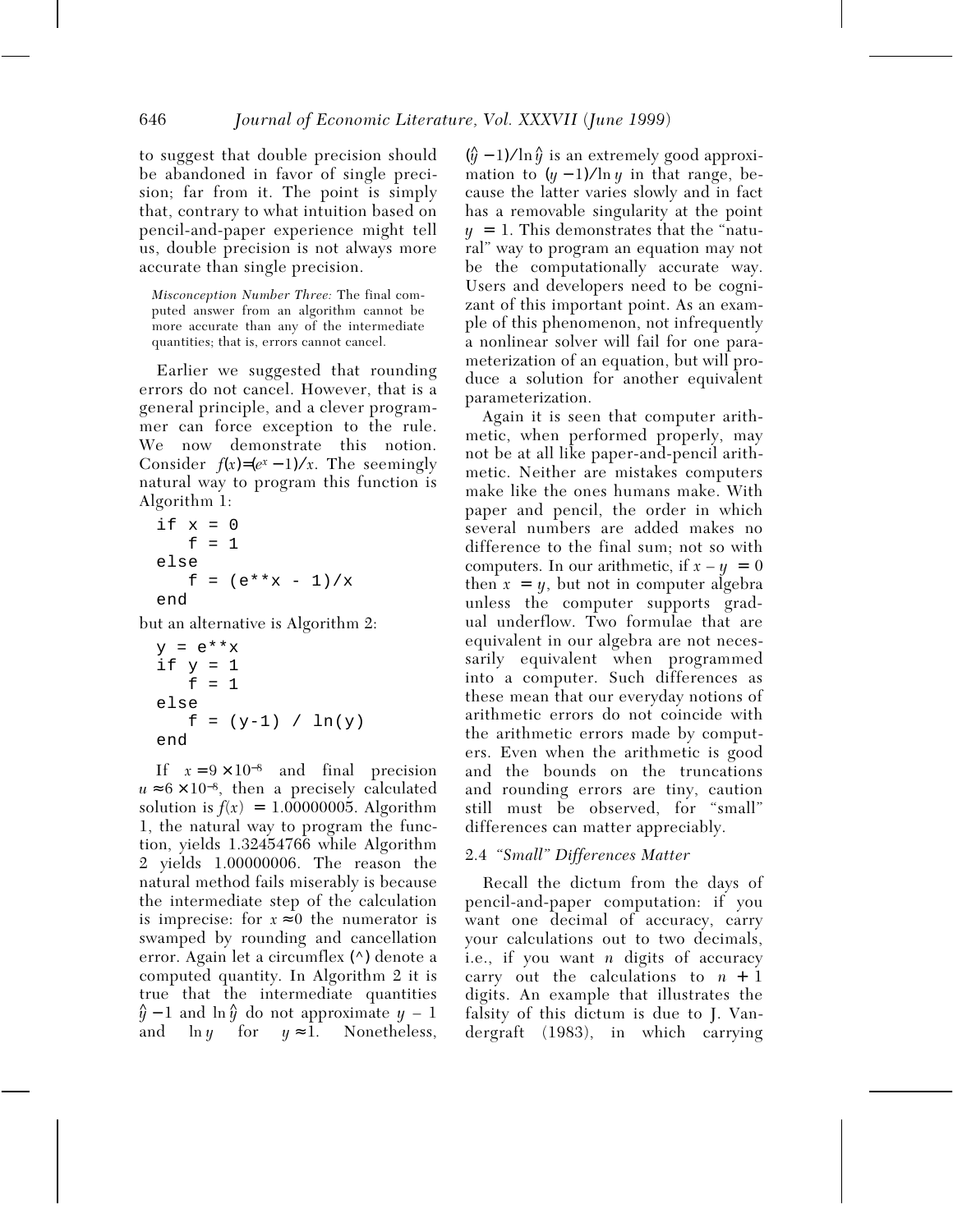calculations out to four digits produces zero digits of accuracy. Consider the regression  $Y = \alpha + \beta X + \epsilon$  where

 $X: 10.00, 10.10, 10.20, 10.3010.40, 10.50.$ 

 $Y: 1.000, 1.200, 1.250, 1.2671.268, 1.276.$ 

The normal equations are

$$
6\hat{\alpha} + 61.5\hat{\beta} = 7.261
$$

$$
61.5\hat{\alpha} + 630.55\hat{\beta} = 74.5053
$$

which yields a regression line of  $\hat{Y} = -3.478 + 0.457X$ . Suppose that the normal equations<sup>13</sup> had been computed only to four significant digits as

$$
6\hat{\alpha} + 61.5\hat{\beta} = 7.261
$$

$$
61.5\hat{\alpha} + 630.6\hat{\beta} = 74.50.
$$

The resulting regression line would have been  $\hat{Y} = -2.651 + 0.377X$ . Changing the fourth significant digit of the normal equations changed the first significant digit of a coefficient, resulting in no digits of accuracy for either the intercept or the slope. The two regression lines fit quite differently when cast against a scatterplot of  $X$  and  $Y$ . This example further dispels the errant notion that "arithmetic more precise than the data it operates on is needless." To the contrary, as Longley made clear, carrying calculations out to single or double precision is no guarantee of even a single digit of accuracy, and the choice of the proper algorithm matters, too.

To understand how results can be adversely affected, realize that roundoff error and truncation error, if combined in an unstable method (e.g., repeated division of a large number by a small number) can interact until the combined error overwhelms the result. Consider the system of equations  $Xb = y$ where the matrix X and vector  $y$  are known and the vector  $b$  is to be calculated. From basic econometrics we

know that  $b = (X'X)^{-1}X'y$ . If X is changed a little and b changes a little then the data are *well-conditioned*; if *b* changes a lot then the data are *ill-conditioned*. In traditional least-squares, if the data matrix  $X$  consists of collinear data, then X might be an ill-conditioned matrix and solution could be problematic. A method of obtaining  $b$  that works for well-conditioned data might not work at all for ill-conditioned data. The notion of condition is not limited just to data; entire classes of problems can be said to be ill-conditioned, such as Fredholm equations of the first kind.

As another demonstration that small differences matter, Beaton, Rubin, and Barone (1976) perturbed the independent variables of Longley's data by adding a random number uniformly distributed on  $[-0.5, 0.499]$  to the last published digit. For example, 1947 GNP deflator is reported as 83, but it might well have been anywhere between 82.5 and 83.499. Then a regression was run. This procedure was repeated 1000 times. Since the perturbation of the independent variables is within rounding tolerance of the data, one might expect little change in the estimated coefficients. However, the Longley data are ill-conditioned and so a small change in X can produce a large change in b. In the 1000 regressions, the coefficient on the GNP deflator assumed values from  $-232.3$  to 237.0. The ill-conditioned nature of the Longley data is apparent in Table 3, which presents Longley's coefficients and statistics for the coefficients from 1000 perturbed regressions. One might think that the means of the coefficients from these 1000 perturbed regressions would be near Longley's unperturbed solution, but such is not the case. See Vinod (1982) for a discussion of the numerical and statistical issues involved. As much as it highlights the need for accurate data, this experiment

<sup>&</sup>lt;sup>13</sup> Of course, no one should use the normal equations to solve for regression coefficients. While the normal equations work algebraically, computationally they are a disaster.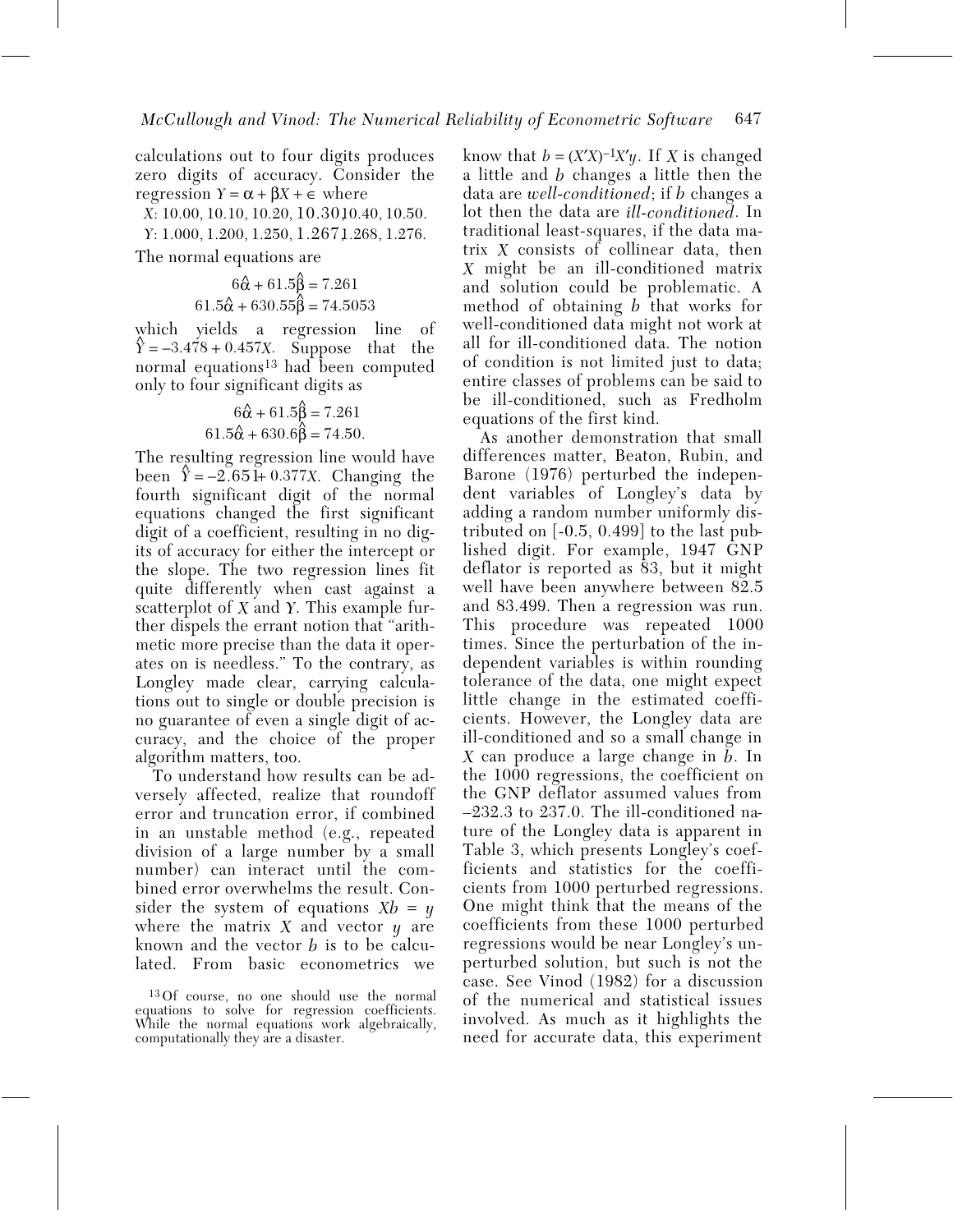| coefficient    | $\beta_0$     | $\beta_1$ | $\beta_2$ | $\beta_3$ | $\beta_4$ | $\beta_5$ | $\beta_6$ |
|----------------|---------------|-----------|-----------|-----------|-----------|-----------|-----------|
| Longley        | $-3482258.63$ | $+15.06$  | $-0.04$   | $-2.02$   | $-1.03$   | $-0.05$   | $+1829.2$ |
| Beaton, et al. |               |           |           |           |           |           |           |
| mean           | $-1152648.37$ | $-26.44$  | $+0.03$   | $-0.96$   | $-0.72$   | $-0.28$   | $+637.1$  |
| minimum        | $-3483280.69$ | $-232.3$  | $-0.09$   | $-2.42$   | $-1.33$   | $-0.94$   | $-1706.9$ |
| maximum        | $+3452563.48$ | $+237.0$  | $+0.20$   | $+1.77$   | $+0.36$   | $+0.48$   | $+1800.9$ |

also underscores the idea that small differences can matter appreciably and the need for accurate algorithms.

#### 2.5 *Algorithms Matter*

When solving  $y = Xb$  we know that  $b = (X'X)^{-1}X'y$ . This is what the least squares result looks like, but is not how it should be computed. The person unfamiliar with numerical methods should be forgiven for concluding that the way to calculate the least-squares coefficient vector *b* is to calculate (*X*′*X*)−1 and then post-multiply it by *X*′*y* (multiplying (*X*′*X*)−1 by an estimate of the error variance yields  $cov(b)$ ). However, direct solution of the normal equations is very susceptible to roundoff error and hence extremely undesirable. Vinod (1997, p. 218) criticizes the "estimating function" literature for ignoring the numerical instability associated with direct solution of the normal equations. Numerically, a better way is first to calculate *b* without inverting *X*′*X*, and then use *b* to calculate (*X*′*X*)−1 and cov(*b*). Wampler (1980) discusses various methods.

One such method of finding *b* without inverting *X*′*X* is the LU decomposition (Press et al. 1994, §2.10), which will work on a well-conditioned matrix, but is prone to failure if the data are collinear. For a near-singular matrix, the *singular value decomposition* (SVD, Press et al. 1994, §2.6) will work, though it is slower (requires more operations) than the LU decomposition. In regression analysis, the SVD is the method of choice (Sven Hammarling 1985; Press et al. 1992). Vinod and Ullah (1981, p. 5) is one of the few econometrics books that recommends the SVD estimate of the regression problem. The SVD should be used until one has proved that a faster algorithm will be adequate or necessary.14 If it cannot be shown that the data will always be well-conditioned, they must be presumed to be ill-conditioned. To assume otherwise lulls the user into a false sense of trust and then, at some random time, he is unknowingly betrayed. Surprisingly, few packages mention what algorithm is used to calculate *b* and cov(*b*), and clearly a poor choice of matrix inversion method can lead to disaster, as was made clear by Longley. As a general rule in computing, the method of solution greatly affects the accuracy of the solution, and properly implementing a well-chosen algorithm is important. While describing how different methods of calculating *b* and cov(*b*) can lead to different answers is beyond the scope of this paper, the basic ideas can be illuminated by demonstrating how

14 We have the luxury of concerning ourselves solely with accuracy. As a practical matter, it should be noted that the SVD is both memoryand time-intensive. A developer cannot be faulted for implementing the QR decomposition in its stead. We admit to preferring the QR to the SVD when bootstrapping.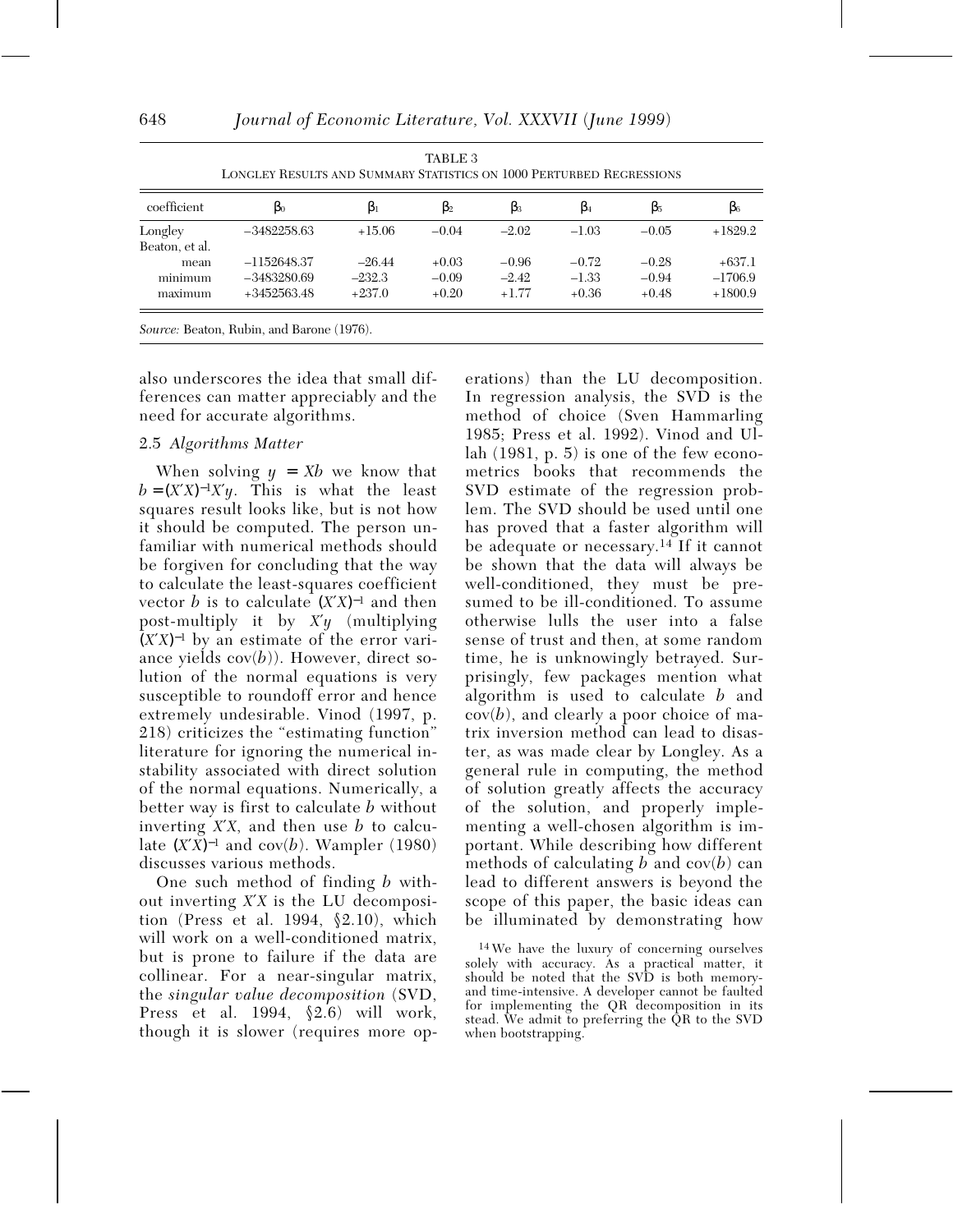different methods of calculating the variance of a series can lead to different answers.

Robert Ling (1974) considered five methods for calculating the variance, of which we present three. The least precise he showed to be the "calculator" formula (since it requires fewer keystrokes, it often is suggested as an alternative formula for calculation):

$$
V_1 = \frac{\Sigma x^2 - (1/n)(\Sigma x)^2}{n - 1} \tag{7}
$$

while the standard formula

$$
V_2 = \frac{\Sigma(x - \bar{x})^2}{n - 1}
$$
 (8)

is more precise because *V*1 squares the observations themselves rather than their deviations from the mean, and in doing so loses more of the smaller bits than  $V_2$ . Specifically,  $V_1$  is much more prone to cancellation error than *V*2. Yet a third, less familiar, formula is the "corrected two-pass method":

$$
V_3 = \frac{1}{n-1} \left\{ \sum_{i=1}^n (x_i - \overline{x})^2 - \frac{1}{n} \left[ \sum_{i=1}^n (x_i - \overline{x}) \right]^2 \right\}
$$
(9)

which is designed to account for rounding error. Algebraically, the right-most term equals zero, but computationally it will not. Again, pencil-and-paper arithmetic is not like computer arithmetic. If calculation of the mean is exact (with no rounding error) then the second term on the right-hand side equals zero and *V*<sup>3</sup> collapses to *V*2. In the presence of rounding error,  $V_3$  is likely to be more accurate than *V*2.

Sometimes a developer claims to use one formula when he actually uses another, or does not specify a formula at all. How might the quality of the variance-calculating algorithm be assessed? Calculate the sample variance of three

observations: 90000001, 90000002, and 90000003 (obviously the correct answer is 1.0). L. Wilkinson and Gerard Dallal (1977) used this test on a variety of mainframe packages and found that all but one failed to produce the correct answer. Many econometric packages fail this test. A disingenuous counter-argument is that the data can always be rescaled to take better advantage of the floating point representation. The appropriate rejoinder is: "How do you know that you need to rescale in the first place?" Our practical advice is: Test the software.

This, though, is the usual state of affairs in using econometric software: performing usual operations on an econometric package usually will give no indication that anything is wrong unless the package produces a glaring error such as a negative variance or *R*<sup>2</sup> > 1*.* For example, when computing correlation matrices, users of package "X2" or "X3," absent prior benchmarking, would have no inkling that their program was faulty; a user of package "X4," since the correlations were greater than unity, might suspect something. Interestingly, each of the four packages passes the Longley Benchmark—that a program does one thing correctly is no assurance that it does another thing correctly.

The above discussion may convey the impression that computer arithmetic is hopelessly imprecise, but nothing could be farther from the truth. Indeed, rules for computer arithmetic, if rigorously implemented, can lead to theorems and proofs of accuracy. The problem is not that the computer is inaccurate; it is how the inaccuracy is handled. If the inaccuracy is handled properly, then theorems can be proved which define an arithmetic for floating point computations and so assure the final accuracy of an answer. See David Goldberg (1991) for an extended layman's discussion and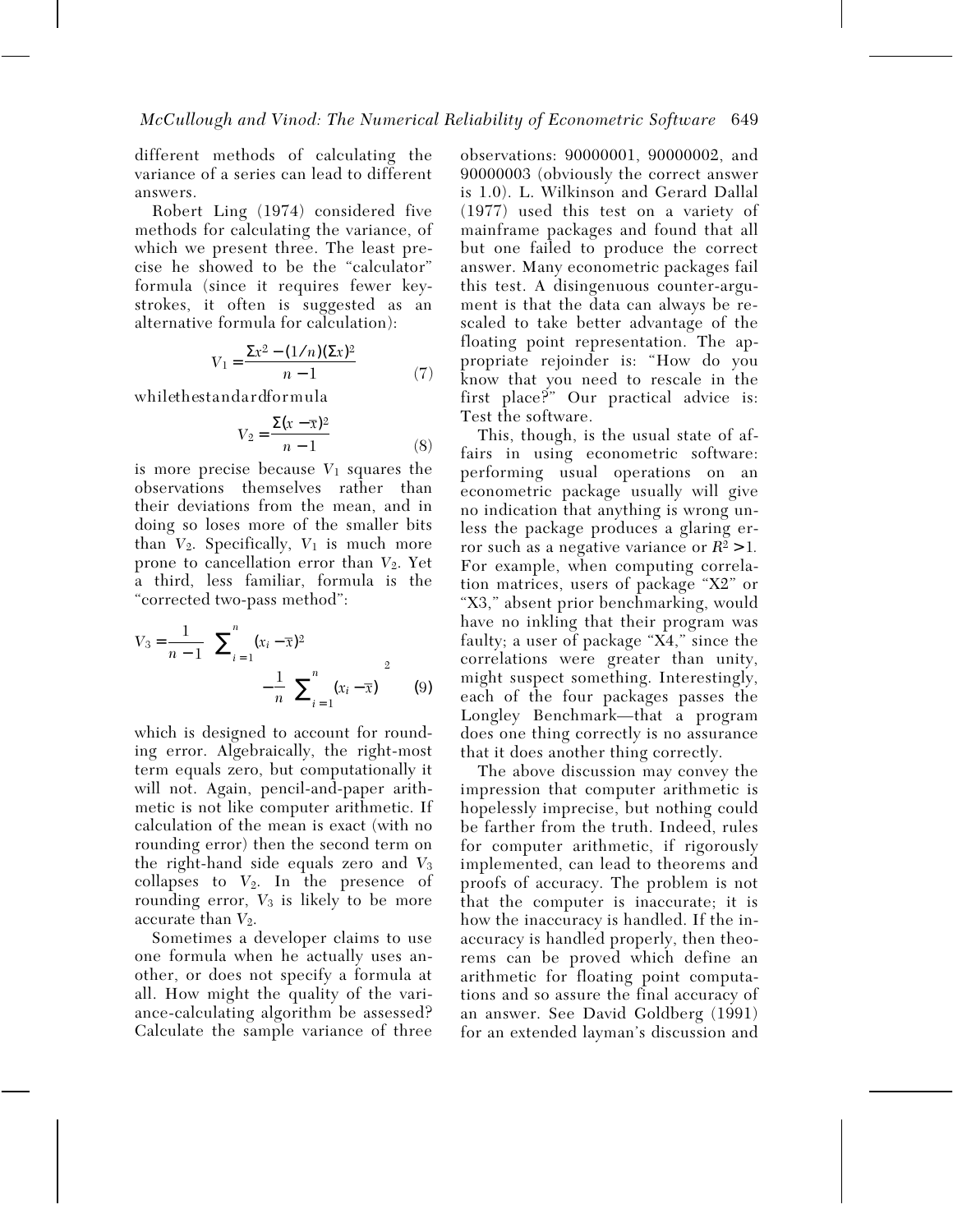examples of such theorems. Additional useful references for computer arithmetic are Kennedy and Gentle (1980, ch. 3) and Ronald Thisted (1988, ch. 2). More generally, for the economist interested in matters computational, we highly recommend Kenneth Judd's (1998) recent textbook *Numerical Methods in Economics*.

## 3. *General Benchmarks*

Given the history of benchmarking statistical software, simply trusting the software represents the triumph of hope over experience and is an invitation to disaster. This, then, is the entire purpose of benchmarking: with given inputs and correct outputs in hand, the program is supplied with the input and its output is checked against the correct answer. Exact accuracy is not demanded, but the program's answer should be close enough to the correct answer. This develops a knowledge of where the program errs and whether the error is likely to affect results. First examine the program's general procedures. After determining that they are reliable, then examine specific econometric procedures based on the general procedures. For example, first determine that the linear least squares routine "works." Then check that a specialized procedure based on linear least squares, e.g., calculation of autocorrelation coefficients, is implemented properly.

Following Sawitzki (1994), we recommend the use of the Wilkinson Tests for entry-level purposes. Beyond that, in Section One we mentioned several benchmarks for least squares procedures, such as univariate summary statistics, analysis of variance, and linear regression. An obvious gap in the literature has been benchmarks for nonlinear least squares procedures. This deficiency was remedied by the Information Technology Laboratory of the Statistical and Engineering Division at the National Institute for Standards and Technology (NIST), which recently released its "Statistical Reference Datasets" (StRD), a collection of benchmarks for statistical software.15 While NIST has plans to expand the number of benchmarks, at this writing it contains 58 benchmarks in four suites: univariate summary statistics (9 benchmarks), analysis of variance (11), linear regression (11), and nonlinear regression (27).

To circumvent rounding error problems, NIST used multiple precision calculations, carrying 500 digits for linear procedures and using quadruple precision for nonlinear procedures. Complete computational details and a discussion of test problem selection are in Janet Rogers et al. (1998). The results, rounded to fifteen digits for linear procedures and eleven digits for nonlinear procedures, are referred to as "certified values." Certified values are provided for a number of statistics for each suite. For example, for univariate summary statistics the mean, standard deviation, and first-order autocorrelation coefficient are given to fifteen places. While the output from so many tests is voluminous, McCullough (1998) described how to condense the output, and applied the benchmarks to three popular statistical packages (McCullough 1999). While the Longley lesson has been learned—all packages did well on linear regression benchmarks—gross errors were uncovered in analyses of variance routines (including negative sums of squares), and some programs produced solutions to nonlinear problems that had zero digits of accuracy. One of the

<sup>15</sup> On the web at http://www.nist.gov/itl/div898/ strd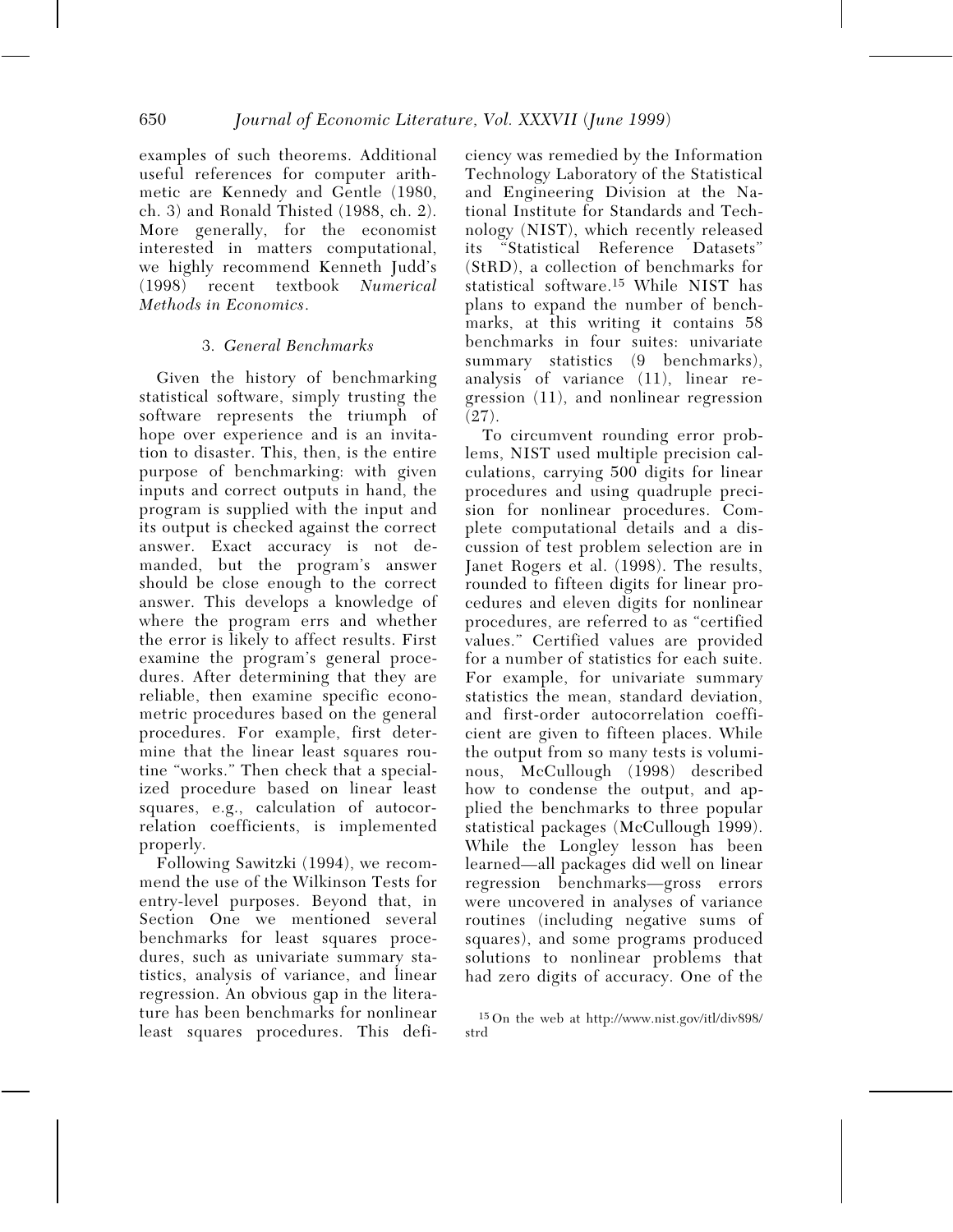statistical packages solved all 27 of the StRD nonlinear benchmarks, and another solved 26 of 27, returning one incorrect answer. Of course, there are two ways a nonlinear procedure can fail, as described by W. Murray (1972, p. 107): "The first is miserable failure which is discovered when an exasperated computer finally prints out a message of defeat. The second is disastrous failure when the computer and trusting user mistakenly think they have found the answer."

McCullough (1999a) also applied the StRD to econometric software. Again, the Longley lesson has been learned, but the problems with nonlinear estimation appear to be more severe with econometric software than with statistical software. At one extreme, one econometric package correctly solved 26 of the 27 nonlinear estimation problems, once producing a miserable solution (of course, no solution is better than an incorrect solution). At the other extreme, a popular econometric package correctly solved nine, failed miserably four times, and for the remaining fourteen produced disastrous solutions. Absent a benchmark, a user would have no idea that this package produced completely inaccurate "solutions" for over 50 percent of the test problems. A third package produced eight disastrous solutions. Thus, the results of any study involving nonlinear estimation that used the latter two packages must be called into question. It is not too far off the mark to suggest, at least for econometric packages, that nonlinear estimation is today where linear estimation was thirty years ago. As an aside, we strongly caution any economist who uses a spreadsheet package for econometric estimation to benchmark the package first (McCullough and Wilson 1999).

Also related to nonlinear estimation,

we note that some packages report no details of their nonlinear estimation (not even the method), and others are vague about important details such as whether numerical or analytic derivatives are used.16 Still others make no mention of how the standard errors are computed, (e.g., via the gradient or inverse of the Hessian) despite the fact that this can affect inference. Some packages conflate the minimization and nonlinear least squares routines, offering only a single procedure. The basis for this is that any minimization problem can be written as a maximization problem merely by appending a minus sign to the objective function. Typically, though, separate routines are used for minimization of a sum of squares and maximization of likelihood functions. The primary reason is that the objective function of a least squares problem has a special form, and more efficient, specialized algorithms have been devised for the special form. Some packages offer only one solver, though neither modified Gauss-Newton nor Levenberg-Marquardt is sufficiently dependable to serve as the sole general nonlinear least squares method in supporting software systems (Kennedy and Gentle 1980, p. 484).

All these problems are compounded by the fact that virtually all journals do not require authors to reveal computational details, not even the software used. Thus, even if we know that some software package is defective, we have no idea which published results are based on defective software and might

<sup>16</sup> Generally speaking, analytic derivatives are more accurate than numerical derivatives. Numerical derivatives crafted for a particular problem can be as accurate as analytic derivatives, but in a general purpose nonlinear solver, analytic derivatives are preferred (Jonathan Bard 1974, p. 117; J. E. Dennis and Robert Schnabel 1996, p. 106). See Janet Donaldson and Schnabel (1987) for Monte Carlo evidence.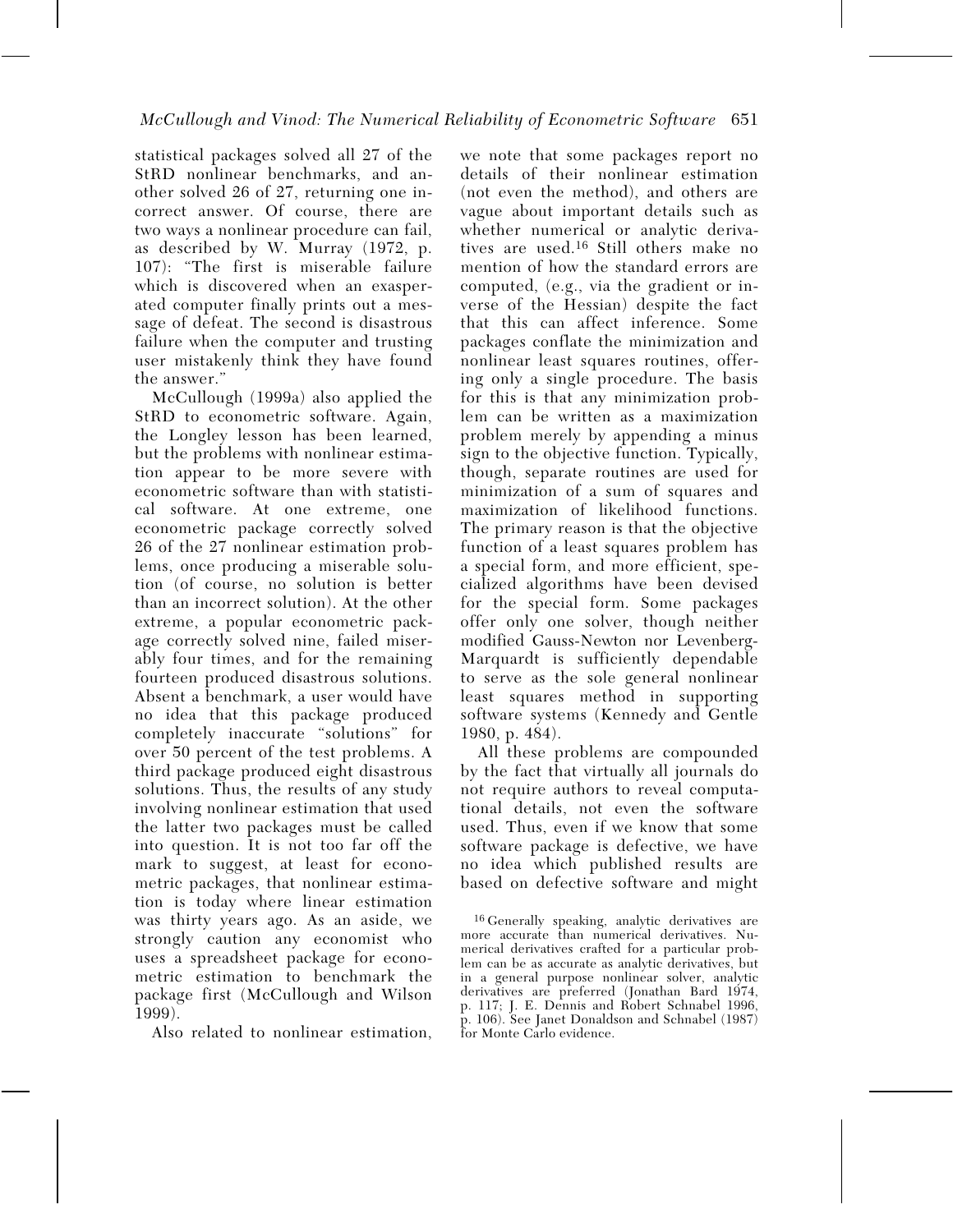well be wrong. More to the point, nor do we have any idea which results might be right. Even in rare instances when a software package is identified in an article, and the package is later discovered to be defective in a way which affects the article's results, updating the results with a reliable software package is problematic. The reason is that virtually no journals require authors to archive either their data or their code, and this constitutes an almost insurmountable barrier to replication in the economic science. Scientific content is not dependent merely on writing up a summary of results. Just as important is showing the precise method by which the results were obtained and making this method available for public scrutiny. To our knowledge, only the journal *Macroeconomic Dynamics* (*MD*) requires both data and code, while the *Journal of Applied Econometrics* (*JAE*) requires data and encourages code, and the *Journal of Business and Economic Statistics* (*JBES*) and *The Economic Journal* require data; all four journals have archives which can be accessed via the worldwide web. In the context of replicability and the advancement of science, the advantage of requiring code in addition to data is obvious. While it may be trivial to use the archived code to replicate the results in a published article, only if the code is available for inspection will other researchers have the opportunity to find errors in the code. Just as commercial software needs to be checked, so does the code which underlies published results.

The StRD, while the foremost collection of benchmarks for econometric purposes, is not the only one. We note also the existence of suites of benchmarks for matrices (including inversion, multiplication, eigenvalue decomposition, etc.). Given the prevalence of specialized covariance matrices whose calculation is not automated, and also the increasing use of eigenvalue analysis for dynamical systems, these could profitably be applied to testing the matrixhandling facilities of econometric packages. They also would be suitable for testing matrix-based languages such as GAUSS and Ox. The "Matrix Market" of R. Boisvert et al. (1997) has over 500 matrices, each with its own web page, though many of them are quite specialized and rarely encountered in economics. A more managable number, about 70, with more relevance to economics is Higham's (1991, 1995) "TESTMAT" collection. We are unaware of any econometric software review that assesses the accuracy of matrix calculations. We have applied some of Higham's test matrices to some econometric packages and found errors in inversion and eigenvalue routines, which suggests the need for such assessments.

Checking the basic estimation machinery is only the beginning. That the linear or nonlinear solver "works" is no assurance that it has been properly implemented in specialized procedures such as FIML and GARCH. Such specialized procedures need benchmarks, of which there is a marked dearth.

#### 4. *The Need for Specific Benchmarks*

Discrepancies abound between different software packages, and many of us are familiar with getting two answers to the same problem using two different packages. Here we do not refer to minor differences due to rounding error, hardware configuration, or operating system, but major differences due to some unknown reason, such as the discrepancy between FIML results presented in our Table 1. All three sets of answers cannot be right; and in fact they are not: the correct answer is by Calzolari and Panattoni (1988), who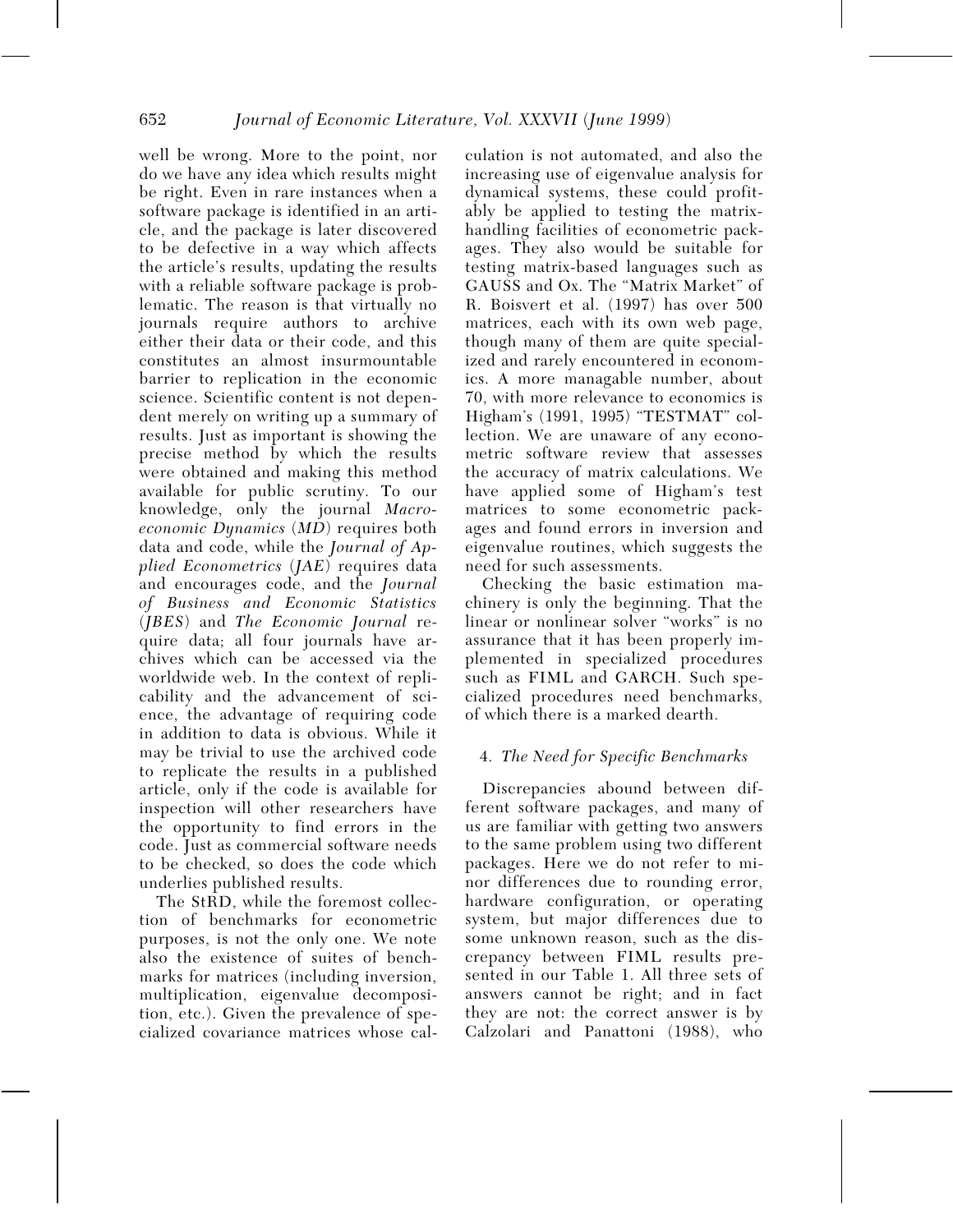provided a benchmark for FIML, including the asymptotic covariance matrix thereof computed by various methods. See Julian Silk (1996) for a discussion.

An unfortunate consequence of two different packages providing two different answers to the same problem is a lack of replicability in economic research. In their important article, William Dewald, Jerry Thursby and Richard Anderson (1986) showed that replicating economic research is a nearly impossible task. Part of the replicability problem is that, in addition to the data and the code used to run a commercial package, an aspiring replicator also needs the same commercial package as the original author. Yet, a researcher should be able to expect that FIML estimates of Klein's Model I are not dependent on the package used. Clearly, benchmarks, replication, and software reliability are fundamentally related.

The advantage of writing software to meet existing benchmarks is obvious. Yet even when benchmarks exist, few econometric software developers provide users with benchmarks results, or even provide sufficient information on the algorithm that a user can ascertain whether or not the procedure is likely to produce correct results. For example, many packages have "autocorrelation" and "partial autocorrelation" procedures which, given an input series, produce the lagged autocorrelations and lagged partial autocorrelations. These are critical for choosing the number of AR and MA lags for Box-Jenkins modelling. Yet rarely is the user told how these results are calculated, and this is important information, since some poor algorithms are in widespread use. An example follows.

Let *x*0 be a series and let *x*1 and *x*2 be its first and second lags. Let  $\rho_1$  be the first-order autocorrelation coefficient (the simple correlation between *x*0 and *x*1) and let  $\pi_2$  be the secondorder partial autocorrelation coefficient (the correlation between *x*0 and *x*2 after the effect of *x*1 on *x*0 is removed). By definition the first-order partial autocorrelation coefficient is equal to the first-order autocorrelation coefficient, i.e.,  $\pi_1 \equiv \rho_1$ . There are many ways to calculate the autocorrelation and partial autocorrelation coefficients, and some are better than others. With respect to calculation of partial autocorrelation coefficients, George Box and Gwilym Jenkins (1976, p. 65) note that the regression method is more accurate than methods based on the Yule-Walker equations (YWE). M. Priestley (1981, pp. 350–52) lists four methods in decreasing order of accuracy: exact maximum likelihood, conditional maximum likelihood (CML), approximate least squares, and the YWE. In general, the YWE are to be eschewed for economic data (Dag Tjostheim and Jostein Paulsen 1983), yet they are frequently employed in econometric software and often the only method mentioned in time series and econometrics texts. It is interesting to compare the YWE to CML.

Define a series  $x0 = \{1, 2, \ldots, 10\}.$ It is linear without errors, so  $\rho_1 = 1$ . Once the effect of *x*1 is removed from *x*0, there is nothing left to explain, so  $\pi_2 = 0$ . These intuitive results can be verified by calculation from first principles, e.g., elementary formulae for correlation and partial correlation (Alan Stuart and J. Ord, 1991, p. 1012). A standard implementation of the YWE yields  $\hat{\rho}_1 = 0.70$  and  $\hat{\pi}_2 = -0.153$  while CML yields  $\hat{\rho}_1 = 1.0$  and  $\hat{\pi}_2 = 0$ . The effect of inaccurate estimation of partial autocorrelation coefficients on ARMA model identification needs no elaboration. Accurate computation of partial autocorrelation coefficients is discussed in McCullough (1998a).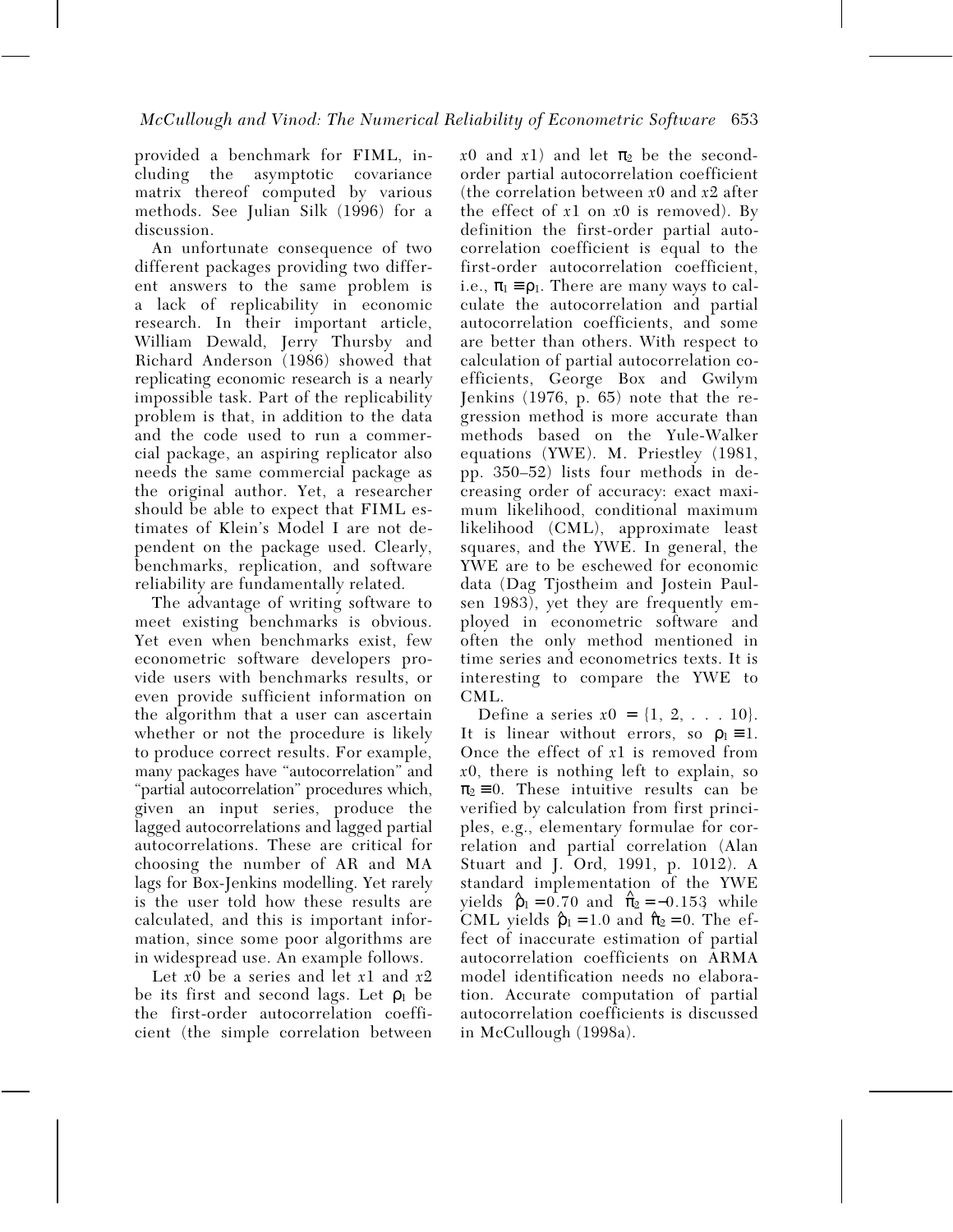As another example of the need for benchmarking specialized procedures, consider the staggering number of published papers using GARCH. It is wellknown that different packages produce different answers to the same problem. While until recently there was no benchmark for GARCH, this problem was all but solved by Gabrielle Fiorentini, Calzolari and Panattoni (1996, hereafter FCP). They provided complete and usable closed-form expressions for the gradient and Hessian of a univariate GARCH model (recall that analytic derivatives are more accurate than the numerical derivatives commonly used in GARCH procedures). They also provided FORTRAN code for estimating such a model. Using this code on a well-known GARCH dataset constitutes a benchmark.

The *JBES* archive has the *T* = *1974* observations on the daily percentage nominal returns for the Deutschemark/British pound exchange rate from Tim Bollerslev and Eric Ghysels (1996, hereafter BG). The *JAE* archive has the FCP FORTRAN program. McCullough and Renfro (1999) used these data and code to produce the FCP GARCH benchmark and applied it to seven packages, "Y1" through "Y7." The model is  $y_t = \mu + \epsilon_\tau$ , where  $\epsilon_\tau | \Psi_{t-1} \sim N(0, h_t)$  and  $h_t = \alpha_0 + \alpha_1 \in \frac{2}{3-1} + \beta_1 h_{t-1}$ . (BG estimated a different parameterization of this model; their results are consistent with benchmark.) Since this model must be estimated by nonlinear methods, starting values for the coefficients and a method for initializing the series  $h_t$  and  $\in_{\tau}^2$  at time *t* = 0 must be specified. FCP, BG and many others have used the initialization  $h_0 = \epsilon_0^2 = SSR/T$  (*SSR* is the sum of squared residuals).

Surprisingly, not all packages could even begin to estimate this simple GARCH model which has been muchused in applied work. Package Y2 allows the user to control neither the starting values nor the initialization of  $h_0$  and ∈0 <sup>2</sup>. Packages Y1, Y4, and Y6 allow the user to specify the starting values, but offer no control over the initialization. Packages Y3 and Y5, which use analytic rather numerical first derivatives, achieved two or three digits of accuracy for the coefficients (the accuracy of the standard error estimates is another matter altogether). Whether this degree of accuracy is suitable as input for an option pricing model is unknown. Only one package, Y7, hit the benchmark to several digits of accuracy, and did so for both coefficients and standard errors. This package uses analytic first and second derivatives.

In all but two cases, it was necessary to contact the developer to determine at least one and sometimes all of the following: the precise method of initializing  $h_0$  and  $\in \frac{2}{0}$ ; the type of derivatives used; and the method of calculating standard errors (there are at least five ways). That these matters are not explicitly addressed in the documentation is a serious omission. That four of seven GARCH procedures cannot accommodate a simple and popular GARCH model suggests that some vendors take an idiosyncratic approach to programming. For these four packages, the user has very little choice as to the conditional likelihood to be maximized. Such approaches to documentation and programming are an impediment to good research.

Some procedures are easy to benchmark, as (partial) autocorrelation coefficients and two-stage least squares. These, however, are the exception. Generally, devising a benchmark is an arduous process, as the work of Calzolari et al. and Fiorentini et al. attests. J. Dongarra and G. Stewart (1984) noted, while describing their pioneering efforts to test only linear algebra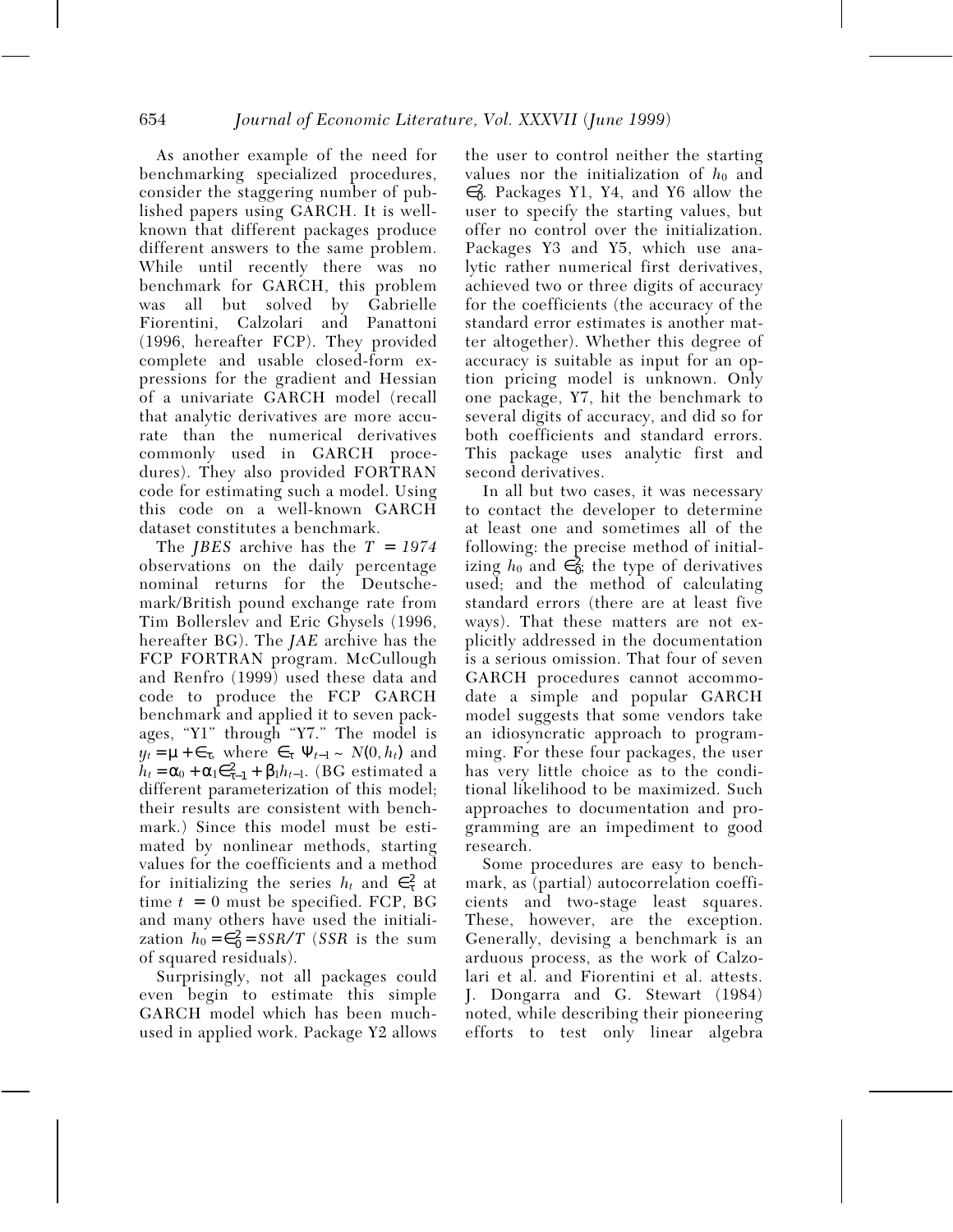routines, "In some cases, the test programs were harder to design than the programs they tested." The general state of affairs is that there are no benchmarks for most specialized econometric procedures. Perusing the list of commands for any econometric software package yields many procedures for which we were unable to find a benchmark and for which we found discrepancies between packages: linear estimation with AR(1) errors, estimation of an ARMA model, Kalman filtering, limited dependent variables models, SUR estimation, three-stage least squares, and so on. Absent benchmarks, we cannot be sure that an econometric package gives us reliable answers. Estimation, however, is not the only part of a package whose reliability needs to be verified.

## 5. *Testing the Random Number Generator*

Only a few years ago, the use of random numbers in economics was the arcane province of a few specialists. With the recent explosion in computing power and concomitant theoretical advances, this is no longer the case. Simulation (Christian Gourierioux and Alain Montfort 1996), bootstrapping (Vinod 1993), and Bayesian econometrics are but three econometric methods which make extensive use of the random number generator (RNG). The recent text by Gentle (1998a) is a useful reference. Good introductions to RNGs are Stephen Park and Keith Miller (1988) and Press et al. (1992, ch. 7), both of which stress that an RNG should not be treated by the user as a "black box" the user who chooses to remain uninformed of the properties of his RNG does so at his own peril. Yet, we examined several econometric packages and found that most gave no information whatsoever about the RNG employed, not even a citation to the article in which the RNG was published. Econometric software developers typically do present the RNG as a black box.

As is well known, the random numbers produced by a computer are not random, but *pseudo*-*random*, i.e., they are produced deterministically, but (if the RNG works well) appear to be random. One popular RNG is the linear congruential generator (LCG), which for a large integer *m* produces a sequence of numbers  $I_1, I_2, I_3, \ldots$  between 0 and *m* − 1 via a recursion

$$
I_{j+1} = aI_j + c \quad (mod\, m) \tag{10}
$$

based on an initial "seed" *I*0, which often is supplied by the user. Eventually, the sequence repeats itself with a *period* no greater than *m*, and exactly equal to *m* if the parameters *a*, *c,* and *m* are carefully chosen. Typically, output is restricted to the interval  $(0,1)$  by returning  $I_{i+1}/m$ . This sequence should be uniformly distributed. For the LCG, though not for all RNGs, the same sequence will be produced with the same seed. This *reproducibility* is a desirable feature for debugging purposes. When debugging a program, it is necessary to examine the input which caused the bug, and if the RNG is not reproducible, the input no longer is available.

Ripley (1990) lists the desirable characteristics of an RNG. In short, an RNG should:

- 1. be reproducible from a simply specified starting point;
- 2. have a very long period;
- 3. produce numbers that are a very good approximation to a uniform distribution;
- 4. produce numbers that are very close to independent in a moderate number of dimensions.

We already addressed the first point; we address the remaining three in turn.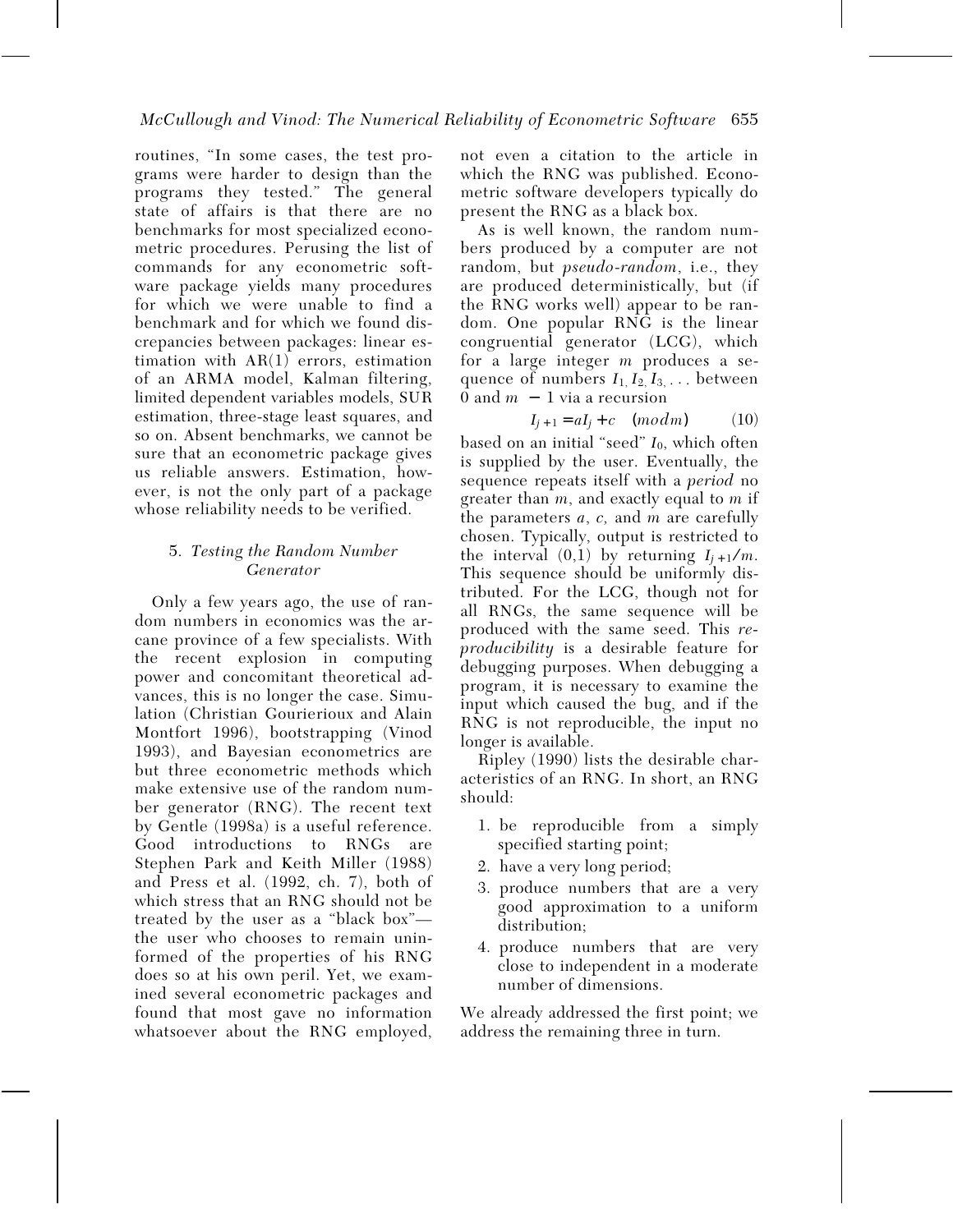Poor choices for the parameters of any RNG can drastically impair its quality, causing the period to be unnecessarily short or even producing nonuniform random numbers. For example, the infamous RANDU (IBM 1968, p. 77) generator distributed with the IBM 360 mainframe computer had such poor choices for the parameters that Donald Knuth (1997, p. 188) called it "really horrible." RANDU failed even simple tests of randomness. Complicating matters for users, RANDU was widely imitated, and even recommended in textbooks long after its faults were wellknown (Park and Miller 1988, p. 1198). As another example, Sawitzki (1985) describes the RNG for IBM PC BASIC as being not only decidedly non-uniform, but having a period of only 216. "Short" is a relative term, and periods which were of acceptable length only a few years ago might now be unacceptable, given the recent surge in the demand for random numbers. Knuth (1997, p. 195) suggests that the period should be at least one thousand times larger than the number of values used, i.e., if *p* is the period and *n* is the number of calls to the RNG, then  $p > 1000n$ . The reason is that the discrepancy between an RNG's output over its entire period and true randomness can be large, especially for linear-type generators, so at most a fraction of the RNG's output should be used. Therefore, a  $p \approx 2^{31}$ generator should be used for no more than 2.1 million calls. Yet a modest double bootstrap (see McCullough and Vinod 1998) with 1999 first stage and 250 second stage resamples requires that the residual vector be resampled half a million times, so that such an RNG can support a sample size of no more than four observations.

The situation is even more stark for more computationally intensive applications such as Bayesian inference with

numerical integration, Monte Carlo studies, and calculation of non-standard test statistics. John Geweke and Michael Keane (1997) used one billion random numbers to conduct Bayesian inference via Gibbs sampling. The Monte Carlo of the double bootstrap by David Letson and McCullough (1998) required 45 billion calls to the RNG. MacKinnon (1996) used more than 100 billion to tabulate the distribution functions of unit root and cointegration statistics. With such considerations in mind, Geweke (1996) showed how to set up an RNG with  $p = 2^{100}$ . One expert on random numbers has written (Pierre L'Ecuyer 1992, p. 306) "No generator should be used for any serious purpose if its period (or, at least, a lower bound on it) is unknown." A researcher needs to know about the RNG in his econometric package. Simply having a citation for the RNG is insufficient, because faulty RNGs are still proposed in journal articles (L'Ecuyer 1994), and some RNGs with bad properties are in widespread use.

Not only should an RNG have a long period, it should also pass statistical tests for randomness, because correlated output can wreak havoc. For example, first-order autocorrelation of the random numbers might not be a problem if Monte Carlo methods are used to evaluate a one-dimensional integral, but almost certainly would be disastrous for evaluating a two-dimensional integral. The idea behind testing is to see whether the RNG's output is significantly different from the behavior of a truly independently and identically distributed sequence of uniform random variables. Strictly speaking, the null hypothesis that the output from an RNG is uniform, i.i.d. is false, and no single best test exists. Yet, since what is wanted from an RNG is the *appearance* of randomness, ceteris paribus, we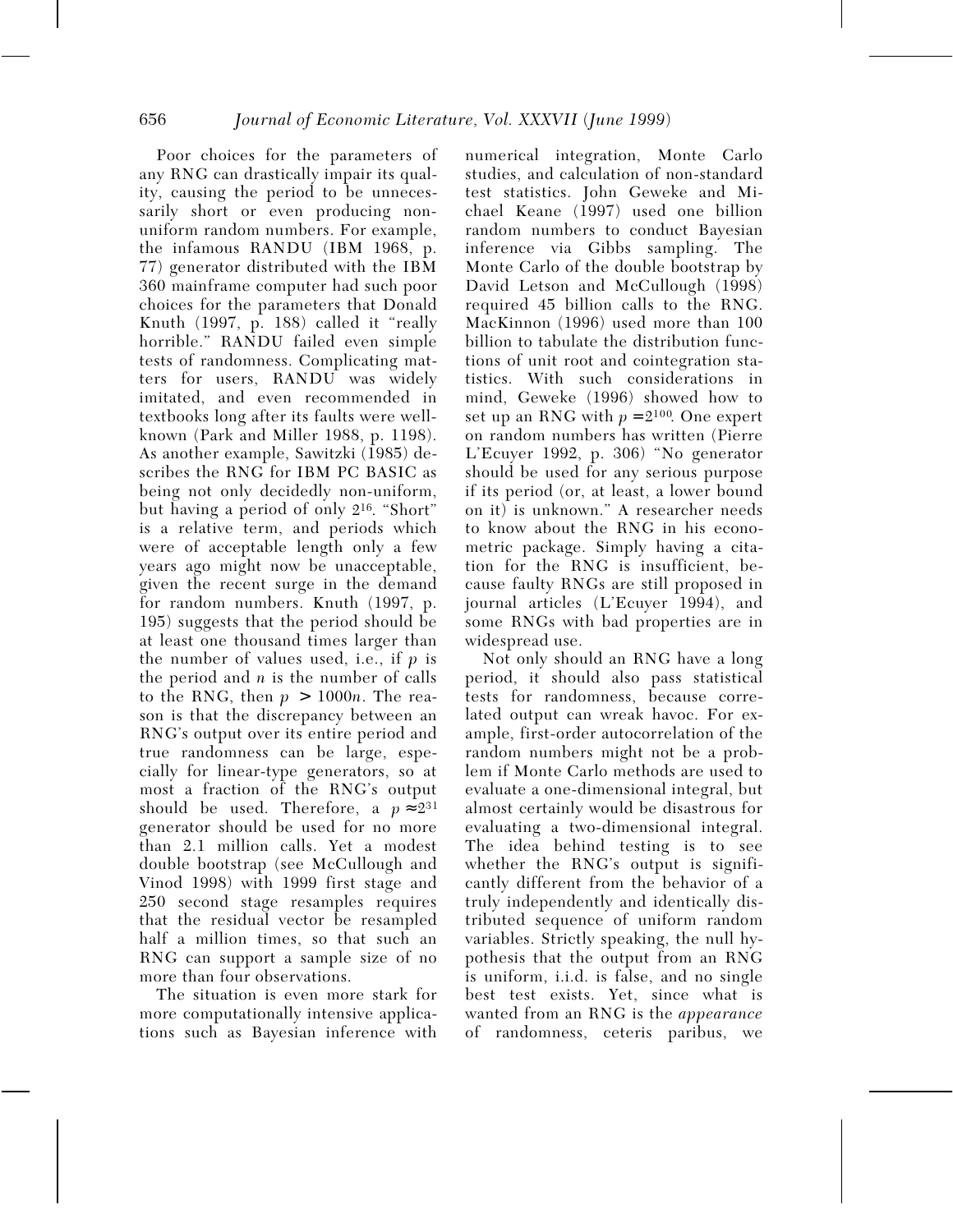recommend an RNG that passes a given test for uniformity to one that fails it. Moreover, one test is insufficient. Since there are many possible departures from randomness, many tests should be applied.

The following simple example describes testing a sequence of numbers for randomness, which often involves *two-level testing*. Divide the unit interval into 30 equal bins. Make three hundred calls to the RNG and place each in its appropriate bin. If the RNG does provide truly uniform numbers, there should be 10 numbers in each bin, plus or minus random deviations. This can easily be tested by using the  $\chi^2$  comparison of the actual and expected number in each bin. Repeat this test 10 times, yielding 10  $χ$ <sup>2</sup> statistics which can then be compared to a theoretical  $\chi^2$  distribution with 29 degrees of freedom using the Kolmogorov-Smirnoff (K-S) test. This will test whether the RNG produces numbers that are approximately uniformly distributed. Of course, the number of bins can be increased, as well as the number of calls to the RNG, to provide finer discrimination. The reason for running 10  $\chi^2$ tests and then using the K-S test (two levels) instead of conducting one large  $\chi^2$  on 3000 random numbers (one level) is that this increases the power of the test (L'Ecuyer 1994, sec. 4.5.1), which is desirable since the null hypothesis is false.

The above procedure tests how well the RNG can fill the real line, but can it fill a square? To test this, make a square with 30 equal intervals on each side, for a total of 900 bins. Draw 9000 pairs of random numbers, which should put 10 in each bin. Uniformity can be tested by comparing actual and expected numbers for each bin with a  $\chi^2(899)$  distribution. Then, the test can be repeated 10 times and those 10  $\chi^2$  statistics subjected to a K-S test. Many simple RNGs will pass the extension to three dimensions; RANDU will not. While RANDU's output appeared random in one and two dimensions, its correlation showed up strongly in three dimensions, i.e., RANDU's output was not uncorrelated in a moderate number of dimensions. Extensions to still higher dimensions are easily generalized. R. Coveyou and R. MacPherson (1967) first observed and George Marsaglia (1968) explicitly discussed that LCGs have a lattice structure. That is, in 3– space, for example, the points  $(z_1, z_2, z_3)$ , (*z*2, *z*3, *z*4) and (*z*3, *z*4, *z*5) all fall on a finite number of planes. Therefore, the number of planes should be large and they should be close together. Hence, it is important to test for correlation in higher dimensions, though for practical reasons the number of dimensions is limited to about eight.

Batteries of such tests are offered by Michael Stephens (1986) and She Tezuka (1995), though the first standard battery of tests of which we are aware was given in the 1981 edition of Knuth (1997), with FORTRAN and C implementations by E. Dudewicz and T. Ralley (1981) and Jerry Dwyer and K. Williams (1996), respectively. Marsaglia (1985) noted that Knuth's tests were not very stringent. This is especially true today, as the scale of computer simulations has increased concomitantly with computing power. In particular, some RNGs that pass the Knuth tests frequently produce significant biases when used in large-scale simulations. To remedy this deficiency, Marsaglia (1996) produced "Diehard: A Battery of Tests of Randomness," also known as "Marsaglia's Diehard Tests," for which automated executable files for DOS and LINUX are available, as well as source files in C. The executable operates on a file of about three million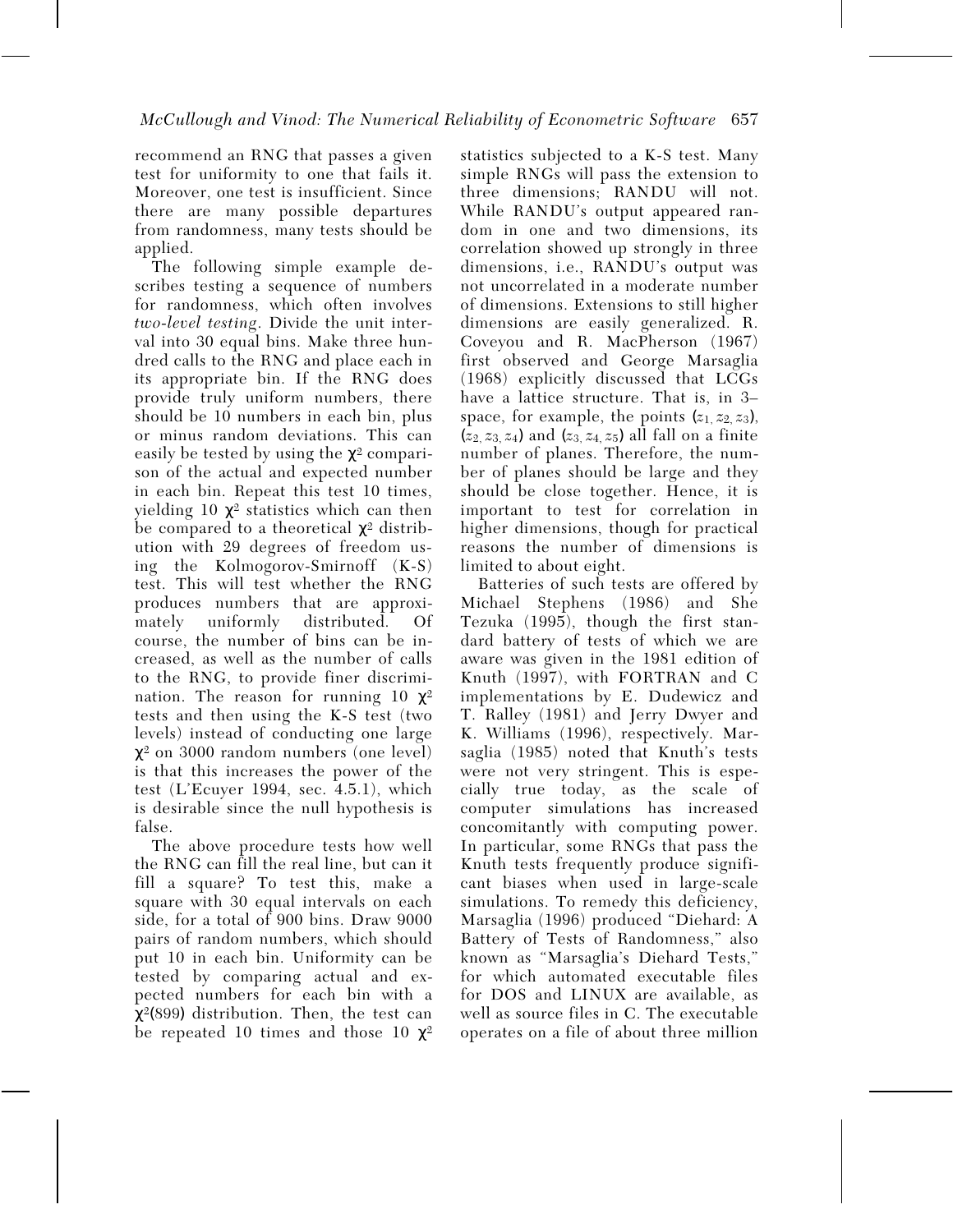random numbers created by an RNG. While three million random numbers will accommodate only the smallest and simplest of Monte Carlo studies, as a first assessment of an RNG, DIEHARD has ease of use to recommend it.17 For testing more than three million, the source files must be modified and recompiled. Names and descriptions of the tests are produced as part of the output. Marsaglia is planning a revision of DIE-HARD. L'Ecuyer's TESTU01 program is in the testing stage, and is scheduled to be released in the next year or so.

The developer of an RNG often will subject the RNG to several tests and note this in the article in which the RNG is published. However, implementation of an RNG can be difficult, so it is imperative that the developer's implementation be tested. Our own informal application of DIEHARD to a few econometric packages found that while some passed, some did not. Still, even those that passed would be unsuitable for large-scale applications. Importantly, not one package mentioned the period of its RNG.

#### 6. *Statistical Distributions*

Some persons might think that computer programs are more accurate than statistical tables, since the statistical tables only report a few decimals and computer programs report several, but such is not necessarily the case. Imagine an economist conducting a Chow test with 3 restrictions on 126 observations. Suppose he calculated a test statistic of 4.0. He might well have an interest in the  $F(3,120)$  distribution. If he uses Package "X4" to calculate the 1 percent critical value, he obtains 4.12.

Thus, he does not reject the null—until a referee points out that a standard statistical table gives a critical value of 3.95, and so the null is rejected along with the article. As another example, the documentation for Package "X5" says that its Student's-*t* function returns "the probability that a *t*-statistic with *d* degrees of freedom exceeds *X*. Letting  $X = 1.345$  and choosing  $d = 14$ , a statistical table shows that the upper tail is 0.10. Yet Package "X5" returns 0.2000 the value for a two-tail test. Erroneous inference awaits the user who trusts such documentation. Leo Knüsel (1995) has documented the inaccuracy of statistical distributions in GAUSS v3.2.6, and also that these same inaccuracies were not corrected in release v3.2.13 (Knüsel 1996). Even more serious inaccuracies were revealed in the statistical distributions of Excel97 (Knüsel 1998). McCullough (1999b) used Knüsel's (1989) ELV program to document similar inaccuracies in econometric packages.

Statistical distributions have two fundamental applications: calculating *p*-values and calculating critical values for some level of significance. Let *F(x*) be the cumulative distribution function (cdf) of the random variable *X* whose probability density function is *f(x*). The first step in calculating a (one-sided) *p*-value for a calculated statistic,  $\tilde{x}$ , is to determine  $\tilde{p} = P(X \le \tilde{x}) = F(\tilde{x})$ . Usually, there is no closed-form expression available, and so the problem becomes one of approximating an integral

$$
F(\tilde{x}) = \int_{-\infty}^{\tilde{x}} f(t)dt
$$
\n(11)

The problem of finding a critical value amounts to approximating the inverse of the above integral, i.e., finding  $x_c$  such that

$$
x_c = F^{-1}(1 - p) \tag{12}
$$

for some specified value of *p*.

<sup>17</sup> The documentation for DIEHARD is sketchy. Persons wishing to use DIEHARD should consult McCullough (1998, 1999) for implementation details.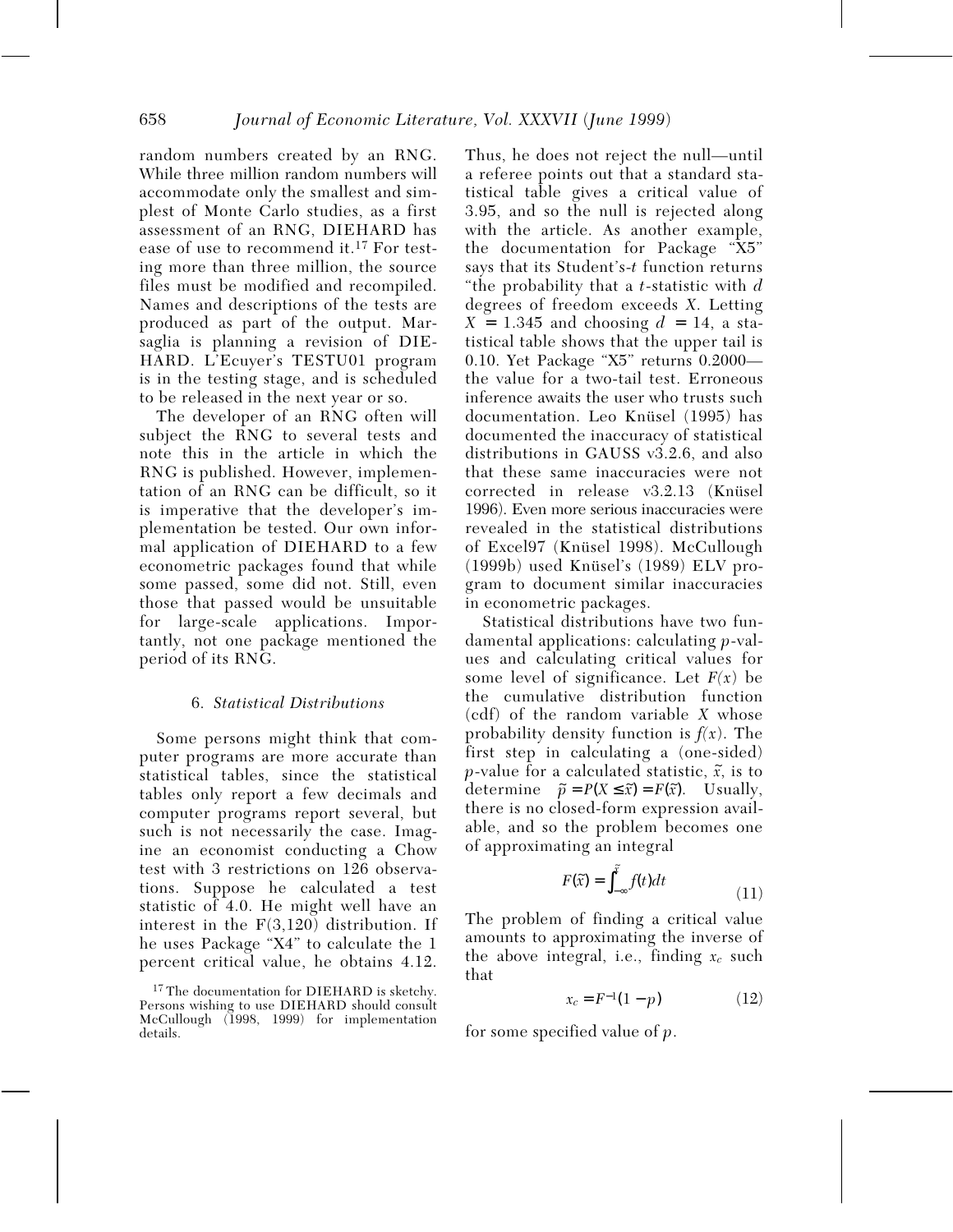It is well-known that the cdf of the standard normal distribution must be evaluated numerically. Numerical evaluation, or integral approximation, is rife with technical difficulties. Improper integrals (with limits of  $-\infty$  or  $+\infty$ ) must be dealt with, and integrals with vertical asymptotes and other such stumbling blocks must be overcome. General expositions on these details are available in Kennedy and Gentle (1980, ch. 5) and Thisted (1988, ch. 5), with discussions of specific distributions in Norman Johnson, Samuel Kotz, and N. Balakrishnan (1994, 1995). Algorithmic error is especially critical here. Barry Brown and Lawrence Levy (1994) examined several algorithms for the incomplete beta distribution (which is the basis of the F-distribution, among others) and found only one of them to be reliable. B. Bablok (1988) uncovered several errors in commonly used formulae for non-central statistics. As an example, a procedure for the non-central *F* based on Eq. 26.6.18 of Milton Abramowitz and Irene Stegun (1972) will return incorrect results.

It is sometimes suggested that statistical distributions need be accurate only to two or three digits. There are two objections to this. First, a package that at best gets two or three digits is more likely to provide zero digits than a package that at best gets several digits. Second, there are many applications for which two or three digits are insufficient. Among these are Edgeworth expansions, Monte Carlo Markov chains, size and power calculations, quantilequantile plots, censored and truncated regressions, and many more. These methods sometimes require accurate evaluation of probabilities as small as 1.E-12 and smaller. Knüsel (1995) suggested that the minimum requirement for statistical distributions is that they should be accurate to all displayed digits, and observed that this has three implications:

- If a probability is smaller than 0.5E-4 and the program prints out 0.0000, then the program is correct.
- If a probability is zero and the program prints 0.76543E-11, then the program is incorrect.
- If a probability is 3.456E-10 and the program prints 3.401E-10, this is incorrect, for the result is not correct as printed.

This last point is easiest to see when it is remembered that *relative error*, and not *absolute error*, is the relevant criterion. While  $3.401E-10 - 3.456E-10 =$ -0.55E-10 is a small number, the relative error is  $(|3.401E-10 - 3.456E-10|)$ /  $3.456E-10 \approx 19\%$ , which is not small.

In order to assess accuracy, accurate results must be obtainable. Here, Knüsel's (1989) ELV, available as a DOS executable, and Brown's (1997) DCDFLIB, available in FORTRAN77 and C tar files, can be of use. A basic sequence of percentiles (BSP) {0.0001, 0.001, 0.01, 0.1, 0.2, . . . , 0.9, 0.99, 0.999, 0.9999 can be profitably employed. Probabilities outside this range are referred to as the "extreme tails." Use ELV or DCDFLIB to generate critical values for the BSP. Feed these critical values into the econometric package to see whether the correct tail values are returned. If they are, then the distribution seems accurate and the extent of its accuracy can be assessed by using ELV or DCDFLIB to answer the following questions:

- How far can the degrees of freedom be extended before the program breaks?
- Are the results still sensible for extreme parameters or is nonsense output, such as negative probabilities, produced?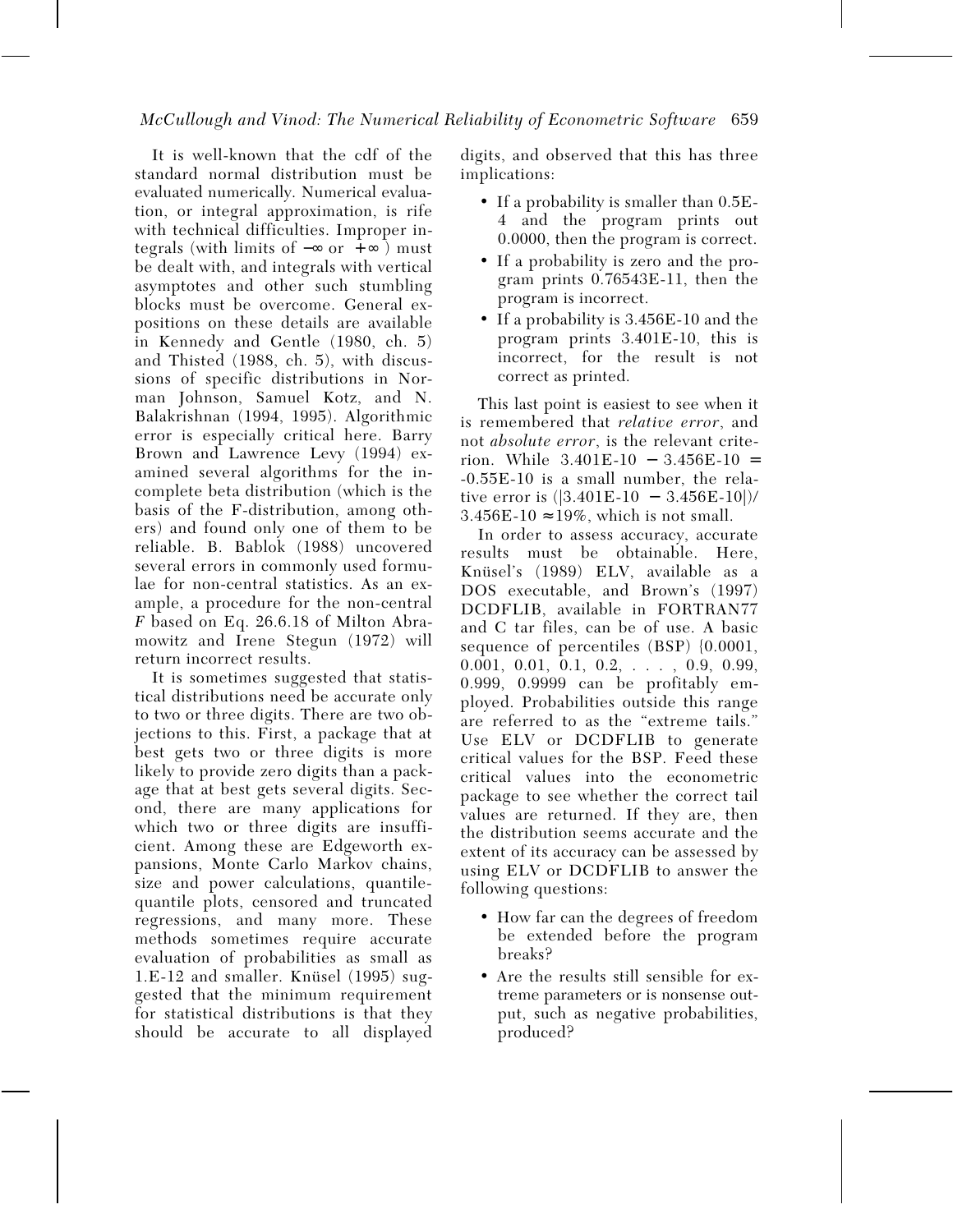- Does the program correctly calculate very small probabilities? (This amounts to checking the "extreme tails" to determine the point at which the package no longer produces accurate answers.)
- Does the program give very small results such as 0.76345E-37 that are completely wrong?

To test inverse functions, feed the BSP into the inverse function and see whether the exact critical values are returned. A common problem which can be observed is that one tail is more accurate than the other. This is because many packages do not compute upper and lower tails separately, but compute only one tail and find the other by complementation. When a probability is near zero or unity, this can lead to cancellation error if upper and lower tails are not computed separately. Consider determining  $p = P(X > 265)$  where *X* is chi-square with 100 degrees of freedom. Many packages, "Package X3" included, will compute only  $P(X \le 265)$ , so *p* must be determined by complementation,  $p = 1 - P(X \le 265)$  which produces  $p = 0.11102E-15$  rather than the correct  $p = 7.2119E-17$ . The reason is that  $P(X \le 265)$  is very close to unity, and so the subtraction necessary to obtain *p* is contaminated by cancellation error to the point that the result has no accurate digits. Packages should compute upper and lower tails separately.

#### 7. *Conclusions and Recommendations*

We have presented several cases of serious numerical discrepancies between econometric packages, including FIML, GARCH, (partial) autocorrelation, and Cochrane-Orcutt corrections. We have suggested that inadequate nonlinear solvers are not uncommon.

There can be no doubt that many more such discrepancies exist, and they can be attributed in part to a lack of benchmarks. We have also shown that random number generators and statistical distributions can suffer from numerical problems. These problems can be solved only by a concerted effort on the part of users, developers, and the economics profession as a whole.

Users should recognize that accuracy is at least as important as either speed or user-friendliness. This does not mean each user must immediately visit the StRD website and commence benchmarking his package. At the very least it does imply that users should be cognizant of the fact that writing accurate software is more demanding than writing either fast or friendly software. Developers need to benchmark their software. This does not mean developers should suspend implementation of new procedures and devote all their resources to developing needed benchmarks. At the very least, it means that developers should make use of existing benchmarks, such as StRD, TESTMAT, and others which will be developed in the future. When a benchmark exists for a procedure, as in the case of FIML, the developer should note in the manual that the procedure achieves the benchmark, or else explain why it does not. Moreover, developers need to document their procedures better. As Lovell and Selover (1994) discovered in their consideration of AR(1) procedures, there are many admissible implementations of AR(1) procedures, and developers often do not describe precisely which implementation they use. Documentation for econometric software can only be improved by paying proper attention to numerical and algorithmic matters. RNGs need to be documented, including the type of RNG, its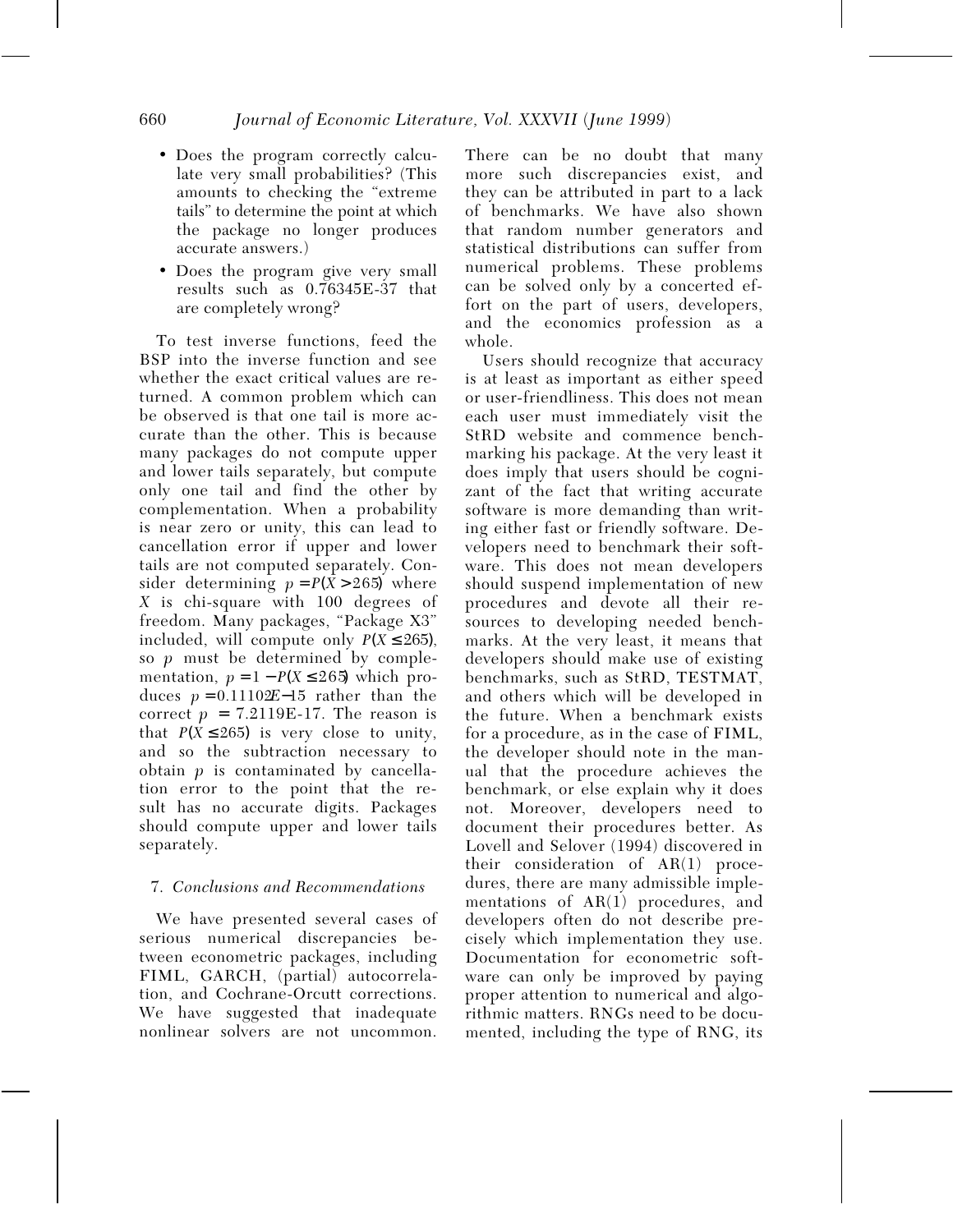period, and tests the developer's implementation of the RNG has passed. Statistical distributions also need to be better documented, and to have their accuracy verified.

Accurate econometric software is not just the responsibility of the developers, it requires active participation by the profession. Obviously, creating benchmarks is beyond the capability of any one developer, or even the small collection of developers. So, too, is the matter of deciding which procedures are most in need of being benchmarked. A strong suggestion that a method needs to be benchmarked is that two packages give two different answers to the same problem.18 At present, two different packages are not often used to solve the same problem, but the widespread use of archives by journals would change this. Therefore, journal editors should require that authors identify their software (including version number) and make their code and their data widely available via archives. In addition to uncovering discrepancies between packages, this will provide developers and users more of an incentive to rely upon benchmarked procedures, and thus attenuate the problem of two packages providing two different answers to the same problem.

Why journal readers do not demand archives is the same issue as why software users do not demand evidence of accuracy. Yet, just as results from a software package that passes benchmark tests are preferable to results from a software package that fails benchmark tests, so, too, studies from a journal whose results are capable of being verified are preferable to studies from a journal whose results are not verifiable. Regrettably, neither benchmarking by vendors nor archiving by journals is yet a common practice.

Two related events are worth noting. First, following the publication of Dewald, Thursby, and Anderson (1986), the *Journal of Money, Credit and Banking* began requesting data from its authors, and the NSF established an archive for the storage and distribution of authors' data at the University of Michigan's Interuniversity Consortium for Political and Social Research. The NSF economics program invited journal editors to request that authors place their data in this archive; 22 editors declined this invitation (Anderson and Dewald 1994). Second, in 1993, the *JMCB* discontinued its practice of requesting data from authors. However, both events occurred before the advent of the worldwide web.

While some journals have "policies" that authors *should* make available their data and code, there is no penalty attached to an author's refusal to comply, and these policies are honored more often in the breach. The results of Dewald, Thursby, and Anderson (1986), recently revisited by Anderson and Dewald (1994), showed that most authors could not or would not honor a request for data and code. The disincentives for authors to comply with such requests are discussed in Susan Feigenbaum and David Levy (1993, 1994). An archive completely eliminates the problem of obtaining data and code from authors. The *MD* archive, in fact, requires that the code supplied be able to reproduce the reported results. This latter requirement is necessary to ensure the replicability of research, but it is also necessary for the problem of determining whether two packages really do produce different answers to the same problem. A reported discrepancy between two packages might be due to a coding

<sup>18</sup> This does necessarily mean that either package is incorrect. It may mean only that the documentation is poor and the two packages are really doing two different things.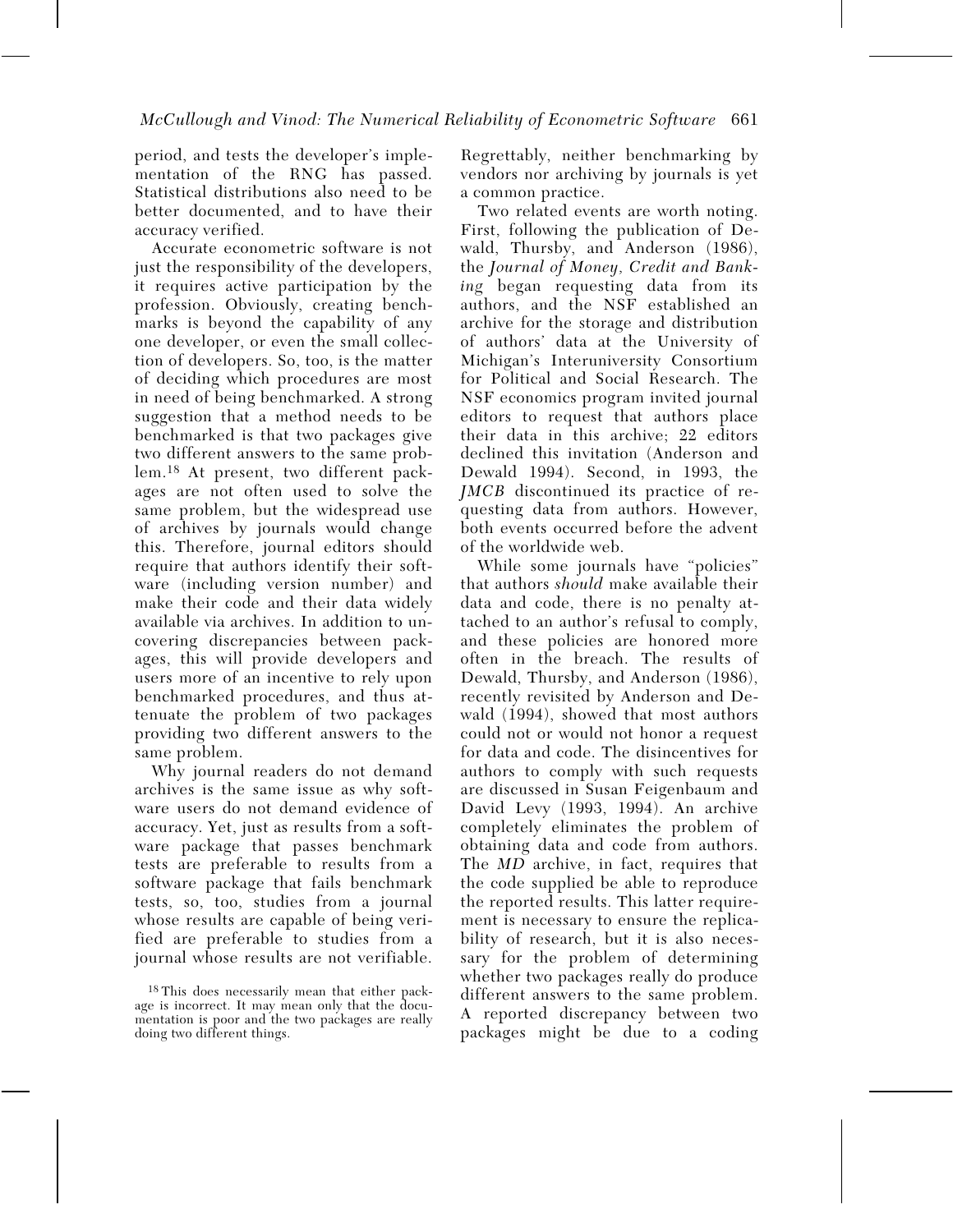error, but this cannot be determined if the code is not available.

That the methods by which results are obtained be open to the scrutiny of other researchers is a higher standard of quality than is usually found in economics, but it is a common standard in other sciences. Economic research would generally benefit if this standard was more widely adopted, and so would software.19 We observe that some authors maintain this higher standard by making use of personal archives when they publish in journals that have no archive. To give but three examples, the articles by Bronwyn Hall (1993), James Hamilton (1997), and Mark Watson (1993) all have data and code archived at the authors' homepages.

Until journal archives are commonplace, many things can be done. Researchers should ensure that their software is up to the task of producing replicable research. Referees can ask authors to provide computational details, with reference to making sure that results are reproducible. Software review editors can do at least two things. When a developer provides no evidence that his software meets existing benchmarks, the editor can suggest that the reviewer apply known benchmarks. Second, software review editors can encourage reviewers to propose new benchmarks. The more quantitative journals can devote space to publication of more sophisticated benchmarks or to discussion of software; for example, the *Journal of Economic and Social Measurement* has a special issue on econometric software forthcoming.

Reliable econometric software is the

joint responsibility of the users, developers, and the profession. We hope the day is not too far off when the advertisements for econometric software read, "Obtains the *correct* solution in *x* seconds," rather than the current, "Obtains *a* solution in *y* seconds," and that users will appreciate this distinction, even though *x* may be greater than *y*.

#### **REFERENCES**

- Abramowitz, Milton and Irene A. Stegun. 1972. *Handbook of Mathematical Functions*. 9th printing. NY: Dover.
- Anderson, Richard G. and William G. Dewald. 1994. "Scientific Standards in Applied Economics a Decade After the *Journal of Money, Credit and Banking* Project," *Fed. Res. Bank St. Louis Rev.*, 76, pp. 79–83.<br>Bablok, B. 1988.
- Bablok, B. 1988. *Numerische Berechnung nichtzentraler Statist.her verteilungen*. Diploma thesis, Dept. Statistics, U. Munich.
- Bankhofer, Udo and Andreas Hilbert. 1997. "Statistical Software for Windows: A Market Survey," *Statist. Pap*., 38, pp. 393–407.
- Bard, Jonathan. 1974. *Nonlinear Parameter Estimation*. NY: Academic Press.
- Beaton, Albert E.; Donald B. Rubin, and John L. Barone. 1976. "The Acceptability of Regression Solutions: Another Look at Computational Accuracy," *J. Amer. Statist. Assoc*., 71:353, pp. 158–68.
- Bernhard, G.; M. Herbold, and W. Meyers. 1988. "Investigation on the Reliability of Some Elementary Nonparametric Methods in Statistical Analysis Systems," *Statist. Software Newsletter*, 14, pp. 19–26.
- Berndt, Ernst. 1990. *The Practice of Econometrics*. Reading, MA: Addison-Wesley.
- Boisvert, R.; R. Pozo, K. Remington, R. Barrett, and J. Dongarra. 1997. "Matrix Market: A Web Resource for Test Matrix Collections," in *The Quality of Numerical Software: Assessment and Enhancement*. Ronald Boisvert, ed. London: Chapman and Hall, pp. 125–37. (http://math.nist.gov/MatrixMarket)
- Bollserlev, Tim and Eric Ghysels. 1996. "Periodic Autoregressive Conditional Heteroscedasticity," *J. Bus. Econ. Statist*., 14:2, pp. 139–51.
- Box, George E. P. and Gwilym Jenkins. 1976. *Time Series Analysis: Forecasting and Control*. San Francisco: Holden-Day.
- Brown, Barry W. 1998. *DCDFLIB v1.1* (Double Precision Cumulative Distribution Function LIBrary) (ftp://odin.mdacc.tmc.edu/pub/source).
- Brown, Barry W. and Lawrence B. Levy. 1994. "Certification of Algorithm 708: Significant Digit Computation of the Incomplete Beta," *ACM Transactions on Math. Software*, 20:3, pp. 393–97.

<sup>19</sup> The journals themselves might also benefit. Tauchen (1993) has argued that readers of journals should be interested in data and code, and that when they are made available a journal's prestige and circulation should increase.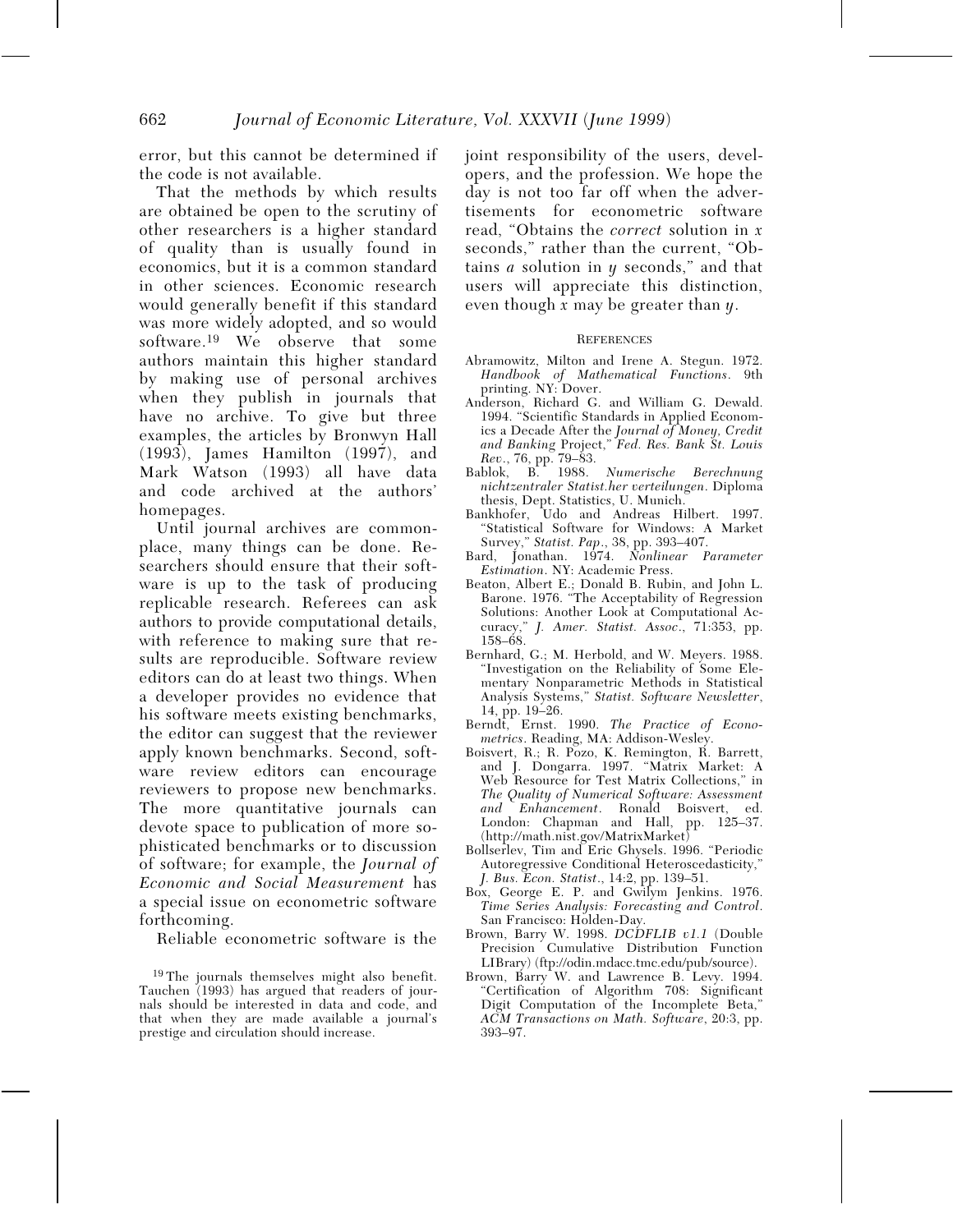- Campbell, John Y. and N. Gregory Mankiw. 1987. "Are Output Fluctuations Transitory?" *Quart. J. Econ*., 102, pp. 857–80.
- Calzolari, Giorgio and Lorenzo Panattoni. 1988. "Alternative Estimators of FIML Covariance Matrix: A Monte Carlo Study," *Econometrica*, 56:3, pp. 701–14.
- Chaitin-Chatelin, Francoise and Valérie Frayssé. 1996. *Lectures on Finite Precision Computations*. Philadelphia: SIAM.
- Coveyou, R. and R. MacPherson. 1967. "Fourier Analysis of Uniform Random Number Generators," *J. ACM*, 14:1, pp. 100–19.
- Dahlquist, Germund and Ake Björck. 1974. *Numerical Methods*. New York: Prentice-Hall.
- Davidson, Russell and James G. MacKinnon. 1993. *Estimation and Inference in Econometrics*. New York: Oxford.
- Demmel, James. 1981. "Effects of Underflow on Solving Linear Systems," manuscript, Computer Science Div., U. C. Berkeley.
- ———. 1984. "Underflow and the Reliability of Numerical Software," *SIAM J. Sci. Statist. Computing*, 5:4, pp. 887–919.
- Dennis, J. E. and Robert B. Schnabel. 1996. *Numerical Methods for Unconstrained Optimization*. Philadelphia: SIAM Press.
- Dewald, William G.; Jerry G. Thursby, and Richard G. Anderson. 1986. "Replication in Empirical Economics: The *Journal of Money, Credit and Banking* Project," *Amer. Econ. Rev*., 76:4, pp. 587–603.
- Dongarra, J. J. and G. W. Stewart. 1984. "LIN-PACK-–Package for Solving Linear Systems,' in *Sources and Development of Mathematical Software*. W. Cowell, ed. NY: Prentice-Hall, pp. 20–48.
- Dudewicz, E. and T. Ralley. 1981. *The Handbook of Random Number Generation and Testing with TESTRAND Computer Code*. Columbus, OH: American Sciences Press.
- Dwyer, Jerry and K. B. Williams. 1996. "Testing Random Number Generators," *C/C*++ *Users J.,* June, pp. 39–48.
- Eddy, W. F.; S. E. Howe, B. F. Ryan, R. F. Teitel, and F. Young. 1991. *The Future of Statistical Software: Proceedings of a Forum*. Wash., DC: Nat. Academy Press.
- Elliott, Alan C.; Joan S. Reisch, and Nancy P. Campbell. 1989. "Benchmark Data Sets for Evaluating Microcomputer Statistical Programs," *Collegiate Microcomputer*, 7:4, pp. 289–99.
- Feigenbaum, Susan and David M. Levy. 1993. "The Market for (Ir)Reproducible Econometrics," *Soc. Epistemology*, 7:3, pp. 243–44.
- ———. 1994. "The Self-Enforcement Mechanism in Science," manuscript, presented at the AEA meetings, Boston.
- Fiorentini, Gabriele; Giorgio Calzolari, and Lorenzo Panattoni. 1996. "Analytic Derivatives and the Computation of GARCH Estimates," *J. Appl. Econometrics*, 11:4, pp. 399–417.
- Ford, B. and J. Rice. 1994. "Rationale for the IFIP

Working Conference: The Quality of Numerical Software: Assessment and Enhancement," IFIP–WG2.5 doc., Raleigh.

- Forsythe, George E. 1970. "Pitfalls in Computation, or Why a Math Book Isn't Enough," *Amer. Math. Monthly*, 77, pp. 931–56.
- Fox, L. 1971. "How To Get Meaningless Answers in Scientific Computation (and What To Do about It)," *IMA Bul*., 7:10, pp. 296–302.
- Francis, Ivor. 1981. *Statistical Software: A Comparative Review*. NY: North-Holland.
- ———. 1983. "A Survey of Statistical Software," *Computational Statist*., 1:1, pp. 17–27.
- Francis, Ivor; Richard M. Heiberger, and Paul F. Velleman. 1975. "Criteria and Considerations in the Evaluation of Statistical Software," *Amer. Statistician*, 29:1, pp. 52–56.
- Gentle, James E. 1998. *Numerical Linear Algebra with Applications in Statistics*. NY: Springer.
- ———. 1998a. *Random Number Generation and Monte Carlo Methods*. NY: Springer.
- Geweke, John. 1996. "Monte Carlo Simulation and Numerical Integration," in *Handbook of Computational Economics, vol. 1*. Hans M. Amman, David A. Kendrick, and John Rust, eds. Amsterdam: North-Holland, pp. 731–800.
- Geweke, John and Michael Keane. 1997. "An Empirical Analysis of Income Dynamics Among Men in the PSID," Staff Rep. 233, Fed. Res. Bank Minneapolis.
- Goldberg, David. 1991. "What Every Computer Scientist Should Know About Floating-Point Arithmetic," *ACM Computing Surveys*, 23:1, pp. 5–48.
- Goldberg, I. B. 1967. "27 Bits Are Not Enough for 8–Digit Accuracy," *Communications of the ACM*, 10:2, pp. 105–106.
- Gourieroux, Christian and Alain Montfort. 1996. *Simulation Based Methods in Econometrics*. NY: Oxford U. Press.
- Greene, William H. 1997. *Econometric Analysis*, 3e. NY: MacMillan.
- Hall, Bronwyn. 1993. "The Stock Market's Valuation of Research and Development Investment During the 1980s," *Amer. Econ. Rev*., 83:2, pp. 259–64.
- Hamilton, James D. 1997. "Measuring the Liquidity Effect," *Amer. Econ. Rev*., 87:1, pp. 80–97.
- Hammarling, Sven. 1985. "The Singular Value Decomposition in Multivariate Statist.," *ACM Special Interest Group on Numerical Math*., 20, pp.  $2 - 25.$
- Higham, Nicholas J. 1991. "Algorithm 694: A Collection of Test Matrices in MATLAB," *ACM Transactions on Math. Software*, 17:3, pp. 289–305.
- ———. 1995. "The Test Matrix Toolbox for MAT-LAB v3.0," Numerical Analysis Rep. 276, U. Manchester, England. (http://www.ma.man.ac.uk/ ~higham/testmat.html).
- ———. 1996. *Accuracy and Stability of Numerical Algorithms*. Philadelphia: SIAM.
- IBM. 1968. *System/360 Scientific Subroutine Package, Version III, Programmer's Manual*. White Plains, NY.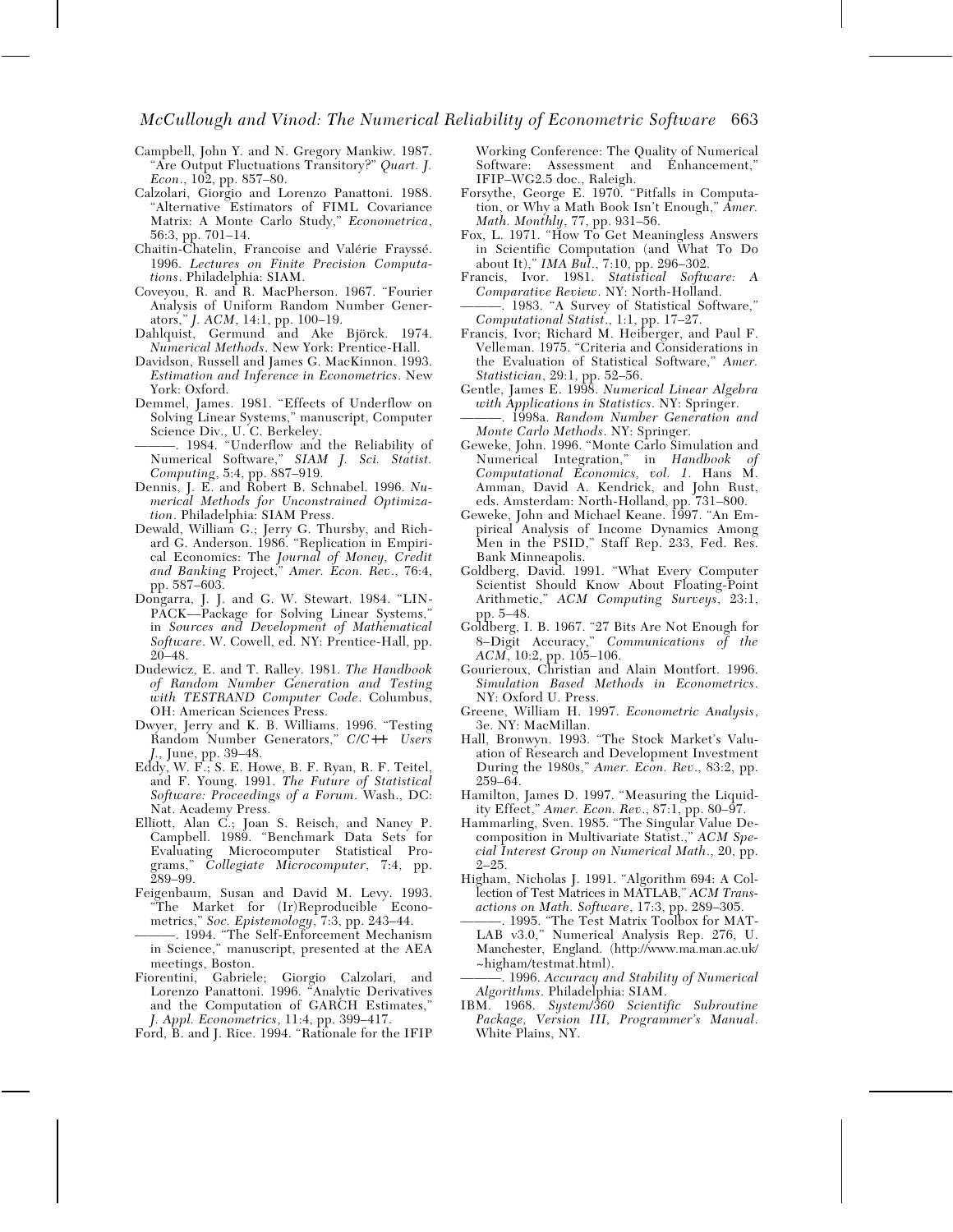- IEEE. 1985. *Standard for Binary Floating-Point Arithmetic, ANSI/IEEE Standard 754–1985*. NY: Inst. Electrical and Electronics Engineers. Reprinted in *SIGPLAN Notices*, 1987, 22, pp. 9–25.
- Johnson, Norman L.; Samuel Kotz, and N. Balakrishnan. 1994. *Continuous Univariate Distributions, Vol. 1, 2e*. NY: Wiley Interscience.

———. 1995. *Continuous Univariate Distributions, vol. 2, 2e*. NY: Wiley Interscience.

- Judd, Kenneth L. 1998. *Numerical Methods in Economics*. Cambridge, MA: MIT Press.
- Kahan, William. 1997. "The Baleful Effect of Computer Languages and Benchmarks upon Applied Mathematics, Physics and Chemistry," John von Neumann Lecture, 45th Annual Meeting of SIAM.
- Kennedy, William J. and James E. Gentle. 1980. *Statistical Computing*. NY: Marcel-Dekker.
- Knüsel, Leo. 1989. *Computergestützte Berechnung Statisticher Verteilungen*. Oldenburg, München-Wien. (English versions at www.stat.uni-muenchen.de/~knuesel/elv).

———. 1995. "On the Accuracy of the Statistical Distributions in GAUSS," *Computational Statist. Data Analysis*, 20:6, pp. 699–702.

- ———. 1996. "Telegrams," *Computational Statist. Data Analysis*. 21:1, p. 116.
- ———. 1998. "On the Accuracy of Statistical Distributions in Microsoft Excel," *Computational Statist. Data Analysis*, 26:3, pp. 375–77.
- Knuth, Donald E. 1997. *The Art of Computer Programming, 3e*. Reading, MA: Addison-Wesley.

Lachenbruch, P. A. 1983. "Statistical Programs for Microcomputers," *Byte*, 8:8, pp. 560–70.

L'Ecuyer, Pierre. 1992. "Testing Random Number Generators," in *Proceedings of the 1992 Winter Simulation Conference*. J. J. Swain, D. Goldsmith, R. C. Crain, and J. R. Wilson, eds. NY: IEEE Press, pp. 305–13.

———. 1994. "Uniform Random Number Generation," *Annals of Operations Research*, 53, pp. 77–120.

- Lesage, James P. and Stephen D. Simon. 1985. "Numerical Accuracy of Statistical Algorithms for Microcomputers," *Computational Statist. Data Analysis*, 3:1, pp. 47–57.
- Letson, David and B. D. McCullough. 1998. "Better Confidence Intervals: The Double Bootstrap with No Pivot," *Amer. J. Agr. Econ*., 80:3, pp. 552–59.
- Ling, Robert F. 1974. "Comparison of Several Algorithms for Computing Sample Means and Variances," *J. Amer. Statist. Assoc*., 69:348, pp. 859–66.
- Longley, James W. 1967. "An Appraisal of Computer Programs for the Electronic Computer from the Point of View of the User," *J. Amer. Statist. Assoc*., 62:319, pp. 819–41.
- Lovell, Michael C. and David D. Selover. 1994. "Econometric Software Accidents," *Econ. J*., 104, pp. 713–26.
- MacKie-Mason, Jeffrey K. 1992. "Econometric Software: A User's View," *J. Econ. Perspectives*, 6:4, pp. 165–88.
- MacKinnon, James G. 1996. "Numerical Distribution Functions for Unit Root and Cointegration Tests," *J. Appl. Econometrics*, 11:6, pp. 601–18.
- Marsaglia, George. 1968. "Random Numbers Fall Mainly in the Planes," *Proceedings Nat. Academy Sciences USA*, 60, pp. 25–28.
- ———. 1985. "A Current View of Random Number Generators," *Computer Science and Statistics: 16th Symposium on the Interface*. L. Billard, ed. Amsterdam: North-Holland, pp. 3–10.
- ———. 1993. "Monkey Tests for Random Number Generators," *Computers and Math. with Applications*, 26:9, pp. 1–10.
- ———. 1996. *DIEHARD: A Battery of Tests of Randomness*. http://stat.fsu.edu/pub/ diehard.
- McCullough, B. D. 1997. "Benchmarking Numerical Accuracy: A Review of RATS v4.2," *J. Appl. Econometrics*, 12:2, pp. 181–90.
- ———. 1998. "Assessing the Reliability of Statistical Software: Part I," *Amer. Statistician*, 52:4, pp. 358–66.
- ———. 1998a. "Algorithm Choice for (Partial) Autocorrelation Functions," *J. Econ. Soc. Meas*., forthcoming.
- ———. 1999. "Assessing the Reliability of Statistical Software: Part II," *Amer. Statist*., forthcoming.

———. 1999a. "Econometric Software Reliability: EViews, LIMDEP, TSP and SHAZAM," *J. Appl. Econometrics*, forthcoming.

———. 1999b. "Wilkinson's Tests and Econometric Software," *J. Econ. Soc. Meas*., forthcoming.

- McCullough, B. D. and Charles G. Renfro. 1999. "Benchmarks and Software Standards: A Case Study of GARCH Procedures," *J. Econ. Soc. Meas*., forthcoming.
- McCullough, B. D. and H. D. Vinod. 1998. "Implementing the Double Bootstrap," *Computational Econ*., 12:1, pp. 79–95.
- McCullough, B. D. and Berry Wilson. 1999. "On the Accuracy of Statistical Procedures in EX-CEL97," *Computational Statist. Data Analysis*, forthcoming.
- McKenzie, Colin. 1998. "A Review of Microfit 4.0," *J. Appl. Econometrics*, 13:1, pp. 77–89.
- Murray, W. 1972. "Failure, the Causes and Cures," in *Numerical Methods for Unconstrained Optimization*. W. Murray, ed. NY: Academic Press, pp. 107–22.
- Newbold, Paul; Christos Agiakloglou, and John Miller. 1994. "Adventures with ARIMA Software," *Int. J. Forecasting*, 10:4, pp. 573–81.
- Park, Stephen K. and Keith W. Miller. 1988. "Random Number Generators: Good Ones Are Hard to Find," *Communications of ACM*, 31:10, pp. 1192–201.
- Press, William H.; Saul A. Teukolsky, William T. Vetterling, and Brian R. Flannery. 1994. *Numerical Recipes in Fortran, 2e*. New York: Cambridge U. Press.
- Priestley, M. B. 1981. *Spectral Analysis and Time Series*. London: Academic Press.